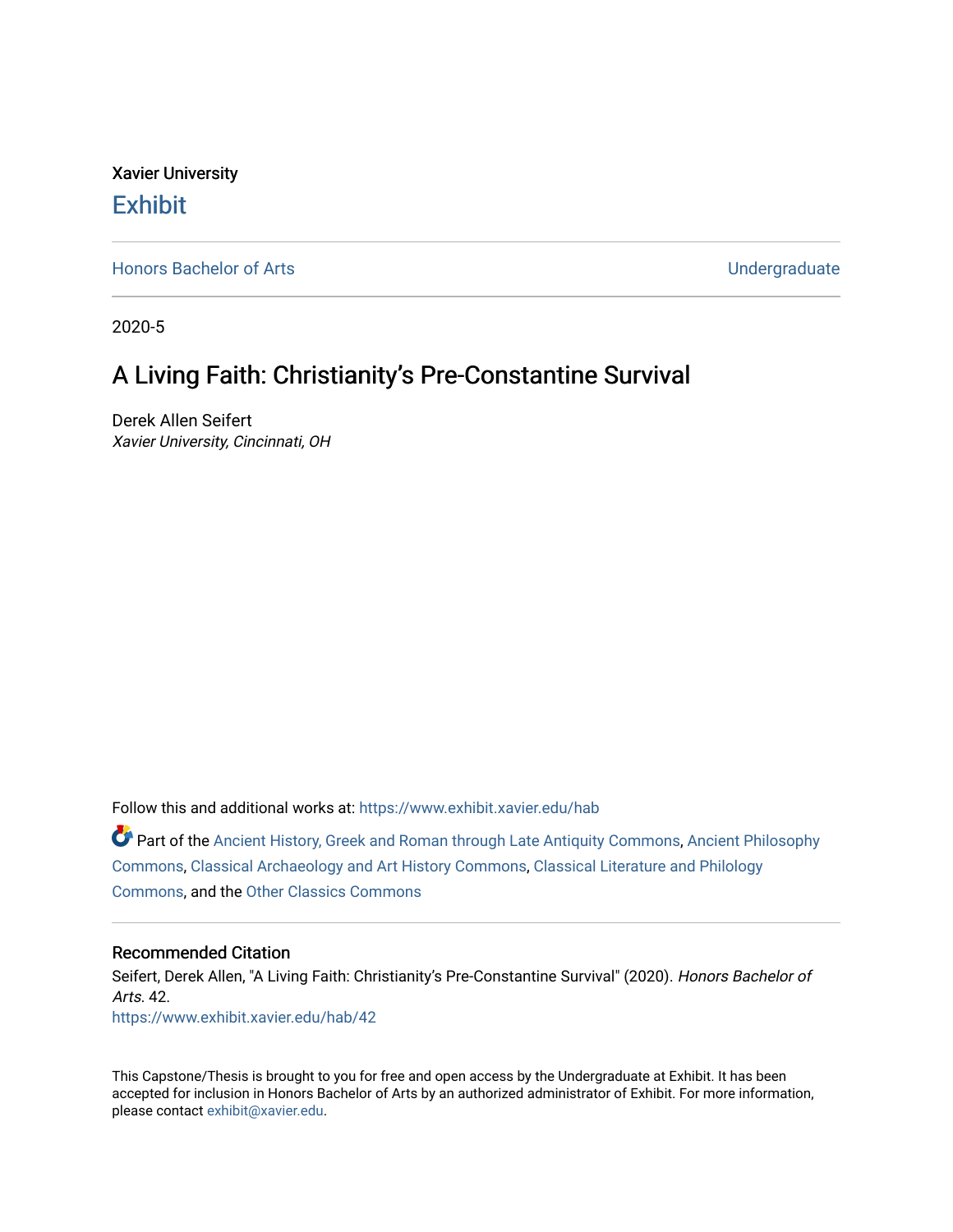A Living Faith: Christianity's Pre-Constantine Survival

Derek Seifert

CLAS 399

Father Norton, Doctor Byrne, Doctor Dewey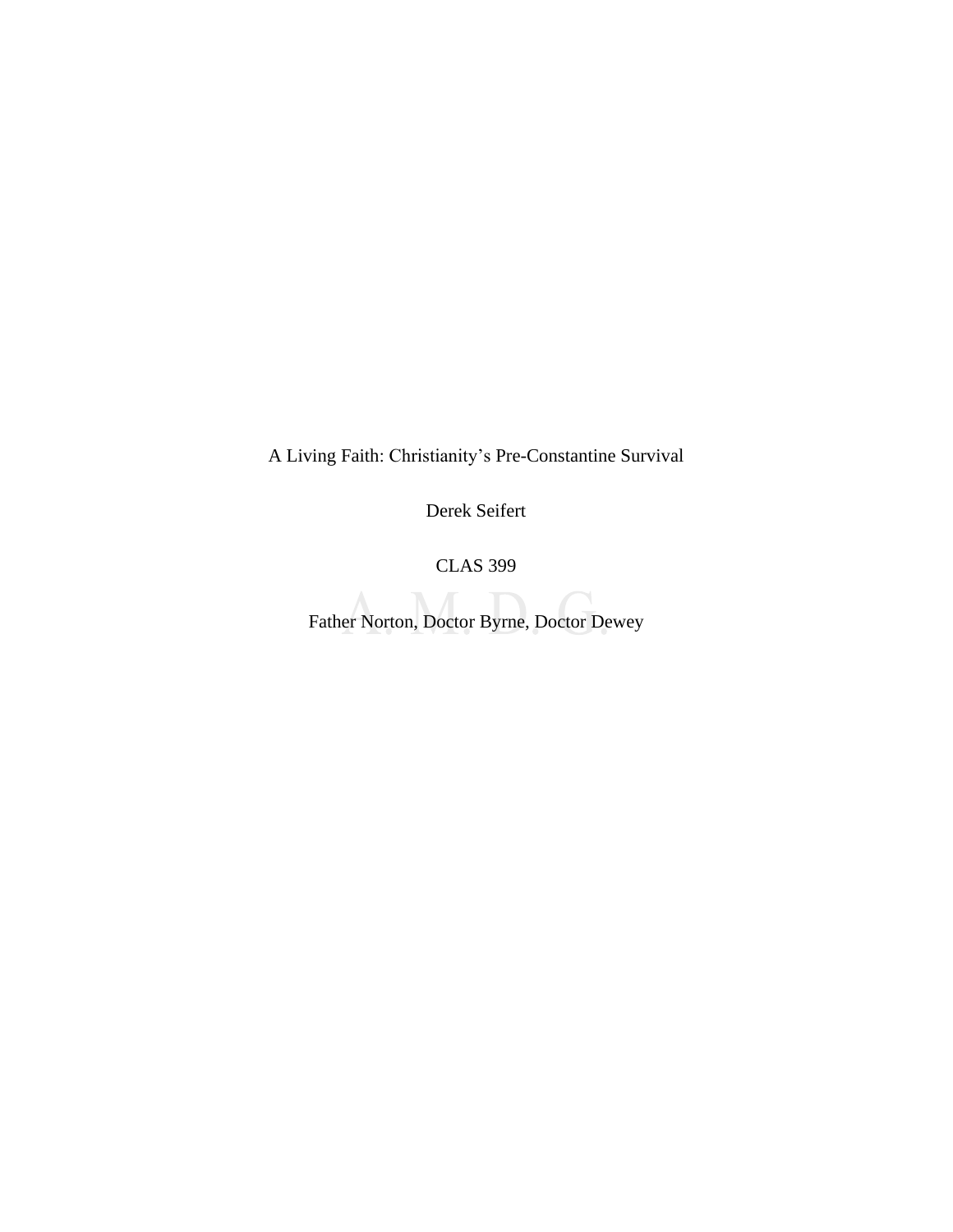### Table of Contents

| Précis<br><u> 1989 - Andrea Stadt Britain, amerikansk politik (* 1908)</u>                                                                                                                                                         | Page 1  |
|------------------------------------------------------------------------------------------------------------------------------------------------------------------------------------------------------------------------------------|---------|
| <b>Author's Note</b>                                                                                                                                                                                                               | Page 2  |
| Introduction that the contract of the contract of the contract of the contract of the contract of the contract of the contract of the contract of the contract of the contract of the contract of the contract of the contract     | Page 4  |
| <b>Chapter 1: The Cults of Contemporaries</b>                                                                                                                                                                                      | Page 6  |
| <b>Chapter 1.1: The Cult of Eleusis Chapter 1.1: The Cult of Eleusis</b>                                                                                                                                                           | Page 7  |
| Chapter 1.2: The Cult of Isis                                                                                                                                                                                                      | Page 13 |
| Chapter 1.3: The Cult of Mithras Chapter 1.3: The Cult of Mithras                                                                                                                                                                  | Page 18 |
| <b>Chapter 2: Christianity</b> and the state of the state of the state of the state of the state of the state of the state of the state of the state of the state of the state of the state of the state of the state of the state | Page 23 |
| <b>Chapter 2.1: Political Aggression and Social Exclusion</b>                                                                                                                                                                      | Page 23 |
| <b>Chapter 2.2: What Purpose Did They Have?</b>                                                                                                                                                                                    | Page 26 |
| Chapter 2.2a: The Theological Ideas                                                                                                                                                                                                | Page 27 |
| <b>Chapter 2.2b: Testimonies</b>                                                                                                                                                                                                   | Page 31 |
| <b>Conclusion Conclusion</b>                                                                                                                                                                                                       | Page 37 |
| <b>Works Cited</b>                                                                                                                                                                                                                 | Page 38 |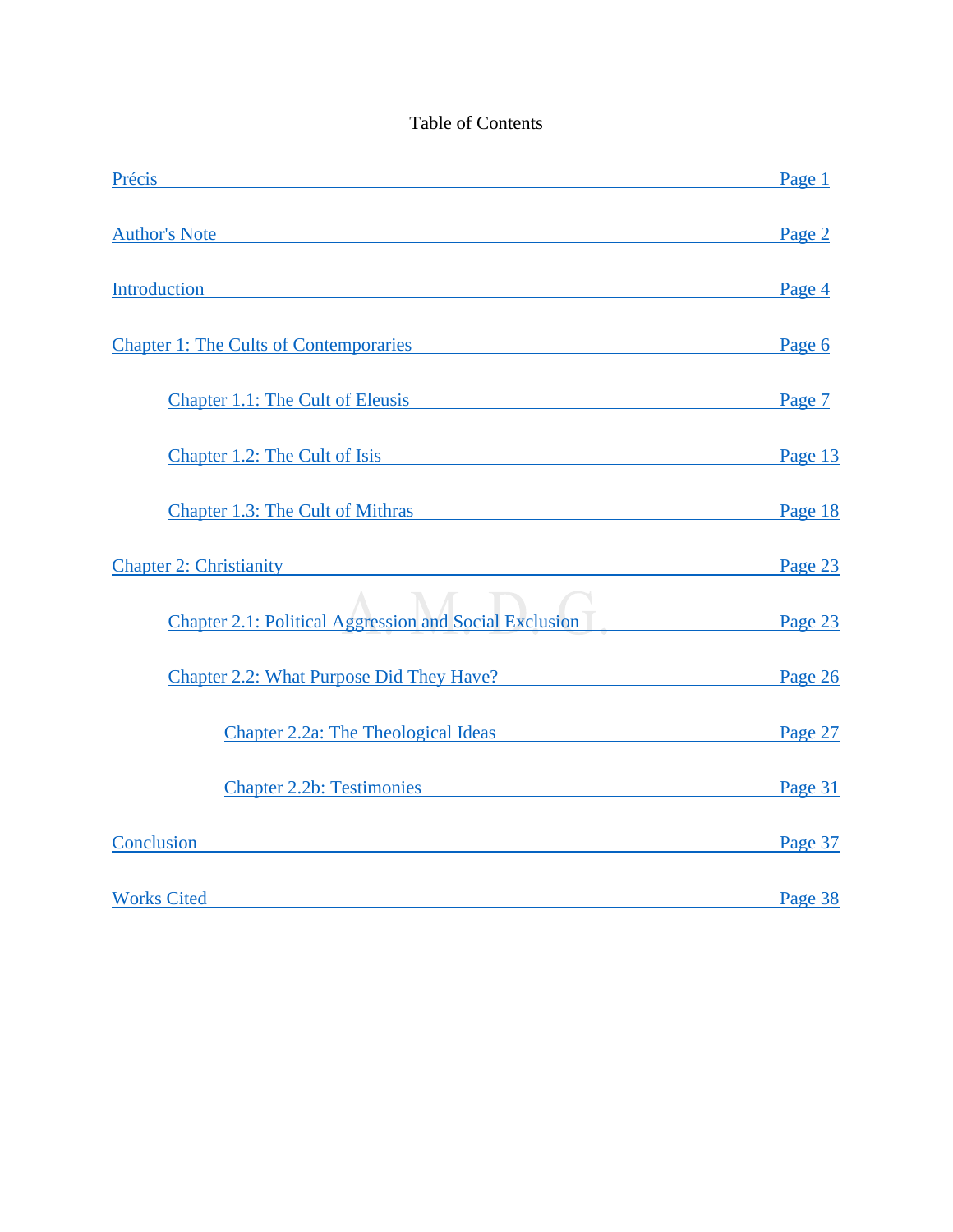#### Précis

<span id="page-3-0"></span>In my thesis, I argue that the beliefs and practices of Christianity helped it to not only coexist with but survive beyond the cults that were prevalent and more established. To demonstrate this, I compare Christianity with said cults. In my first chapter, I examine three mystery cults, looking at the factors that gave them their popularity. In the second chapter, I discuss Christianity. Citing authors such as Tacitus and Pliny, I reveal the ill reception given to Christianity. I then use sources, such as Saint Justin Martyr, Saint Cyprian, and Saint Dionysius, to explain what exactly Christians believed and how they put those beliefs into practice. I then conclude with a final summary.

## A. M. D. G.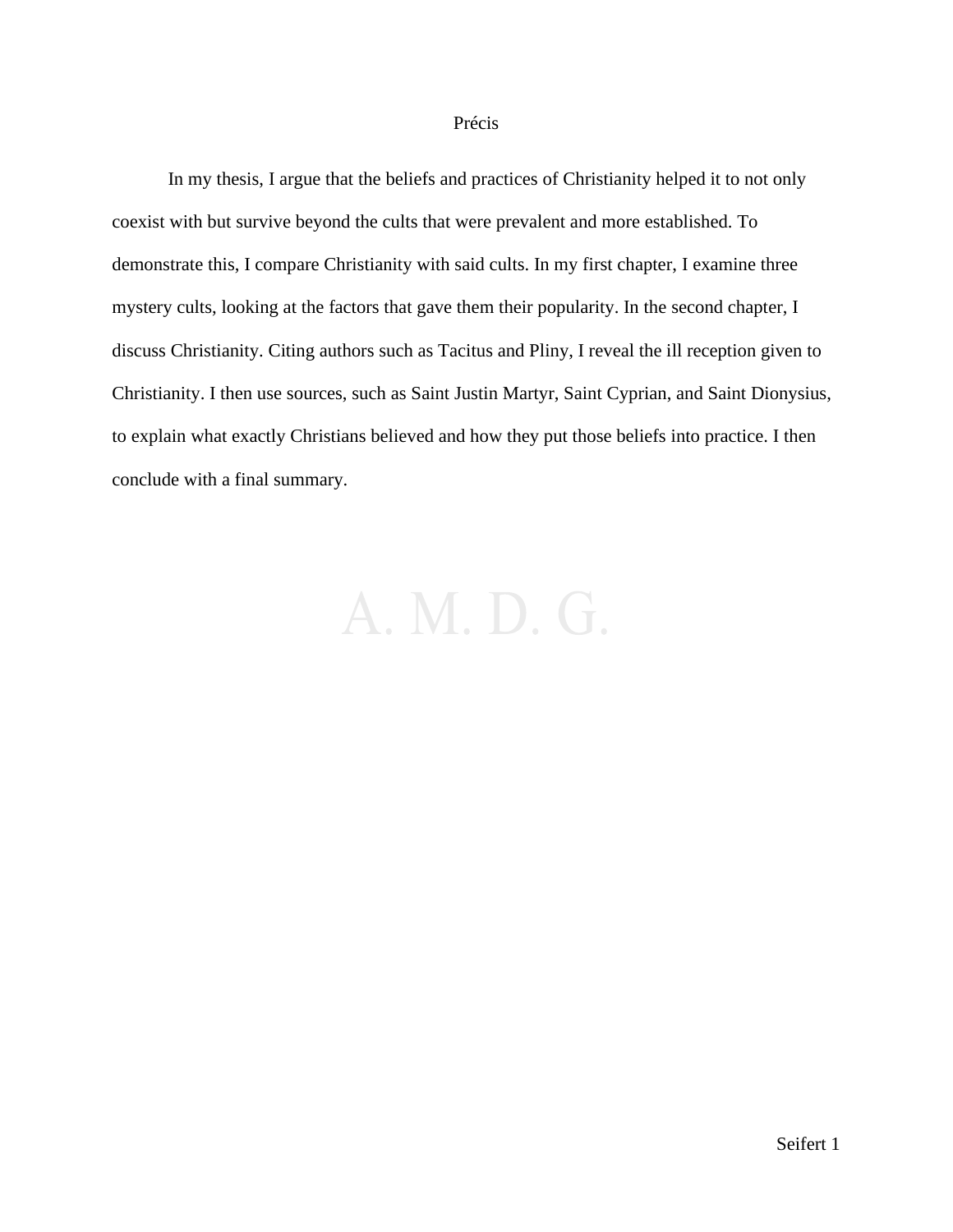#### **Author's Note**

<span id="page-4-0"></span>The following paper is a thesis research project that I had written during my senior year. As someone who majored in the Classics and Philosophy HAB program, I was expected to write a thesis through the Fall and Spring of senior year. The process was difficult, but, with much help from and many thanks to God, I can say that I have completed it. Further, I am extremely grateful to my director and my readers for their help, as well as to all of those who offered patience, compassion, and support through this challenging project, most especially my family members.

The idea for this thesis began with an observation inspired by reflection. I noticed the contrast between the culture of ancient Rome and that of Christianity. For example, based upon my understanding, the Romans worshipped their emperors as deities. For a lack of better terminology, there seemed to be a general narcissistic pride rooted within the Roman culture. The culture of the early Christians, however, was full of selfless love. Rather than remember one-man armies that braved fearsome monsters, or worship emperor-conquerors that came home triumphant, the early Christians served others with humility and love, basing it upon a love for God, Who humbled Himself in both His Incarnation as Christ and in His willing death as an innocent man executed by a criminal's punishment.

Trying to imagine the perspective of a non-Christian Roman, there would seem to be no reason to become Christian, especially considering that Christians faced persecutions. Nevertheless, Christianity continues to survive. How this comes about is exactly what I try to decipher in my thesis. As a Catholic, it is my desire to always be in full communion with the Catholic Church and its teachings. If anything within this thesis is theologically inaccurate with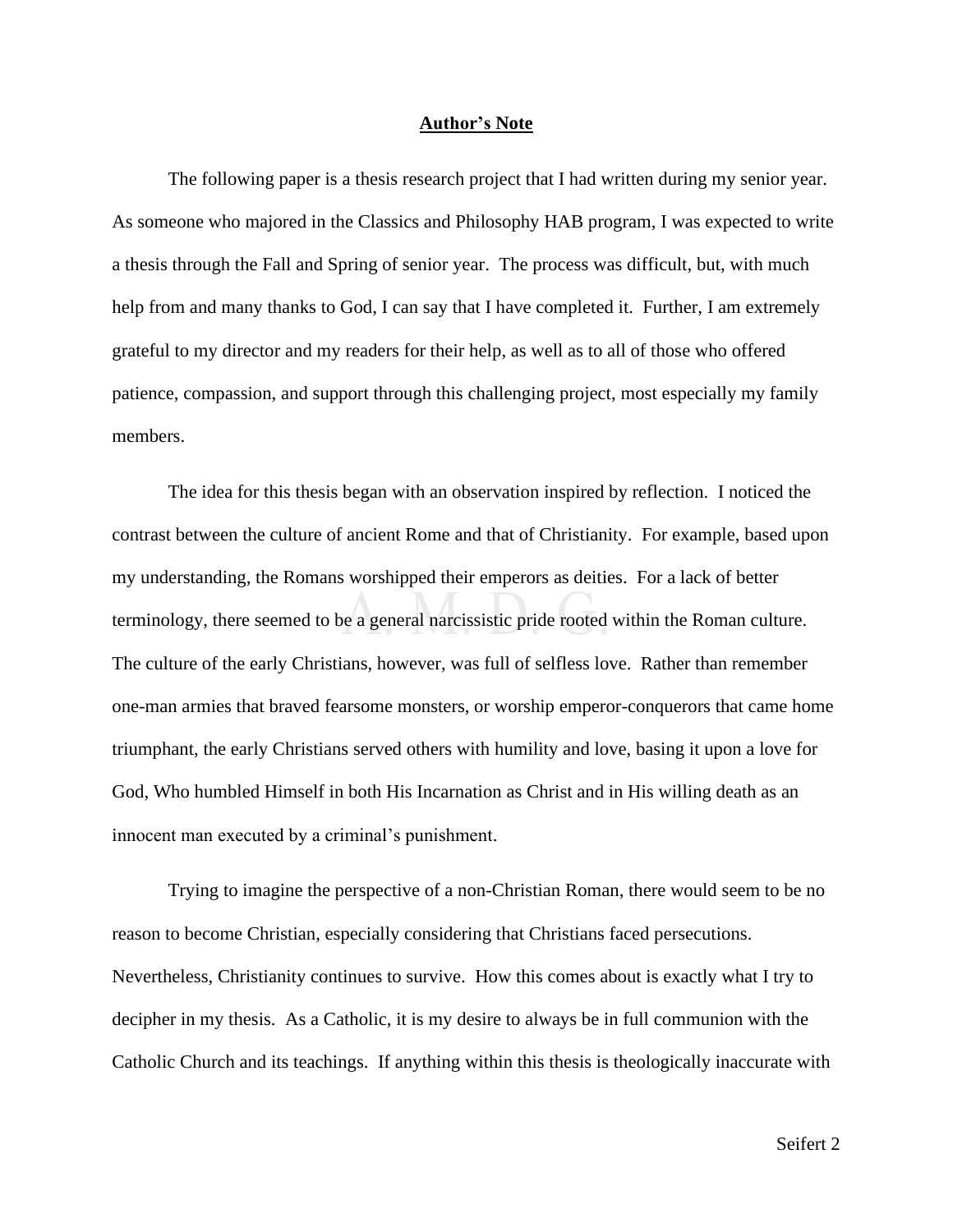or does not coincide with the magisterial teaching of the Catholic Church, I fully assent to the Catholic teaching, and ask that such an error be brought to my attention so that I may correct it.

# A. M. D. G.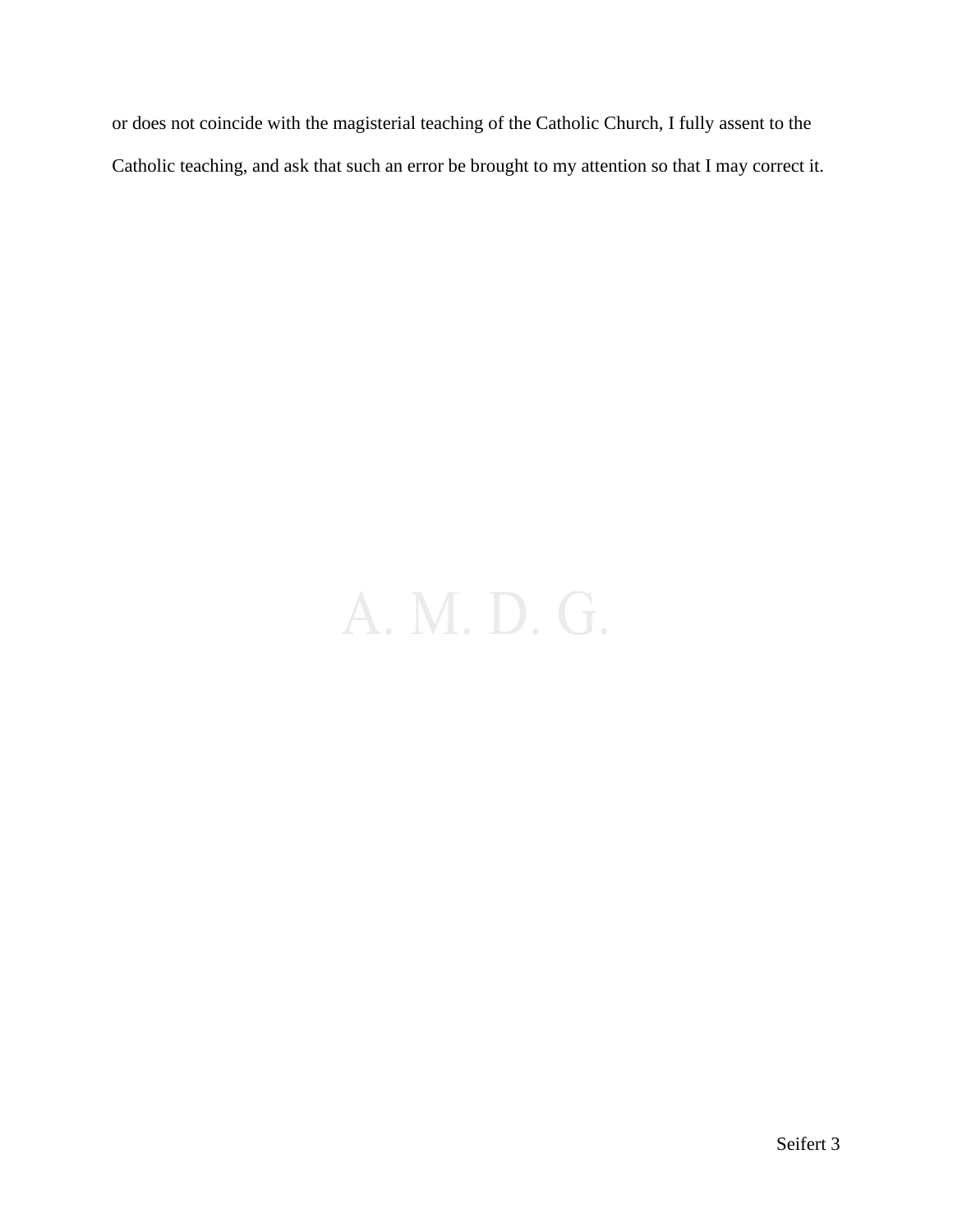#### <span id="page-6-0"></span>**Introduction:**

In the twenty-first century, it can be very easy to spread a message. In the United States of America, for example, phones and e-mails send and receive messages in a matter of seconds. With social media platforms, such as *Twitter* or *Facebook*, Christians can also connect with other fellow Christians at a rapid and far-reaching rate. As a result, Christians can easily spread the Good News in any number of ways - a text, video, or even a blog, to name a few sources. Communication has become convenient and easily accessible.

Thanks to modern technological advances, the Christian community of today has better tools for reaching both Christians and non-Christians alike. However, spreading a message has not always been this easy for Christianity. Imagine being a Christian in the first century. Before His Ascension, Christ gave the instructions to go out and proclaim the Good News to every nation.<sup>1</sup> Here is this budding religion, with a small number of followers, in a time period where an "instant message" was conversing with someone in-person. Spreading the message of Christianity might not necessarily have been too hard, had the only obstacle been the limited means of communication.

Indeed, Christianity faced worse obstacles than a lack of technology. One of the more well-known issues that the religion faced were persecutions. Christ Himself warned His disciples about persecution: "You will be hated by all because of My Name."<sup>2</sup> From the non-Christian authors at this time, we can find Suetonius (c.  $70 - c$ , 130), who described Christianity as a "wicked cult" (*superstitio … malefica*). <sup>3</sup> The historian Tacitus (c. 57 – c. 120) offered a similar

 $1$  Lk 24:47 (NABRE).

<sup>2</sup> Mt 10:22 (NABRE).

<sup>3</sup> Gillian Clark, *Christianity and Roman Society*, (New York, NY: Cambridge University Press, 2004), 18. *EBSCOhost eBook Collection*.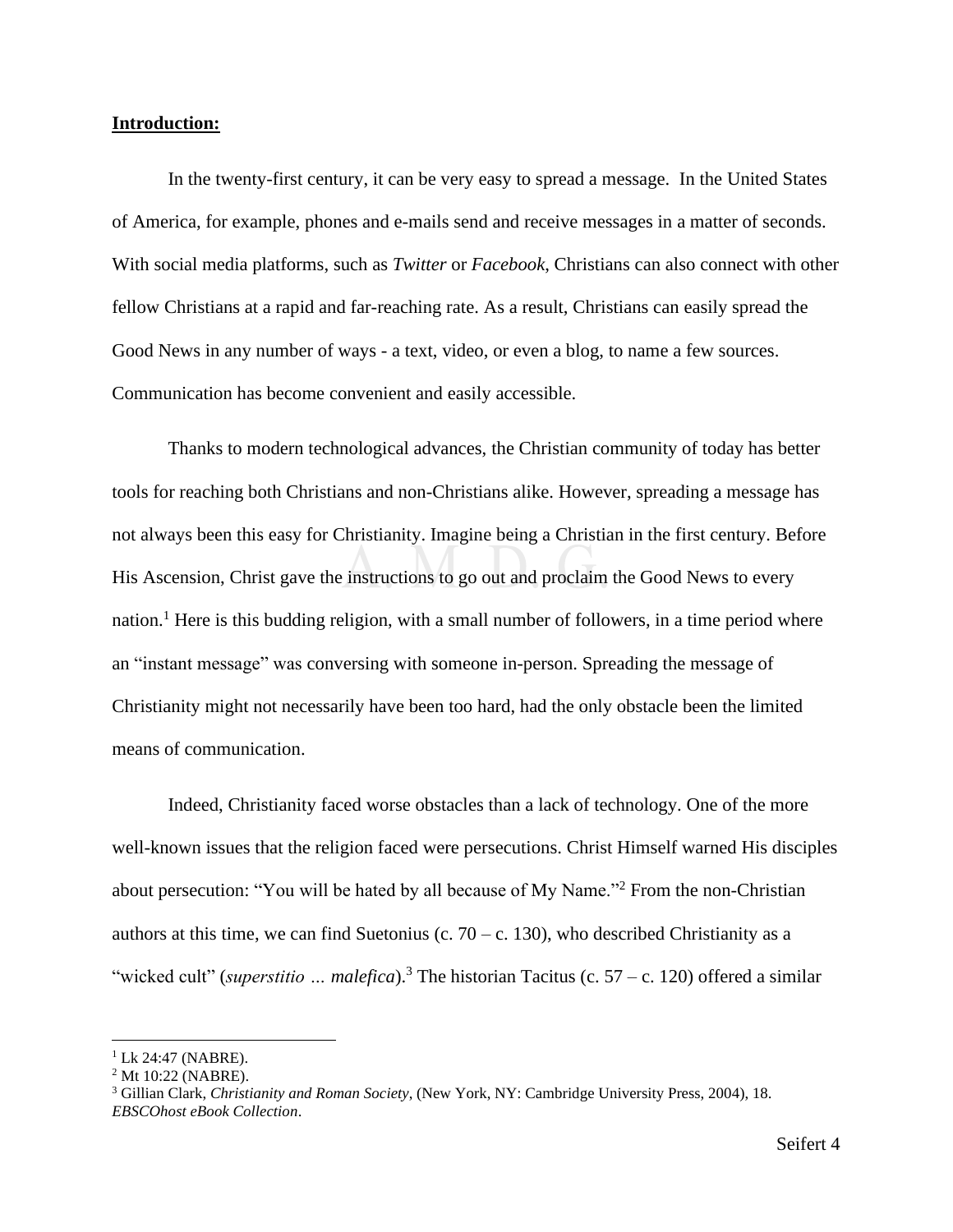opinion, likening Christians to criminals. <sup>4</sup> Christians even faced opposition during the time in which the Synoptic Gospels were being written. As Hurtado explained, those practicing Judaism tried preventing what they had believed was blasphemy.<sup>5</sup> Even without the persecutions, the development of Christianity was an uphill battle. Godwin mentioned in her introduction that there were a variety of other religions and cults at the time. <sup>6</sup> Multiple factors seemed to be going against Christianity.

Christianity experienced several obstacles during the early years of its development. Some early non-Christians may have expected Christianity's extinction. And yet, fast-forward a few hundred years to 313 A.D., when the emperor Constantine (r. c. 312 – 337), along with additional support, established legal tolerance for Christianity.<sup>7</sup> Such a situation will lead one to wonder what exactly happened that created such a dramatic shift.<sup>8</sup> This change clearly did not happen in a day; something must have happened in the world – in the environment – so that it became more growth-supportive, or, at the very least, more and more tolerant, of Christianity. Indeed, Christianity not only coexisted but survived in a world of cults that outnumbered it. While this survival is due in part to the changes in the social, cultural, and political climates of

<sup>4</sup> According to Tac. *Ann*. 15.44, Christians were "hated for their crimes (*flagitia*); text and translation from Clark, *Christianity and Roman Society*, 18.

<sup>5</sup> Larry Hurtado, "Pre-70 CE Jewish Opposition to Christ-Devotion," *JThS* 50, no. 1, (April 1990): 57. DOI: 10.1093/jts/50.1.35

<sup>&</sup>lt;sup>6</sup> Joscelyn Godwin, *Mystery Religions in the Ancient World*, (San Francisco, CA: Harper & Row, Publishers, Inc., 1981), 7.

<sup>7</sup> Mike Aquilina, *The Church and The Roman Empire (301 – 490): Constantine, Councils, and the Fall of Rome*, (Notre Dame, IN: Ave Maria Press, 2019), 27.

<sup>8</sup> Theologically speaking, the Christian answer is that God and His wonderful providence is at work. However, as Bishop Robert Barron has said in an article, "God's causality is operating noncompetitively." Therefore, having noted the metaphysical cause, I seek to answer the combination of physical and psychological causes. For more information on Bishop Barron's article, see Robert Barron, "Bishop Barron: Governor Cuomo and God's Noncompetitive Transcendence," *Aleteia*, May 22, 2020. URL: https://aleteia.org/2020/04/22/bishop-barrongovernor-cuomo-and-gods-noncompetitive-transcendence/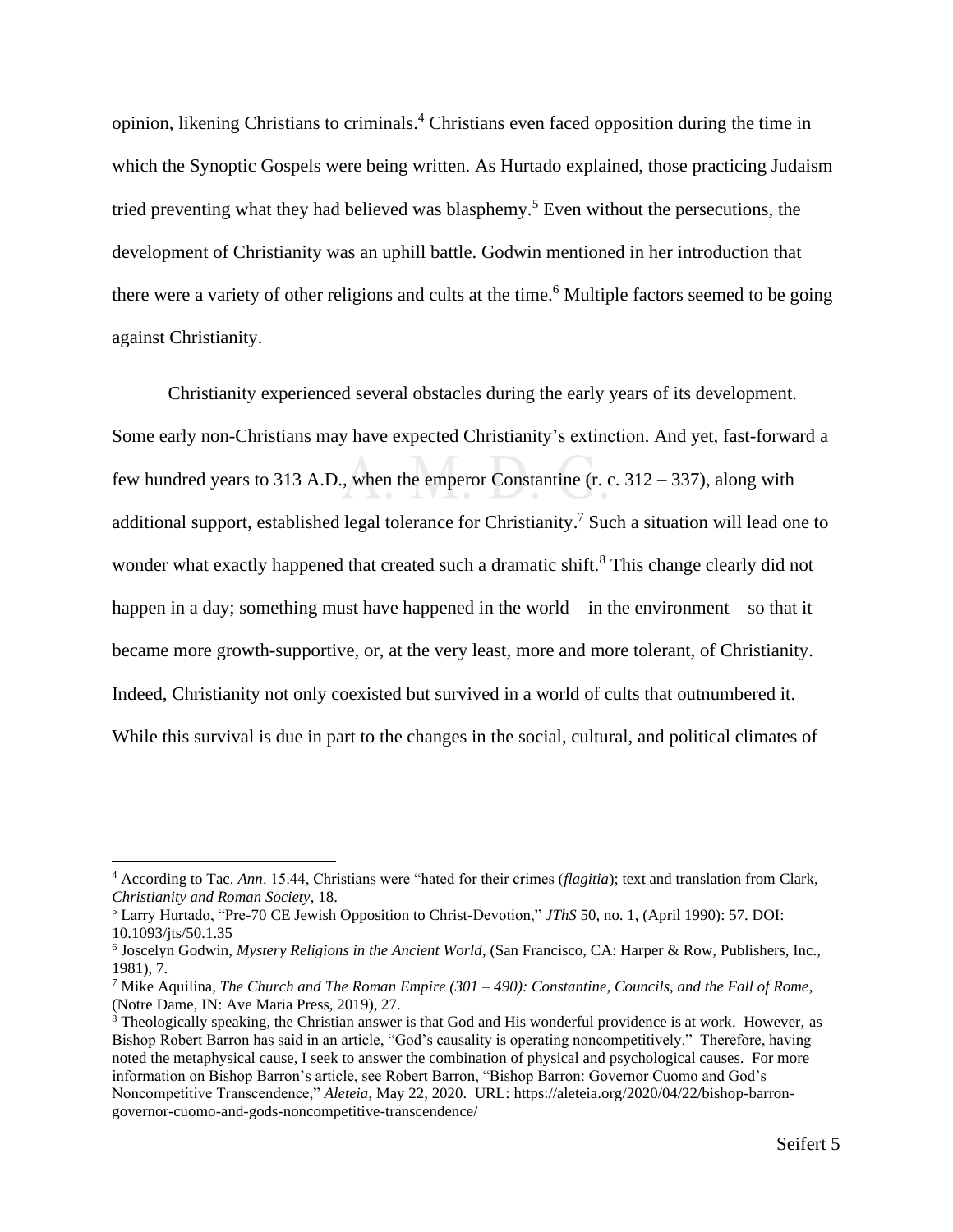that time, it was the theological beliefs, practice, and devotion of the Christian follower that made the biggest impact on the world because the level of devotion was unique.

In order to demonstrate Christianity's unique nature, I must first show how and why the pagan cults were different from Christianity. In my first chapter, I will talk about the non-Christian cults, specifically noting three in particular: the cult of Demeter, the cult of Isis, and the cult of Mithraism. For each cult, I will mention who initiates were, what they believed and practiced, and where they practiced. Understanding the various non-Christian cults will help see what ideas and rituals were supported and deemed acceptable by society. After examining the cults, I will move to my second chapter, where I will focus on Christianity and examine what the early Christians believed and how they practiced it. Sources from both non-Christian and Christian perspectives will show how both sides experienced Christianity.

#### <span id="page-8-0"></span>**Chapter 1: The Cults of Contemporaries**

As evoked in my introduction, there were a lot of cults, both new and old, that had been thriving during the time of early Christianity. The terms "cult" and "mystery cult," used interchangeably, refer to a group of individuals who worship a specific mythological deity, partake in secret rituals, and understand certain beliefs about said deity. For example, some cults worshipped the legendary figures Hercules and Orpheus under the belief that they had been given the status of god.<sup>9</sup> The "ruler cult" worshipped an emperor or ruler as a savior.<sup>10</sup> Many of these groups existed throughout the Greek and Roman world.<sup>11</sup>

<sup>9</sup> Godwin, *Mystery Religions in the Ancient World*, 144.

<sup>10</sup> Antonia Tripolitis, *Religions of the Hellenistic-Roman Age*, (Grand Rapids, MI: William B. Eerdmans Publishing Company, 2002), 15.

<sup>11</sup> Tripolitis, *Religions of the Hellenistic-Roman Age*, 2-3.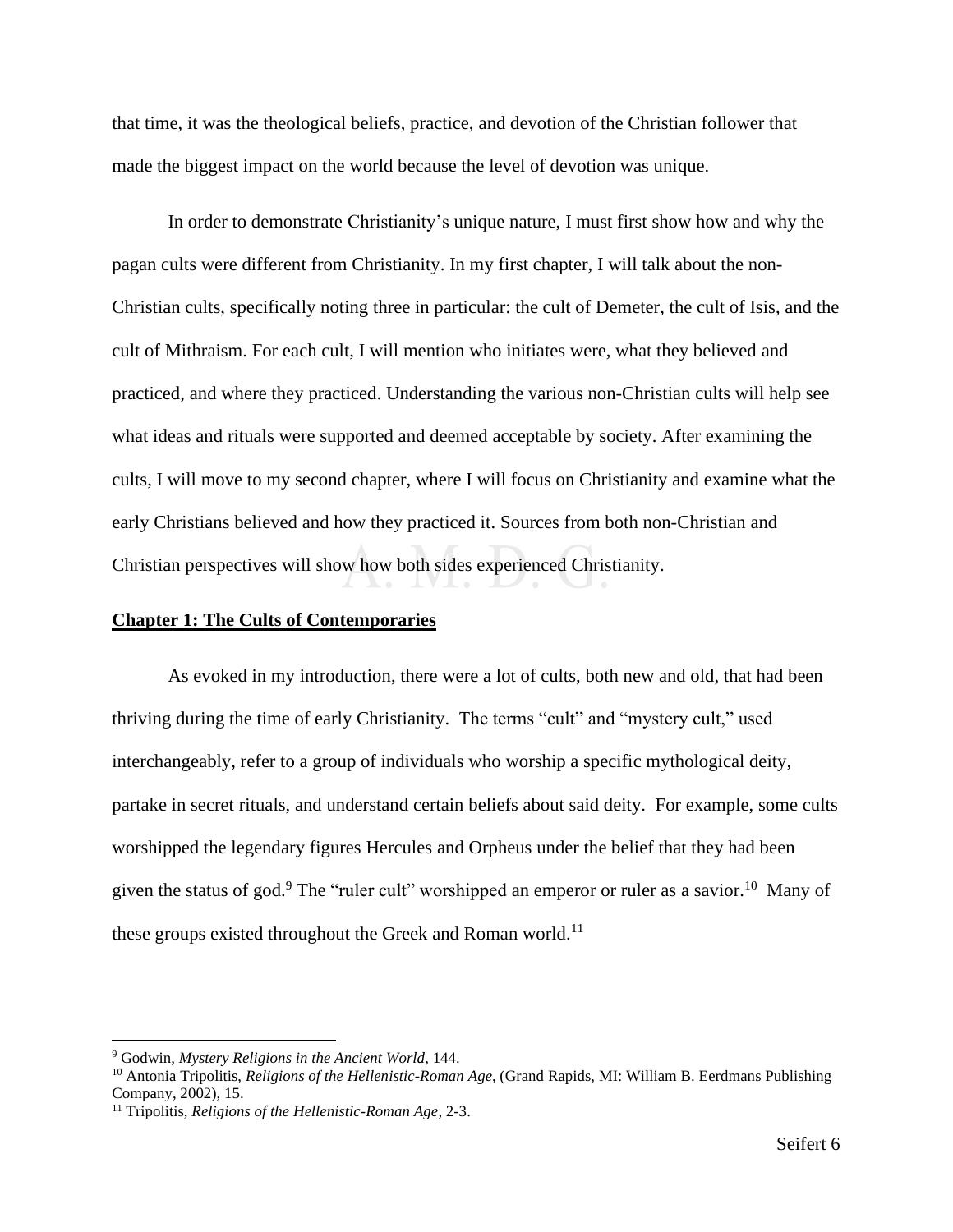Part of the reason for the sudden boom in these mysterious cults is that Greece was experiencing a religious change at the time. As Tripolitis notes, Greece had started moving away from the older traditional gods of Olympus and instead began searching for a more personal spiritual experience.<sup>12</sup> Specifically, people began looking for "a personal savior, one who would offer them strength and support to cope with the changing world in which they lived and immortality and happiness after death."<sup>13</sup> People began desiring someone or something that would ease their worldly burdens and given them happiness in the immortal life.<sup>14</sup> However, despite the decline of the traditional religions themselves, Grant justifies that "traditional paganism was still a living force."<sup>15</sup> This continued desire for a religion, but a lack of fulfillment in the Olympian religion is why, as Godwin explains, people began turning to the East for spiritual answers.<sup>16</sup> Thus, the declining interest in traditional religion and the need for more spiritual fulfillment led to an increase in these mystery cults, wherein individuals sought to find a savior.

Due to the vast majority of mystery cults at this time period, it will be necessary to focus on only a select number of them. For the purpose of this thesis, I will examine three cults, two of which fall into a similar category. The first and second cults up for inspection are the Eleusinian mysteries and the cult Isis. These two groups, as will be explained, are very similar in nature, but have enough differences to be given separate sections. The third cult to be examined is also known as Mithraism due to its worship of the mythological deity Mithras. To see the political, social, and cultural context of these cults, I will explain four main factors: the mythology, the

<sup>12</sup> Tripolitis, *Religions of the Hellenistic-Roman Age*, 14, 15.

<sup>13</sup> Tripolitis, *Religions of the Hellenistic-Roman Age*, 15.

<sup>14</sup> Tripolitis, *Religions of the Hellenistic-Roman Age*, 16.

<sup>&</sup>lt;sup>15</sup> Robert McQueen Grant, *Augustus to Constantine: The Rise and Triumph of Christianity in the Roman World*, (New York, NY: Harper & Row, Publishers, Inc., 1990), 17.

<sup>16</sup> Godwin, *Mystery Religions in the Ancient World*, 7.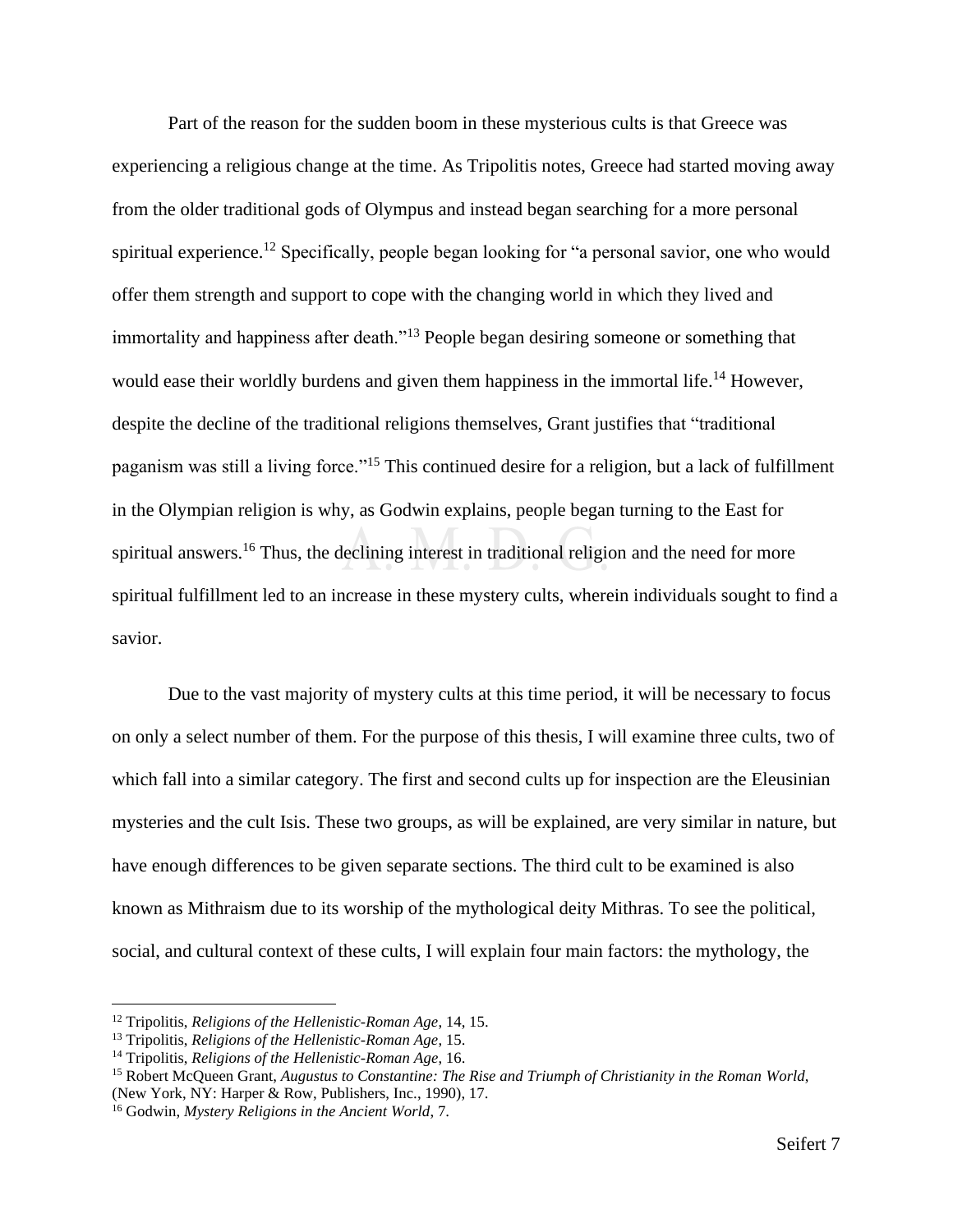beliefs and practices, the intended worshiper, and, lastly, the cult's stretch of popularity. Through each investigation, I will also mention particular critiques about each group, as noted by scholarship.

#### <span id="page-10-0"></span>**Chapter 1.1: The Cult of Eleusis**

One of the cults that was coexistent with the budding Christianity was the cult of Eleusis, better known by some as the "Eleusinian Mysteries." This was a group that focused worship on the goddesses Demeter and Kore.<sup>17</sup> The mythology of the cult of Eleusis centers around Demeter and her daughter. Scholarship knows the myth primarily from the *Homeric Hymn to Demeter*, a work written in roughly the seventh century,  $\overline{B.C.}^{18}$  The myth starts with Demeter's daughter, Kore, being abducted by Pluto, the god of the underworld.<sup>19</sup> Demeter begins a frantic search for her daughter, lighting torches along the way and even ignoring her own needs by not eating.<sup>20</sup> Upon hearing that her daughter was taken by Pluto, Demeter perseveres in her search for Kore, traveling away from Olympus and searching the earth.<sup>21</sup> Demeter ends her journey on the island of Eleusis, where she is given hospitable reception by the local royal family.<sup>22</sup> The royal daughters hire Demeter, disguised as an old woman, as the caretaker of the royal family's infant child.<sup>23</sup> When at the palace, Demeter is offered wine but requested instead a *kykeon*,<sup>24</sup> thus breaking her fast.<sup>25</sup> As caretaker, Demeter begins the process of making the child immortal, but

<sup>17</sup> Marvin W. Meyer, editor, *The Ancient Mysteries: A Sourcebook: Sacred Texts of the Mystery Religions of the Ancient World*, (San Francisco, CA: Harper & Row Publishers, Inc., 1987), 17.

<sup>18</sup> Meyer, *The Ancient Mysteries*, 20.

<sup>19</sup> Meyer, *The Ancient Mysteries*, 21.

<sup>20</sup> Tripolitis, *Religions of the Hellenistic-Roman Age,* 17.

<sup>21</sup> Meyer, *The Ancient Mysteries*, 22-23.

<sup>22</sup> Tripolitis, *Religions of the Hellenistic-Roman Age*, 18.

<sup>23</sup> Meyer, *The Ancient Mysteries*, 24.

<sup>24</sup> A *kykeon* is "a drink of water mixed with barley meal and mint" (cf. Tripolitis, *Religions of the Hellenistic-Roman Age*, 18).

<sup>25</sup> Tripolitis, *Religions of the Hellenistic-Roman Age*, 18.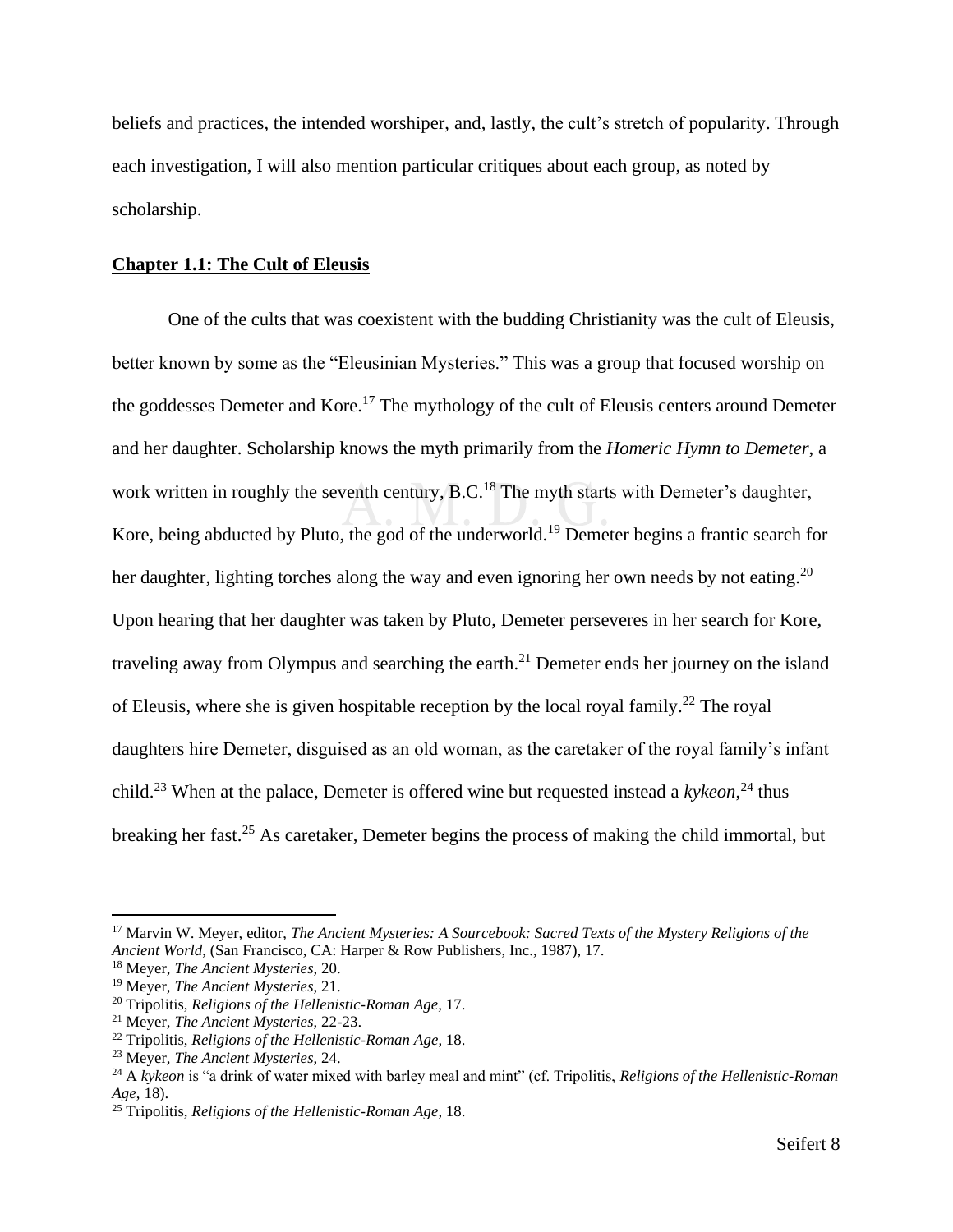is discovered in her attempts, at which point she reveals her true self to the family and entrusts the rites of her mysteries to them.<sup>26</sup> Eventually, Kore was returned to Demeter, but because Pluto gave Kore food from the underworld she was required to return and live there for a period of time.<sup>27</sup> The mythology of Demeter involves loss, grief, and a joyous reuniting.

For mystery religions in general, the relationship between the mythology, beliefs, and rituals has been a subject of discussion. A proposed theory about the relationship is the "myth and ritual, or myth-ritualist, theory," which suggest that "myth does not stand by itself but is tied to ritual."<sup>28</sup> One of the leading figures of the discussion is Jane Ellen Harrison. Harrison is considered part of the "Cambridge Ritualists," a group of scholars who supported the theory that "there was an inner core of primitivity in Greek religion; that, as a result, there were deep similarities between Greek religion and tribal religions that could be elucidated through methods of ethnological research."<sup>29</sup> For Harrison, "ritual precedes myth," but "Myth is still an explanation of what is presently happening in the ritual, just not of how the ritual arose."<sup>30</sup> For Harrison, the myth derives from the ritual, and is dependent upon ritual. Another scholar, Walter Burkert, suggests that "ritual equally serves myth."<sup>31</sup> For Burkert, "myth bolsters ritual by giving merely human behaviour a divine origin," while "ritual bolsters myth by turning a mere story into prescribed behaviour."<sup>32</sup> I find both Harrison and Burkert's positions unsatisfactory, as both positions, and the myth-ritual theory in general, fail to account for beliefs held by the ancients. I speculate that the beliefs of the cult initiates were reinforced *by the rituals* and interpreted *from* 

<sup>26</sup> Meyer, *The Ancient Mysteries*, 26.

<sup>27</sup> Meyer *The Ancient Mysteries*, 28, 29.

<sup>28</sup> Robert A. Segal, *Myth: A Very Short Introduction*, (Oxford University Press, 2013 [Online Publishing Date]), 71, 72. DOI: 10.1093/actrade/9780192803474.001.0001

<sup>29</sup> Sarah Iles Johnston, *Ancient Greek Divination*, (MA and UK: Wiley-Blackwell, 2008), 18.

<sup>30</sup> Segal, *Myth: A Very Short Introduction*, 71, 72.

<sup>31</sup> Segal, *Myth: A Very Short Introduction*, 76.

<sup>32</sup> Segal, *Myth: A Very Short Introduction,* 76.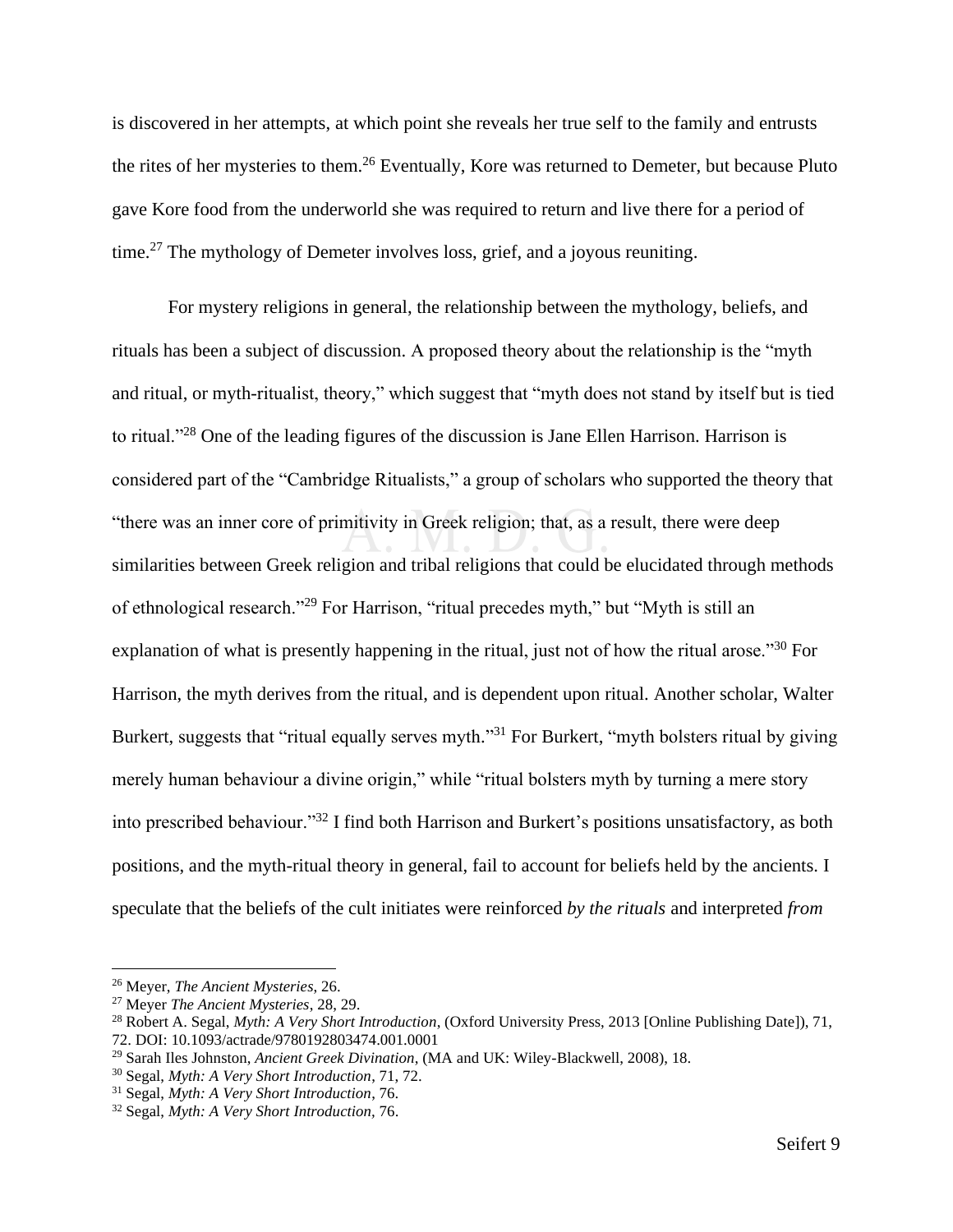the myths. Given the importance of oral tradition, which Nagy acknowledged,<sup>33</sup> it is possible that the myths developed first, and rituals came after, then followed by the beliefs during the aforementioned period in which individuals were seeking salvation. I will take this approach with the three cults within this chapter.

The theological beliefs and practices of the Eleusis cult center around the myth. Demeter was known as the goddess of grain.<sup>34</sup> As Tripolitis explains, while the cult was originally more focused on Demeter's benefits towards agriculture, the cult broadens the focus with increasing popularity so that Demeter has benefits of all life.<sup>35</sup> One of the primary beliefs of the Eleusis cult was that partaking of the rituals will grant the initiate a happy life, both in this world and the next.<sup>36</sup> There is some dispute over the confidence of this belief. Robert Parker, in his book, notes that worshipers go away with "at best, 'good hopes," but Redfield mentions that these blessings were "certainly promised."<sup>37</sup> Regardless of the confidence of this claim, the general consensus among scholarship is that there were some sort of believed benefits from partaking in the cult. This blessing of a happy afterlife and current life was the spiritual belief of the Eleusinian cult. Such a certain promise of a happy immortal afterlife would have been an appealing factor for the pagan, especially for one living during a time of savior-seeking.

As mentioned earlier, the believed promise of the blessings was guaranteed only to initiates – that is, to those who had witnessed the secret rites. The cult was aptly called the "Eleusinian mysteries," as the cult's practices were, and still are, for the most part unknown.<sup>38</sup>

<sup>33</sup> Segal, *Myth: A Very Short Introduction*, 72.

<sup>34</sup> Tripolitis, *Religions of the Hellenistic-Roman Age*, 17.

<sup>35</sup> Tripolitis, *Religions of the Hellenistic-Roman Age*, 19.

<sup>36</sup> Tripolitis, *Religions of the Hellenistic-Roman Age*, 18, 19.

<sup>37</sup> Robert Parker, *On Greek Religions*, (Ithaca, NY: Cornell University Press, 2011), 252 and James M. Redfield,

<sup>&</sup>quot;Anthropology and the Fate of the Soul," *Electronic Antiquity: Communicating the Classics*, 12, no. 1, (November 2008-9), 24. *L'Annee Philologique*.

<sup>38</sup> Tripolitis, *Religions of the Hellenistic-Roman Age*, 21.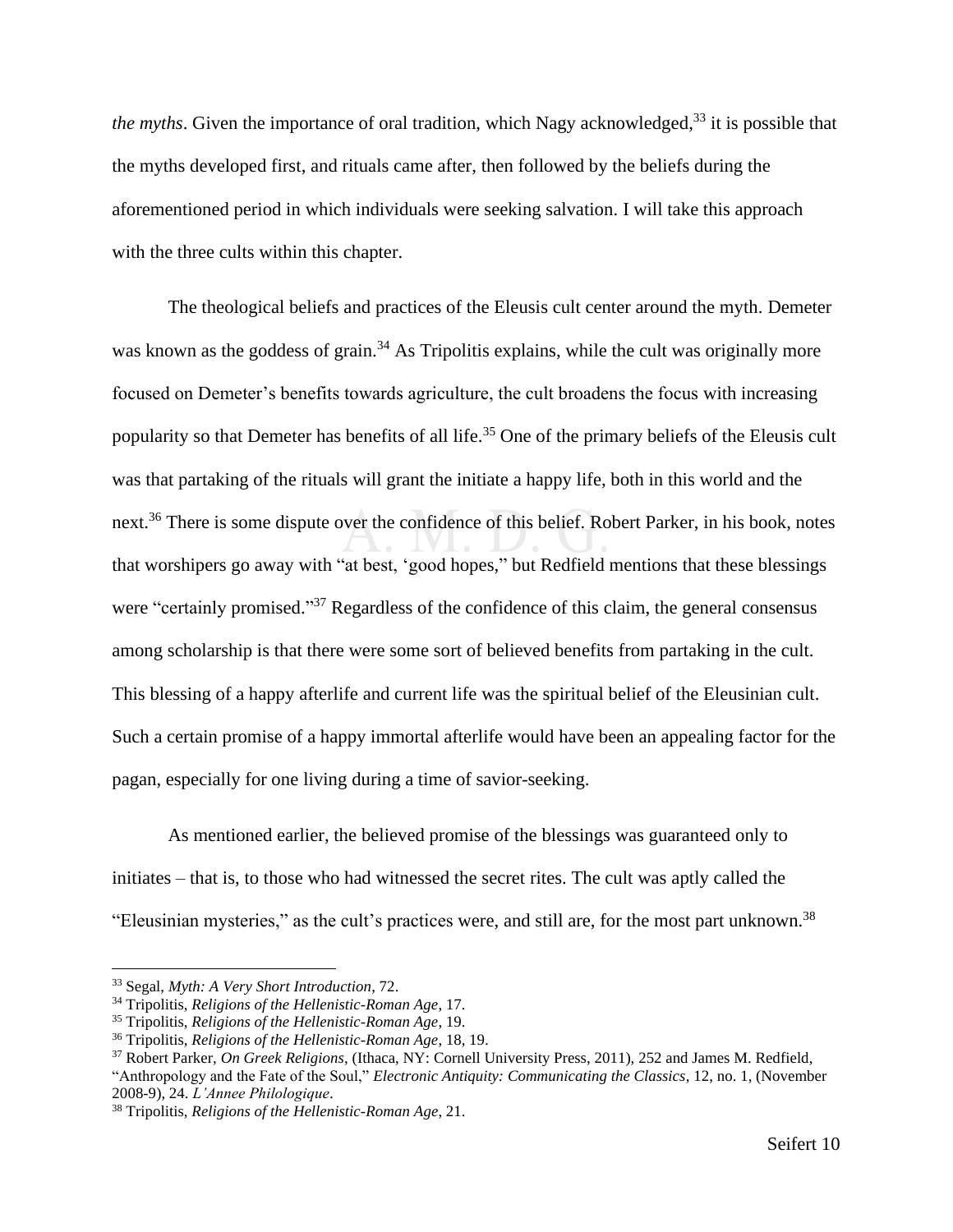There were moments when the cult practiced rituals publicly, and scholarship has identified these rituals.<sup>39</sup> The unuttered rituals that took place inside the areas of worship, however, have not been as easily cracked.<sup>40</sup> Nevertheless, scholarship has made several inferences and conjectures based on archaeological findings and classical literary sources.<sup>41</sup> According to Johnston, part of the public ritual involved bathing in a harbor.<sup>42</sup> Referencing the church father Clement of Alexandria (c. 150 - 215), Meyer details the rituals of the Eleusis cult, which involve the fasting and drinking of a *kykeon*, harkening to a part of the myth, where Demeter broke her fast through the consumption of a *kykeon*. <sup>43</sup> Meyer questions the credibility of these Christian sources because, not being themselves initiates, Christians would not be as knowledgeable about the mystery cults.<sup>44</sup> However, such sources could be insightful when assumed to be accurate.

Additional private rituals may be known. Johnston notes that the initiates carried torches while journeying from Athens to Eleusis, but Patera explains that the initiates carried torches through the night whilst searching for Kore. This action imitates Demeter's lighting of torches and unceasing search for her lost daughter.<sup>45</sup> There appears to be a pattern of trying to re-create a personal experience of Demeter's sorrow and loss and eventual rejoicing at her reuniting with her daughter. Further, Johnston explains that initiates "felt that they had personal contact with Demeter and Persephone.<sup>146</sup> This adds to the idea that a personal relationship was built between

<sup>39</sup> Sarah Iles Johnston, gen. ed., *Ancient Religions*, (Cambridge, MA and London, England: Belknap Press of Harvard University Press, 2007), 100. *EBSCO eBooks*.

<sup>40</sup> Tripolitis, *Religions of the Hellenistic-Roman Age*, 20.

<sup>41</sup> Tripolitis *Religions of the Hellenistic-Roman Age*, 20.

<sup>42</sup> Johnston, *Ancient Religions*, 100.

<sup>43</sup> Meyer, *The Ancient Mysteries*, 18.

<sup>44</sup> Meyer, *The Ancient Mysteries*, 18.

<sup>45</sup> Johnston, *Ancient Religions*, 100; Ioanna Patera, "Chapter Eighteen: Light and Lighting Equipment in the Eleusinian Mysteries: Symbolism and Ritual Use," in *Light and Darkness in Ancient Greek Myth and Religion*, eds. Menelaos Christopoulos, Efimia D. Karakantza, Olga Levaniouk (Lanham, Maryland, and Plymouth, UK: Lexington Books, a division of Rowman & Littlefield Publishers, Inc., 2010), 264. *EBSCO eBooks*.

<sup>46</sup> Johnston, *Ancient Religions*, 100.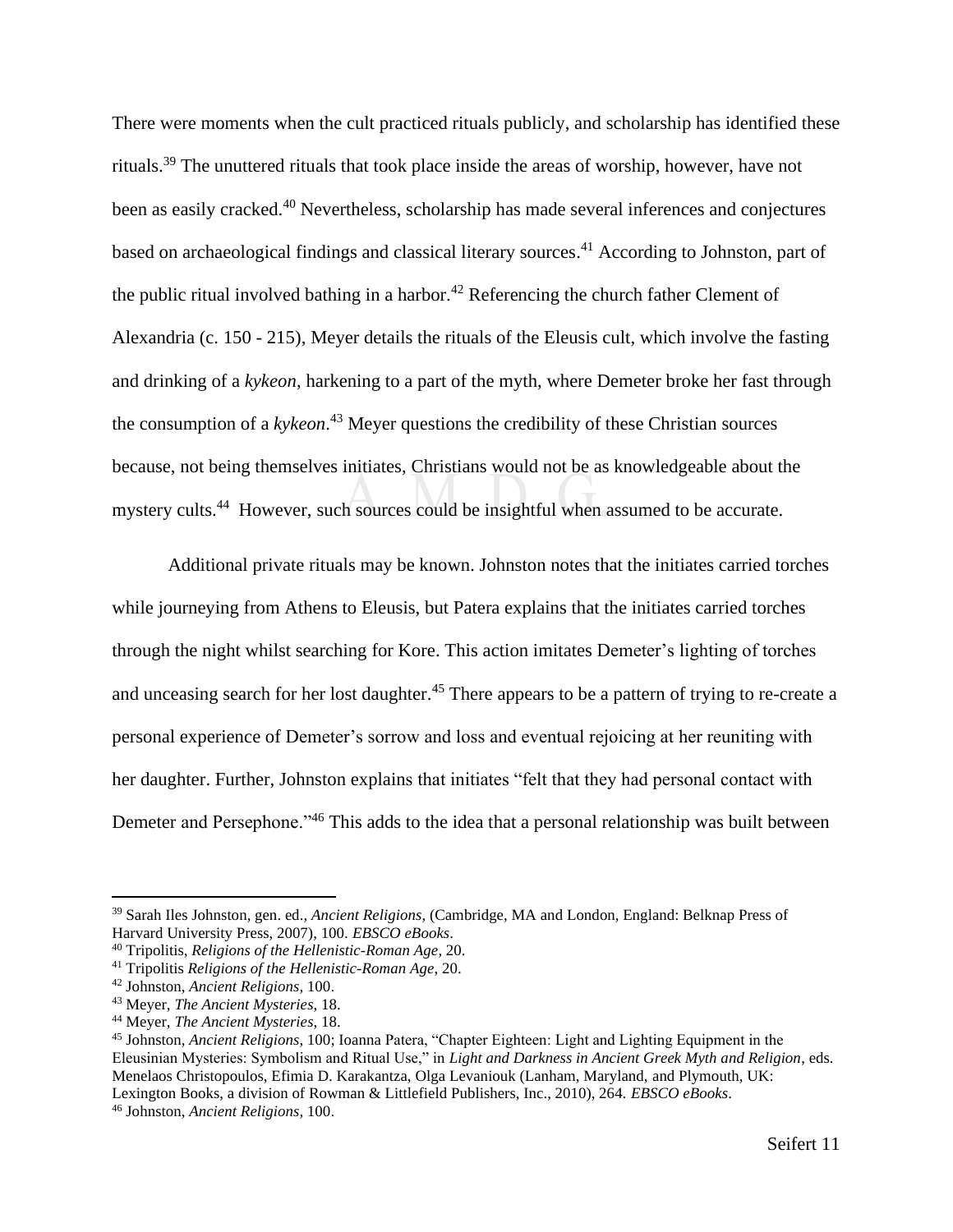the initiates and their goddess through experience and empathy. The rituals and especially the meaning behind the rituals of the cult would have drawn in someone seeking a personal and close relationship with a "savior" deity.

In addition to the beliefs and practices, the geographical spread of the Eleusinian mysteries would have also factored into the cult's popularity. Tripolitis notes that the cult "spread throughout the Greek world," and even gained "world-wide significance."<sup>47</sup> However, Tripolitis also explains that, even though the cult reached distant locations, the initiation rites were strictly practiced at Eleusis alone.<sup>48</sup> This location restriction might have made becoming an initiate difficult for those, such as soldiers or the injured, who did not have the ability to travel to Eleusis. Apart from the geographical inconvenience of the rites, however, the knowledge of the cult, and the cult itself, had been established in many far-reaching locations. This spread of knowledge would have also factored into drawing in more initiates, since it allowed those seeking a savior to become familiar with the cult, and then eventually journey to partake in the rites.

The membership of the cult of Demeter was at once both inclusive and exclusive. On the one hand, the cult of Eleusis was open to many individuals; Parker explains that either gender of any social class was welcomed into the cult.<sup>49</sup> There were only two major requirements for initiation, the first being that there was an initiation fee, estimated to be about 15 drachmae.<sup>50</sup> While this may have been an issue that prevented those in poverty from entering, it does not appear to have halted the cult's progression. The second requirement was that only those who

<sup>47</sup> Tripolitis, *Religions of the Hellenistic-Roman Age*, 19.

<sup>48</sup> Tripolitis, *Religions of the Hellenistic-Roman Age*, 19.

<sup>49</sup> Parker, *On Greek Religion*, 251.

<sup>50</sup> Tripolitis, *Religions of the Hellenistic-Roman Age*, 21.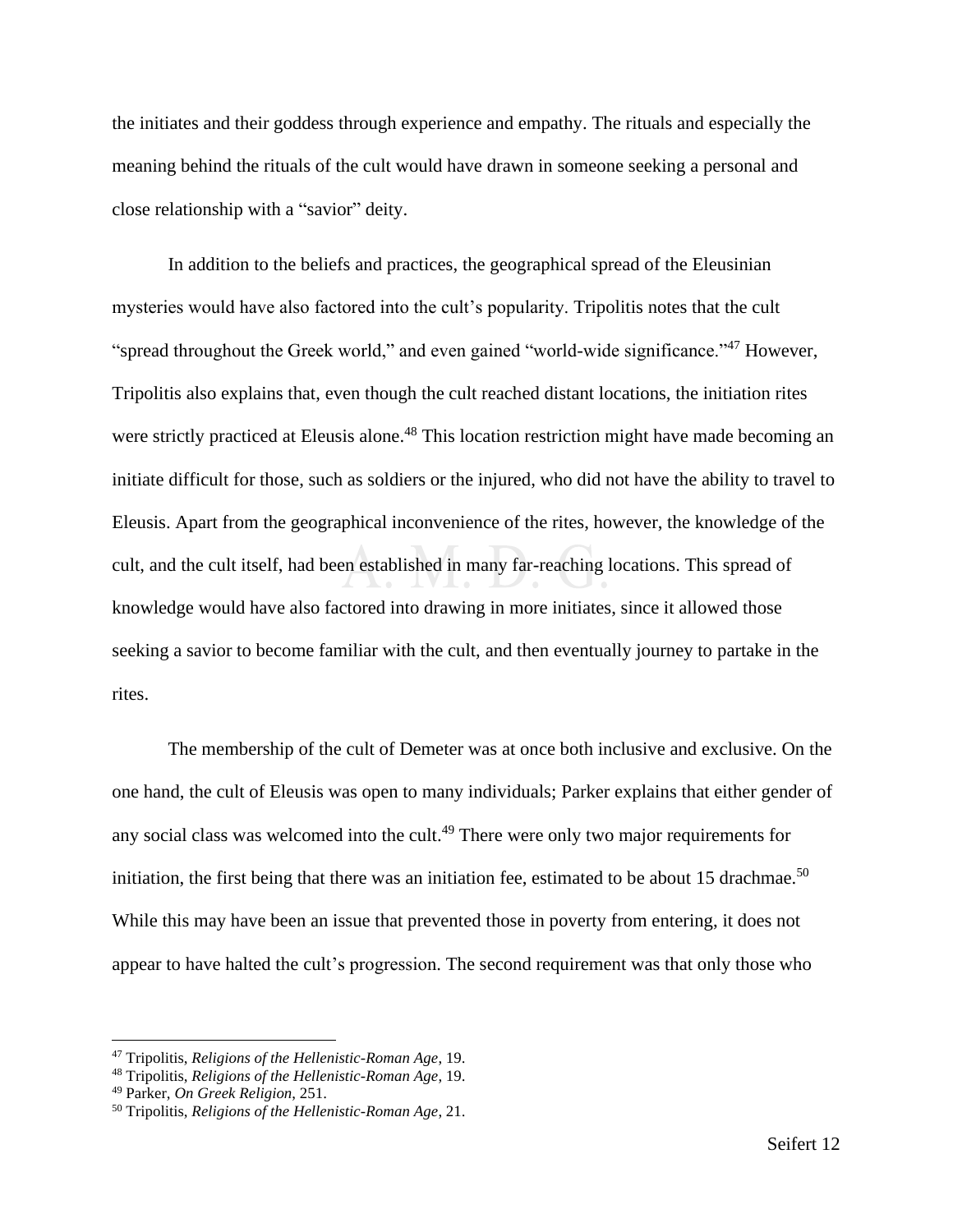"understood" Greek, as Parker words it, were allowed to become initiates.<sup>51</sup> This appeared to have been inclusive to individuals who had learned Greek. For example, the emperors Augustus (r. c. 27 B.C. – 14 A. D.), Hadrian (r. c. 117 - 138 A. D.), and Marcus Aurelius (r. c. 161 – 180 A.D.), were all Romans who received initiation into the cult.<sup>52</sup> Cicero (c. 106 B. C. – 43 B. C.), too, became an initiate. <sup>53</sup> And yet, all four individuals mentioned were of higher social status, further supporting that the cult was exclusive in practicality. The unfortunate consequence is that anyone who was unable to learn Greek was excluded from the mysteries, and therefore excluded from the benefits promised. However, while this restriction would have turned away non-Greek speaking individuals, the aforementioned Romans would have been good political publicity for the cult. This foreign political support would especially have been effective for bringing in initiates who were not native to Greece. Further, as a whole, the cult of Eleusis was very open regarding membership for Greeks. These factors would most certainly have enhanced the popularity of the cult, adding to the support of its establishment and growth.

The Eleusinian mysteries had grown in popularity, due a combination of factors. Although this initiation cost a few coins amidst a few other limitations, the cult was welcoming to Greek-speakers. The support from Roman senators and emperors helped the cult gain an influence in locations other than Greece. Part of the cult's practices were performed in public festivals, which means the cult of Demeter and Kore must have been allowed to practice without fear of being disbanded or attacked. Further, the public festivals would have enticed the pagan into inquiring more about the cult. Although the rites were limited to Eleusis, the cult of Demeter and Kore had spread far, and developed a political backing. Last, but certainly not least, the

<sup>51</sup> Parker, *On Greek Religion*, 251.

<sup>52</sup> Grant, *Augustus to Constantine*, 16.

<sup>53</sup> Tripolitis *Religions of the Hellenistic-Roman Age*, 21.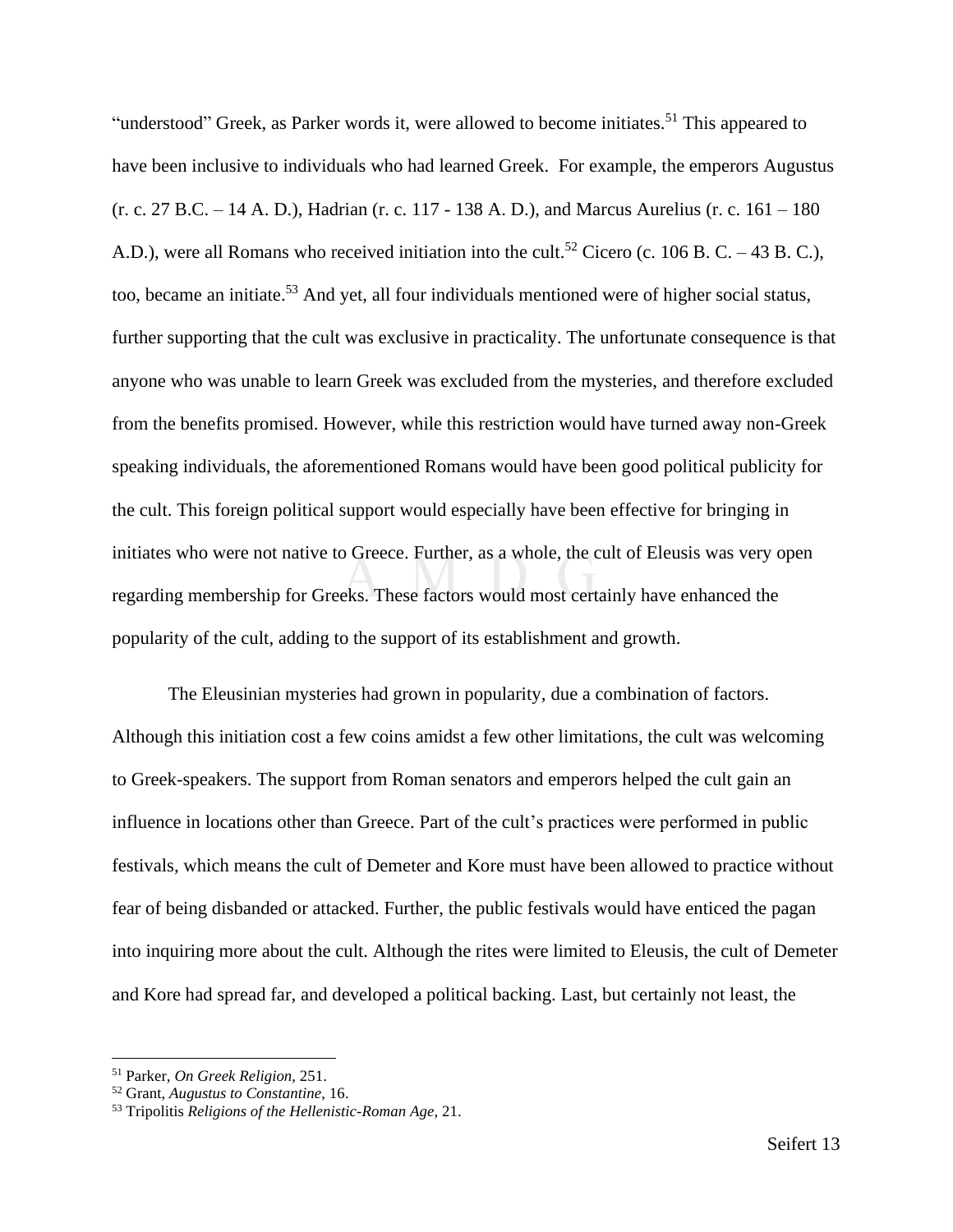pagan would have been enticed by the theological beliefs regarding the promises of happiness. In short, the Eleusinian mysteries experienced a political and social backing that helped it grow.

#### <span id="page-16-0"></span>**Chapter 1.2: The Cult of Isis**

The next mystery religion that I will explore is the cult of Isis. Isis is an Egyptian goddess whose religion and cult were brought to Greece and Rome through trade and commerce.<sup>54</sup> Keeping in mind my attempt to examine the myth, beliefs, practices, membership, and stretch of popularity, I will start by focusing on the mythology of the cult of Isis. Plutarch (b. before 50 – d. after 120 A. D.) provides the majority of evidence for the mythology.<sup>55</sup> Technically, the mythology begins before Isis is born, but for this thesis, I will start the myth at the point of Isis and her brother-husband Osiris as rulers.<sup>56</sup> Seth, or Set,<sup>57</sup> the brother of Osiris, crafts a sinister plan.<sup>58</sup> Constructing a beautiful chest<sup>59</sup> exactly fitting Osiris, Seth holds a banquet where he offers the chest to whoever can fit inside of it. <sup>60</sup> When Osiris is inside the chest, Seth locks the box up and sends it floating down the Nile river.<sup>61</sup> Osiris perishes, and while still in the box, ends up on an island named Byblos, where a tree grows around his coffin.<sup>62</sup> The king of Byblos requests the tree to be used as a column at his palace, unaware that the column will also be housing the chest with Osiris.<sup>63</sup> Isis, upon learning of her brother-husband's fate, begins a

<sup>54</sup> Godwin, *Mystery Religions in the Ancient World*, 120.

<sup>55</sup> Meyer, *The Ancient Mysteries*, 160.

<sup>56</sup> Jaime Alvar Ezquerra, *Romanising Oriental Gods: Myth, Salvation, and Ethics in the Cults of Cybele, Isis, and Mithras*, ed. and trans. Richard Gordon, (Leiden, The Netherlands: Koninklijke Brill, 2008), 41. *EBSCO eBooks*. <sup>57</sup> "Set": Meyer, *The Ancient Mysteries*, 160. Meyer cites Babbitt's translation, which uses "Typhon" for Set. Alvar Ezquerra uses "Seth."

<sup>58</sup> Meyer, *The Ancient Mysteries*, 162.

<sup>59</sup> Meyer, *The Ancient Mysteries*, 162. As earlier, Meyer uses "chest," while Alvar Ezquerra uses "sarcophagus."

<sup>60</sup> Alvar Ezquerra, *Romanising Oriental Gods*, 41.

<sup>61</sup> Alvar Ezquerra, *Romanising Oriental Gods*, 42.

<sup>62</sup> Alvar Ezquerra, *Romanising Oriental Gods*, 42.

<sup>63</sup> Alvar Ezquerra, *Romanising Oriental Gods*, 43.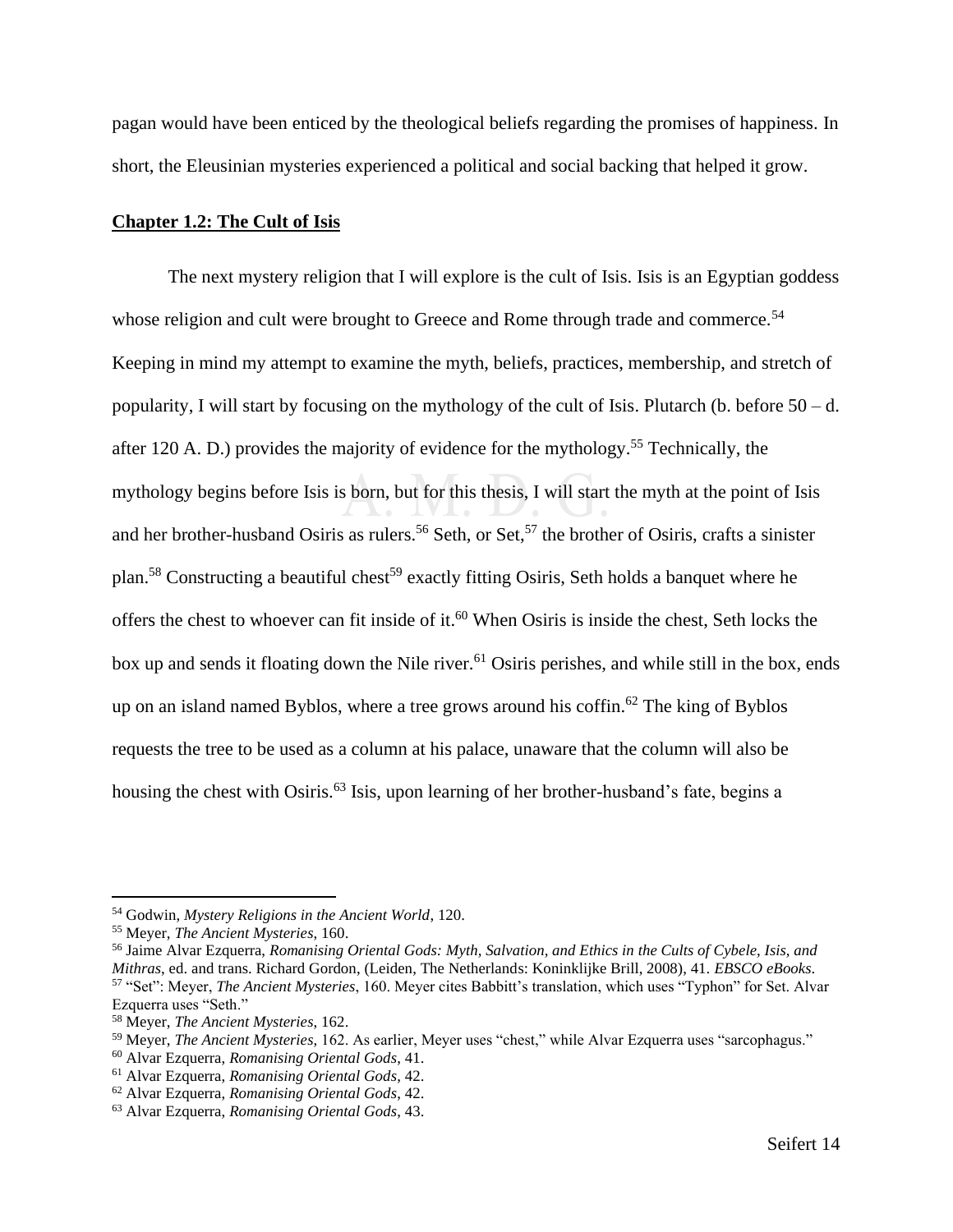desperate search to find him.<sup>64</sup> Isis eventually finds out about the island of Byblos, where she is sent for by the ruling family of Byblos and acts as caretaker of the queen's child.<sup>65</sup> Isis attempts to make the child immortal, but is discovered and reveals her true identity.<sup>66</sup> Demanding the body of her brother-husband, Isis tries to hide the body, but Seth ends up finding it, rips it into pieces, and scatters the pieces. <sup>67</sup> Isis goes back out, finds the pieces, and gives each piece a proper burial.<sup>68</sup> There is also another ending to this myth wherein Isis is able to bring her brother-husband back to life.<sup>69</sup> The mythology of Isis involves a story of death, mourning, and renewed life. However, a few parts of this myth sound very similar to the myth on Demeter.

Indeed, the mythology of Isis shares similar elements to that of Demeter's, and there is a very clear reason for this: syncretism. Syncretism is the mixture of religious concepts and elements so that there is overlap or even multiple identifications of a deity.<sup>70</sup> Isis bore characteristics that seemed similar to Demeter. For example, both Demeter and Isis were mothers who lose and are returned loved ones. However, the details go much further than that. The two deities were made synonymous. Evidence for this synonymity even appears from the ancient author Herodotus, who equates Isis with Demeter.<sup>71</sup> The importance of syncretism is that, in making foreign gods familiar, the Greek and Roman cultures adopted foreign cults and deities more easily so that they blended into society. In his book, *Isis Among the Greeks and Romans*,

<sup>64</sup> Alvar Ezquerra, *Romanising Oriental Gods*, 42.

<sup>65</sup> Meyer, *The Ancient Mysteries*, 163, 164.

<sup>66</sup> Meyer, *The Ancient Mysteries*, 164.

<sup>67</sup> Alvar Ezquerra, *Romanising Oriental Gods*, 44.

<sup>68</sup> Meyer, *The Ancient Mysteries*, 165.

<sup>69</sup> R. E. Witt, *Isis in the Graeco-Roman World*, (Ithaca, NY: Cornell University Press, 1971), 27.

<sup>70</sup> Tripolitis, *Religions of the Hellenistic-Roman Age*, 11.

<sup>71</sup> Tripolitis, *Religions of the Hellenistic-Roman Age*, 27.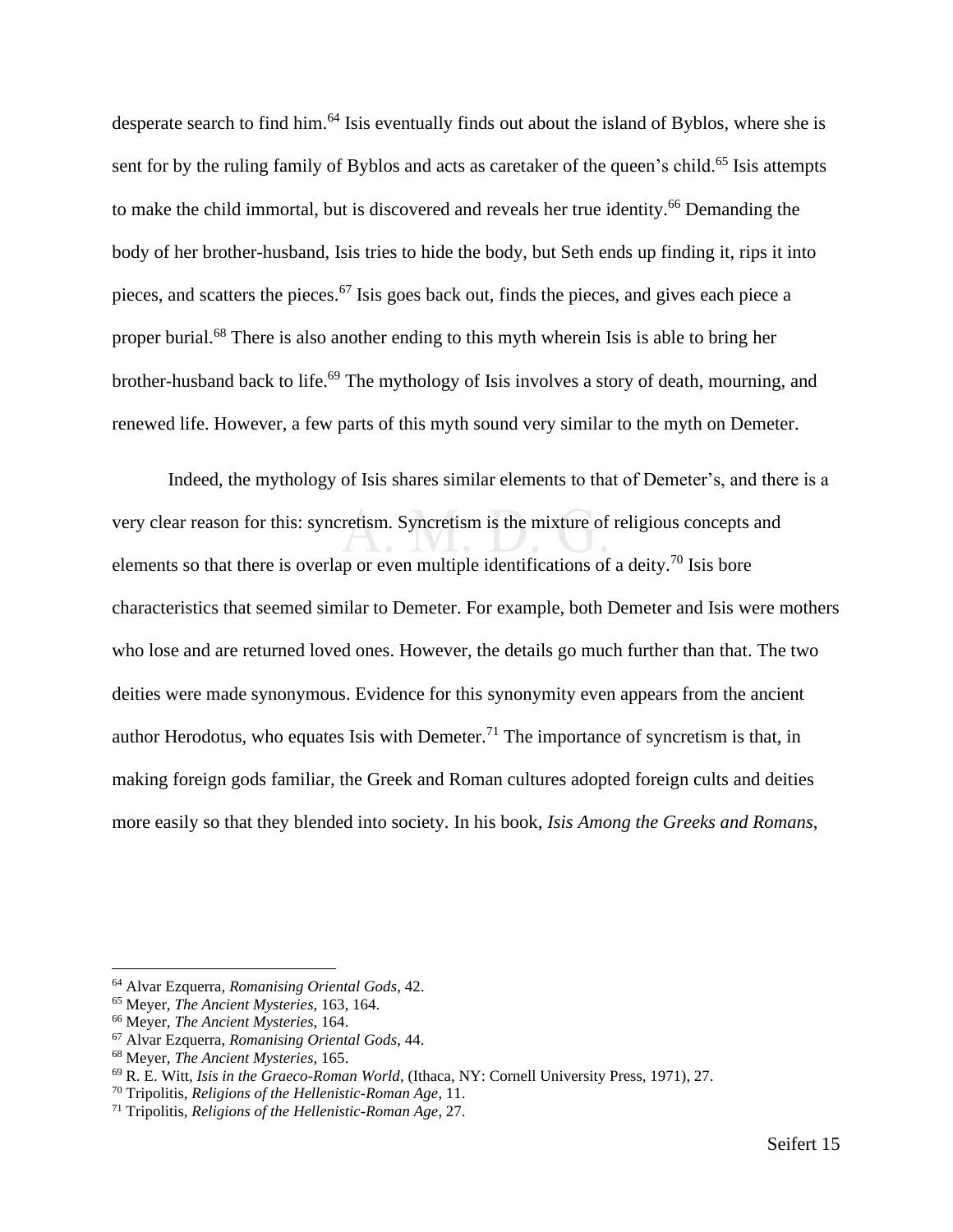Solmsen affirms that the merging of Isis and Demeter helped the "extraordinary expansion" of the Isis cult.<sup>72</sup> Other factors also helped this group grow.

The beliefs of the Isis cult take some inspiration from her myth, but also from other sources as well. Isis was associated with water, and one of the main beliefs about her was that she was in control of navigation and seafaring.<sup>73</sup> For her followers, Isis held the title as the "Divine Mother," who understood the sufferings of humanity and empathized with them.<sup>74</sup> The initiates of the Isis cult also believed that the goddess promised them that she would fulfill their hopes and dreams in both the current life and the afterlife.<sup>75</sup> Much as the cult of Demeter promised a happy immortal afterlife, the cult of Isis also expressed similar beliefs. The initiates were given "salvation," which was believed to have been granted by Isis after it was sought out by the initiate.<sup>76</sup> Just as Demeter's promises of a happy afterlife would have been an alluring factor to the curious pagan, so too would the promises of Isis have been particularly enticing.

The cult of Isis did have rituals, just like the Eleusinian mysteries. However, these rituals are largely unknown.<sup>77</sup> It was clear that there existed some form of initiation rites, since there was an aretalogy, a listing of a deity's believed accomplishments, written about Isis, and in which there was mentioning of the goddess revealing "mysteries."<sup>78</sup> Further, there is knowledge of public rituals, such as a ritual that reminds the audience of the mythological quest and discovery of the dead Osiris.<sup>79</sup> There appears to have also been a fasting before the ritual, a fee

<sup>72</sup> Friedrich Solmsen, *Isis Among the Greeks and Romans*, (Cambridge, MA: Harvard University Press, 1979), 27.

<sup>73</sup> Godwin, *Mystery Religions in the Ancient World*, 122.

<sup>74</sup> Tripolitis, *Religions of the Hellenistic-Roman Age*, 28.

<sup>75</sup> Tripolitis, *Religions of the Hellenistic-Roman Age*, 28.

<sup>76</sup> Alvar Ezquerra, *Romanising Oriental Gods*, 46. "Salvation," was the terminology Ezquerra uses.

<sup>77</sup> Tripolitis, *Religions of the Hellenistic-Roman Age*, 29.

<sup>78</sup> Meyer, *The Ancient Mysteries*, 172.

<sup>79</sup> Witt, *Isis in the Graeco-Roman World*, 162.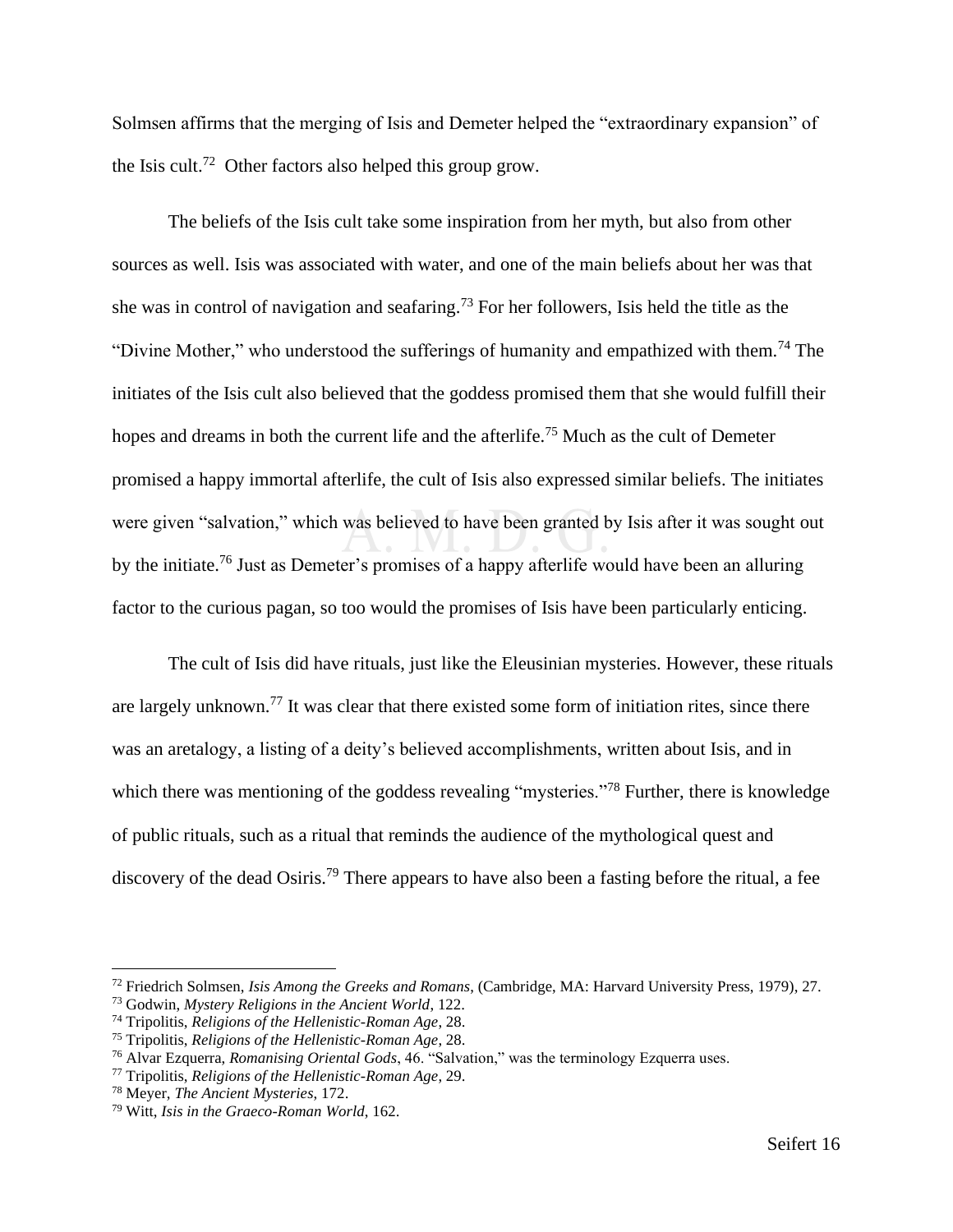for the rituals, and a ceremonial banquet at the end of the rituals.<sup>80</sup> There may have also been a ritual of washing or cleansing.<sup>81</sup> The rituals helped reinforce the beliefs of salvation that the individuals held.

The membership of the Isis cult is quite diverse but has both inclusivity and exclusivity to it. Solmsen notes that one of the leaders that took over after Alexander's death (either the first or third Ptolemy) had established Isis as the protectress of Egypt's kings.<sup>82</sup> There was also "imperial patronage" from Rome.<sup>83</sup> This would have provided political support for the cult of Isis. The cult of Demeter was available to any person so long as he or she knew the Greek language. The cult of Isis was exclusive, but in a different way. In addition to the ritual fees, the initiates also had to have been "selected by Isis," meaning that the goddess appeared to the person in a dream.<sup>84</sup> Apart from this, there does not appear to be any restrictions in terms of social class or gender. In fact, Witt notes that Isis appeals to "not just to the affluent citizen who had made his fortune in shipping but even to the man of lowly birth and the down-trodden slave."<sup>85</sup> Given how Isis was believed to have dominion over water, I speculate that cult had particular popularity among seafarers. Additionally, Isis was also viewed as a mother and that would have likely drawn female worshipers to her. Therefore, the cult had several different social groups to which it appealed, another factor adding to its popularity.

The Isis cult was geographically far-reaching, and as such gained popularity through location. Since Isis was connected with water, places such as the port of Athens, known as the

<sup>80</sup> Witt, *Isis in the Graeco-Roman World*, 158, 159, 164.

<sup>81</sup> Witt, *Isis in the Graeco-Roman World*, 162.

<sup>82</sup> Solmsen, *Isis Among the Greeks and Romans*, 22.

<sup>83</sup> Godwin, *Mystery Religions in the Ancient World*, 120.

<sup>84</sup> Tripolitis, *Religions of the Hellenistic-Roman Age*, 29.

<sup>85</sup> Witt, *Isis in the Graeco-Roman World*, 84.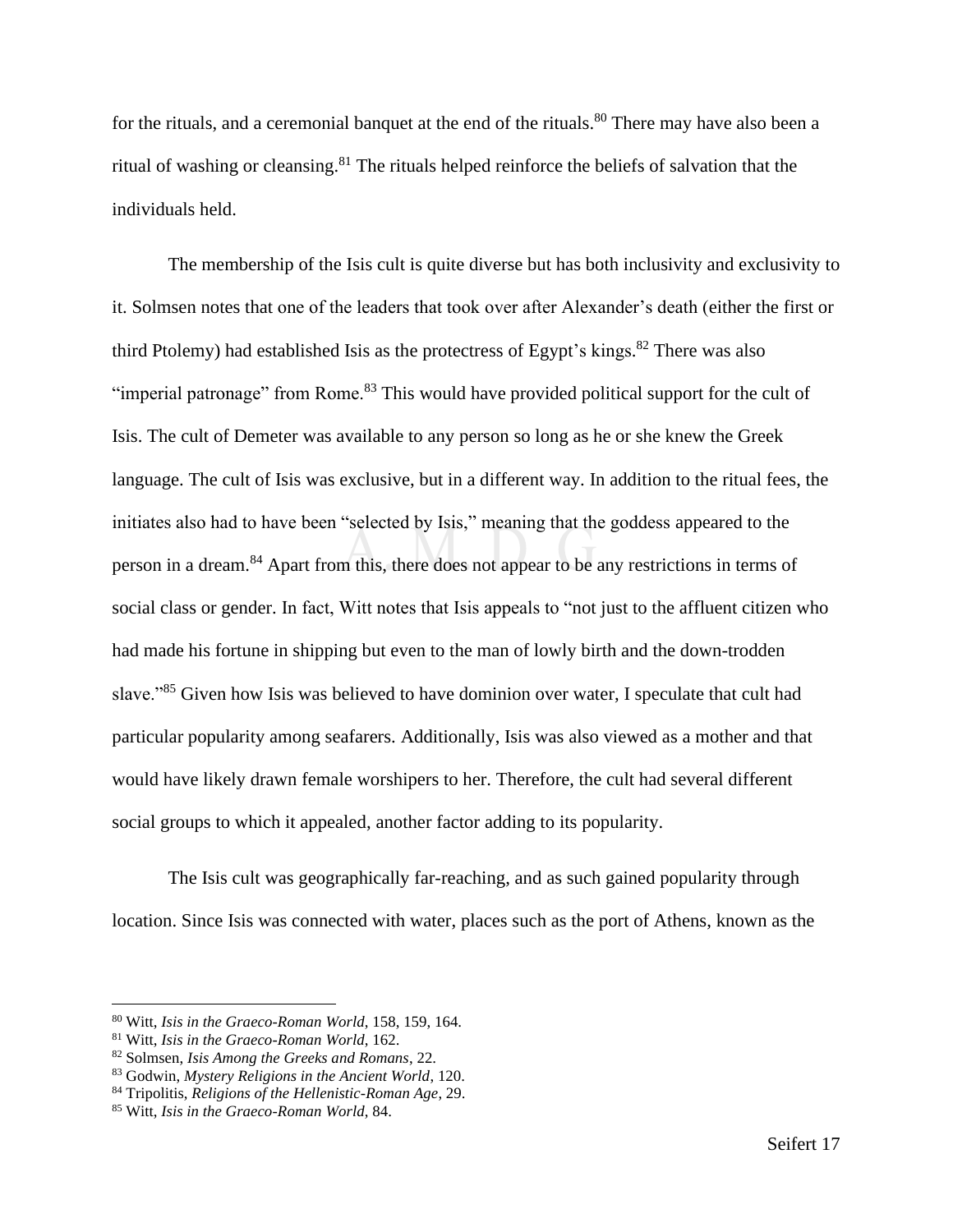Piraeus, as well as the island of Delos housed places of worship for the mystery religion.<sup>86</sup> Temples were even at both Pompeii and the Capitoline Hill.<sup>87</sup> The worship of Isis expanded down shorelines and trading posts.<sup>88</sup> Not only was the cult within central Italy, but it also took the spot as one of the more popular religions.<sup>89</sup> Needless to say, popular devotion to Isis stretched far and wide, a convenience which brought in many initiates seeking salvation.

As with the Eleusinian mysteries, several factors had helped the cult of Isis gain substantial popularity. While the mysteries of Isis had specific requirements before initiation, it was open to both genders of any class. Additionally, the cult received political support from Rome, Egypt, and Greece. What became especially helpful was syncretism, which provided familiarity to people who recognized similarities between Isis and Demeter. Theologically speaking, the initiates believed in promises and spiritual benefits. These cultural and social aspects factored into the Isis cult's rapid popularity.

#### <span id="page-20-0"></span>**Chapter 1.3: The Cult of Mithras**

The cult of Mithras is the third and final mystery cult that I will look at for this thesis. Some scholarship estimates that Christianity predates Mithraism by about a decade or so.<sup>90</sup> Chalupa places it "shortly before  $75{\text -}125 \text{ CE.}$ "<sup>91</sup> As with the previous two cults, I will derive the social and political reception of the Mithras cult through the mythology, beliefs, practices, (intended) membership, and geographic reach. For reasons that will be made clear later, the

<sup>86</sup> Godwin, *Mystery Religions in the Ancient World*, 120.

<sup>87</sup> Godwin, *Mystery Religions in the Ancient World*, 120.

<sup>88</sup> Witt, *Isis in the Graeco-Roman World*, 71.

<sup>89</sup> Witt, *Isis in the Graeco-Roman World*, 72.

<sup>90</sup> Roger Beck and Alexander R. Rumble, *The Religion of the Mithras Cult in the Roman Empire: Mysteries of the Unconquered Sun*, (New York: Oxford University Press, 2006), 54. *Proquest Ebook Central*.

<sup>&</sup>lt;sup>91</sup> Ales Chalupa, "The Origins of the Roman Cult of Mithras in the Light of New Evidence and Interpretations: The Current State of Affairs," *Religio* 24, no. 1 (2016), 95. *Atla Religion Database*.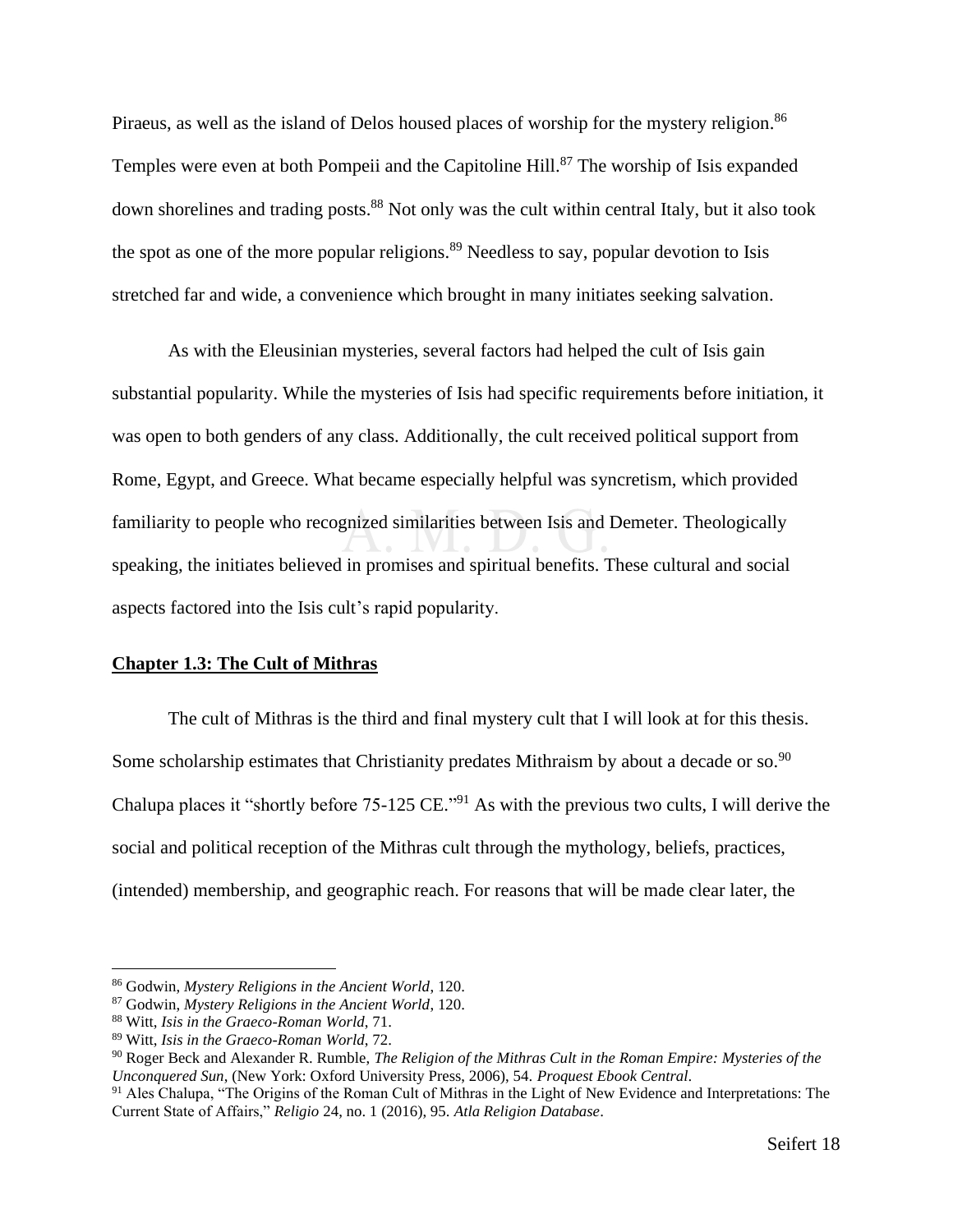beliefs, and especially the practices, of Mithras will be particularly important to examine in the context of this thesis. The first place to start is with the mythology of Mithraism.

The cult of Mithras, or Mithraism, had a somewhat obscured mythology. The myth is largely procured from the scenes depicted in the small caves or cave-like areas identified as *mithraea*, where the initiates practiced their rituals.<sup>92</sup> The mythology starts with Mithras being born from a rock, witnessed by shepherds.<sup>93</sup> There is another version of Mithras being born from an egg, which is thought by some scholarship to represent Mithras as a creator.<sup>94</sup> Mithras was believed to have at one point fired an arrow into a rock, which produced a spring, and was also believed to have come out of a tree, which Meyer notes is similar to Osiris.<sup>95</sup> In the iconographic tradition, Mithras often appeared to be accompanied by two other figures. Scholarship identifies them as Cautes and Cautopates, representing the contrast between light and darkness, life and death.<sup>96</sup> The most common depiction in the *mithraea* is Mithras killing a bull.<sup>97</sup> The myth may have included a raven, understood to be a messenger of the god Helios, who commanded Mithras to slaughter the bull.<sup>98</sup> The bull's death was believed to have brought benefits to humanity.<sup>99</sup> Some scholars suggest that the belief was that bull's death led to the creation of humanity, which, for the cult, established Mithras as the creator of all.<sup>100</sup> In the final scene of the myth, Mithras, having accomplished his mission, held a "farewell feast with himself and Helios as guests of honour, attended by Cautes and Cautopates."<sup>101</sup> After this, Mithras returned with Helios

<sup>92</sup> Tripolitis, *Religions of the Hellenistic-Roman Age*, 48.

<sup>93</sup> Grant, *Augustus to Constantine*, 20.

<sup>94</sup> Godwin, *Mystery Religions*, 100.

<sup>95</sup> Meyer, *The Ancient Mysteries*, 201.

<sup>96</sup> Godwin, *Mystery Religions in the Ancient World*, 106.

<sup>97</sup> Tripolitis, *Religions of the Hellenistic-Roman Age*, 48.

<sup>98</sup> Alvar Ezquerra, *Romanising Oriental Gods*, 87.

<sup>99</sup> Grant, *Augustus to Constantine*, 20.

<sup>100</sup> Alvar Ezquerra, *Romanising Oriental Gods*, 87.

<sup>101</sup> Alvar Ezquerra, *Romanising Oriental Gods*, 91.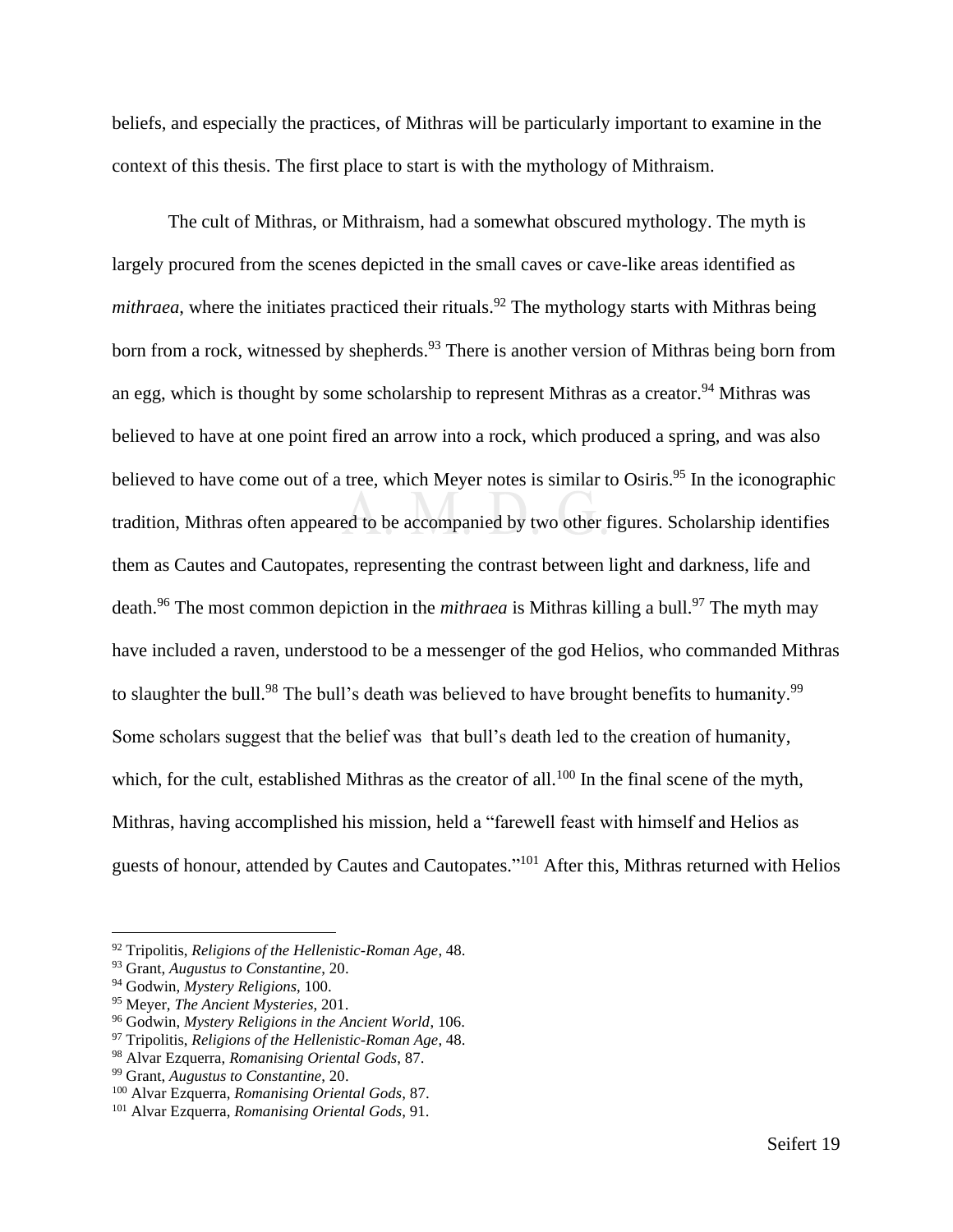to "the abode of the gods, where Mithras took his place as the protector of his faithful followers."<sup>102</sup>

Such little information survived about the Mithraic cult that it is difficult to provide as indepth a discussion as was given for the other cults. However, as with other cults, the beliefs are drawn from the myth. The beliefs of Mithras are based on the myth, much like other cults at the time. Scholarship agrees that there were a lot of astronomical elements in the Mithras cult, suggesting that the followers were interested in the order of the universe.<sup>103</sup> Mithras slaying the bull was understood to be good reigning victorious over evil.<sup>104</sup> Tripolitis identifies the tauroctony as an "act of salvation."<sup>105</sup> Therefore, it appears that the Mithraic followers believed in a salvation of some sort. Godwin explains that part of the belief for Mithraism was that Mithras would return at the end to judge mankind.<sup>106</sup> This concept of salvation would have been a factor that drew initiates into Mithraism.

The rituals of the Mithras cult, which reinforce the beliefs, would also have by their own right enticed an initiate seeking salvation. As with the myth and beliefs, the rituals are obscured due to a lack of literary evidence for the rituals.<sup>107</sup> Unlike the previous cults, current evidence does not appear to suggest that there were public rituals held by the Mithras cult.<sup>108</sup> While not many of the rituals are known, scholarship has identified a few parts of the rituals. First, there was a hierarchy of initiation levels, with highest level being the "Father."<sup>109</sup> One ritual of the cult

<sup>102</sup> Alvar Ezquerra, *Romanising Oriental Gods*, 91.

<sup>103</sup> Alvar Ezquerra, *Romanising Oriental Gods*, 99.

<sup>104</sup> Grant, *Augustus to Constantine*, 20.

<sup>105</sup> Tripolitis, *Religions of the Hellenistic-Roman Age*, 49.

<sup>106</sup> Godwin, *Mystery Religions in the Ancient World*, 99.

<sup>107</sup> Alvar Ezquerra, *Romanising Oriental Gods*, 344.

<sup>108</sup> Alvar Ezquerra, *Romanising Oriental Gods*, 344-5.

<sup>109</sup> Luther H. Martin, *The Mind of Mithraists: Historical and Cognitive Studies in the Roman Cult of Mithras*, (New York: Bloomsbury Academic, 2015), 45. *EBSCOhost eBook Collection*.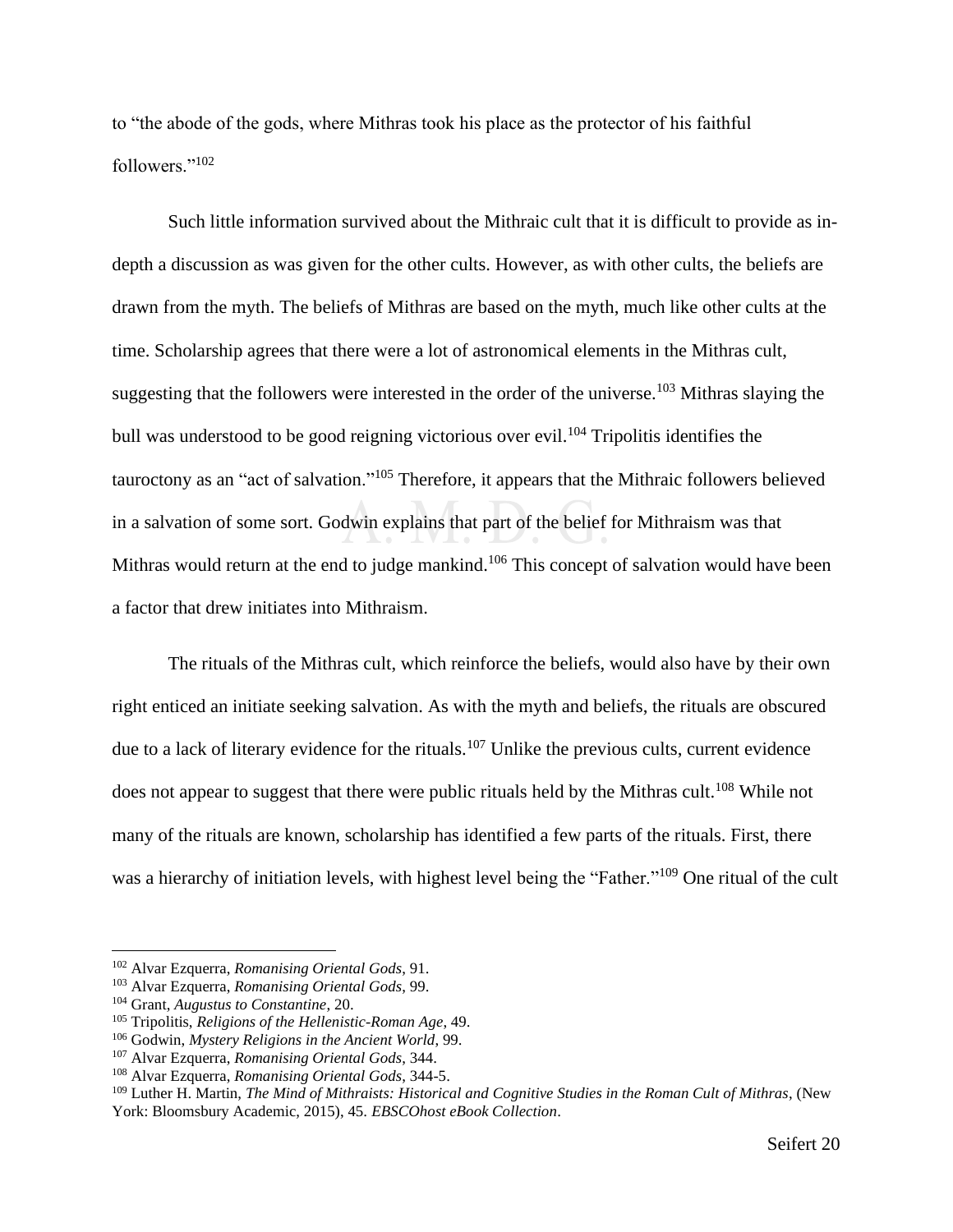involves the "Father" aiming an arrow at the initiate, while the other involves the initiated being "menaced by sword and fire."<sup>110</sup> In some of the birth scenes, Mithras was depicted holding a torch in one hand and a dagger in the other, which is likely where the sword and fire comes from in the aforementioned initiation.<sup>111</sup> The Mithraic rituals also involved a washing with water and a branding on the hands or head.<sup>112</sup> Last, but not least, in the cult of Mithras, the initiates celebrated a communal meal, wherein, according to Saint Justin Martyr, bread and water were consumed with "certain incantations."<sup>113</sup> These communal meals harken to the point of the myth where Mithras held a celebratory feast with Cautes, Cautopates, and Helios.<sup>114</sup> Nevertheless, there were rituals that connected with the beliefs about the myth of Mithras. These rituals helped support the beliefs of the cult.

Membership of Mithraism was more exclusive compared to the aforementioned cults. Initiates were often those related to war and the emperor, such as soldiers and sailors.<sup>115</sup> Further, the cult was exclusively for men.<sup>116</sup> Failure to offer the promises of the beliefs to women must have impacted the membership numbers. Further, as Tripolitis explained, most initiates did not pursue higher levels of initiation, due to a "lack of either dedication, necessary education, or the funds required to progress to the higher grades."<sup>117</sup> While the membership was limited, the cult made up for such limitations through the geographical distance it had gained.

<sup>110</sup> Martin, *The Mind of Mithraists*, 46.

<sup>111</sup> Tripolitis, *Religions of the Hellenistic-Roman Age*, 51. An example can be found in Godwin, *Mystery Religions in the Ancient World*, 101.

<sup>112</sup> Meyer, *The Ancient Mysteries*, 199.

<sup>113</sup> Justin *Apol*. 66; from Justin Martyr, *The First Apology, The Second Apology, Dialogue with Trypho, Exhortation to the Greeks, Discourse to the Greeks, The Monarchy or the Rule of God*, Thomas B. Falls, trans., The Fathers of the Church: A New Translation, vol. 6, (Washington, D.C.: Catholic University of America Press, 1965), 106. *EBSCO eBooks*.

<sup>114</sup> Tripolitis, *Religions of the Hellenistic-Roman Age*, 55.

<sup>115</sup> Meyer, *The Ancient Mysteries*, 199.

<sup>116</sup> Tripolitis, *Religions of the Hellenistic-Roman Age*, 51.

<sup>117</sup> Tripolitis, *Religions of the Hellenistic-Roman Age*, 51.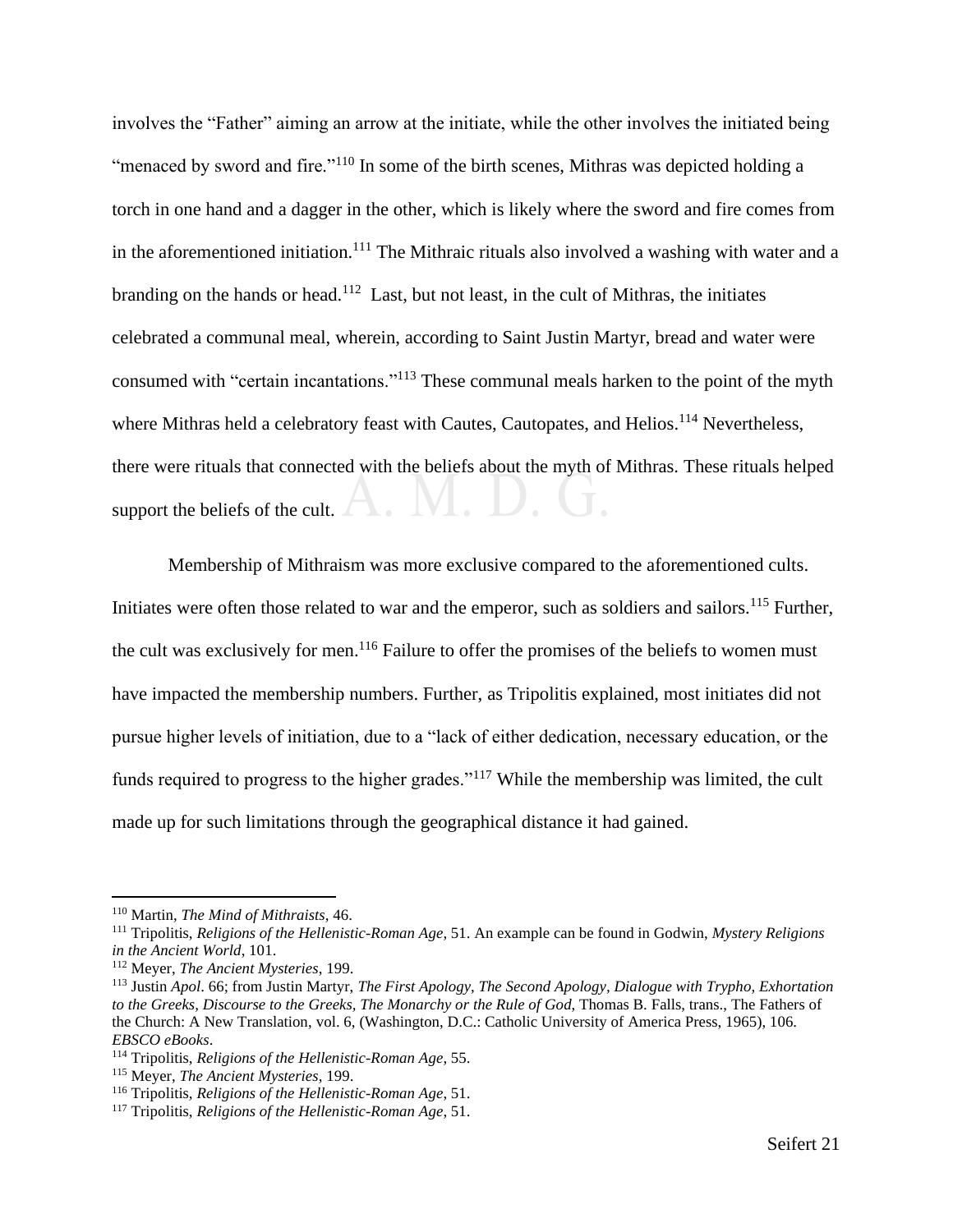The popularity of Mithras spread as far as the soldiers who were in the cult. The influence of Mithraism stretched from Syria all the way to Scotland.<sup>118</sup> Due to the effects of syncretism, the image of Mithras was adapted to whichever culture and area the cult had contacted.<sup>119</sup> Even when Christianity came around, the cult had political support – An altar for Mithras was consecrated by the emperor Diocletian (284 – 305) in 308, and the emperor Julian  $(361 – 63)$  both supported the group and became an initiate himself.<sup>120</sup> Mithraism spanned through several centuries before dying out in the fourth century.<sup>121</sup> This mystery religion made up in political and cultural support what it had lacked in its inclusiveness.

Although not as much is known about the cult of Mithras as other cults, it apparently was prevalent enough to not only be supported by emperors and Roman officers, but it also had stretched very far. Although Mithraist membership was limited only to men, the beliefs and the geographical spread of the cult would have brought in a lot of them. Prevalence was large enough for Mithraism that Christian writers, such as Justin Martyr, talked about it. This mystery cult had a far-reaching influence and, although relatively younger, competed for members with other more well-known groups, such as the Eleusinian mysteries and the Isiac mysteries.

<sup>118</sup> Godwin, *Mystery Religions in the Ancient World*, 98.

<sup>119</sup> Tripolitis, *Religions of the Hellenistic-Roman Age*, 56.

<sup>120</sup> Tripolitis, *Religions of the Hellenistic-Roman Age*, 57.

<sup>121</sup> Tripolitis, *Religions of the Hellenistic-Roman Age*, 57.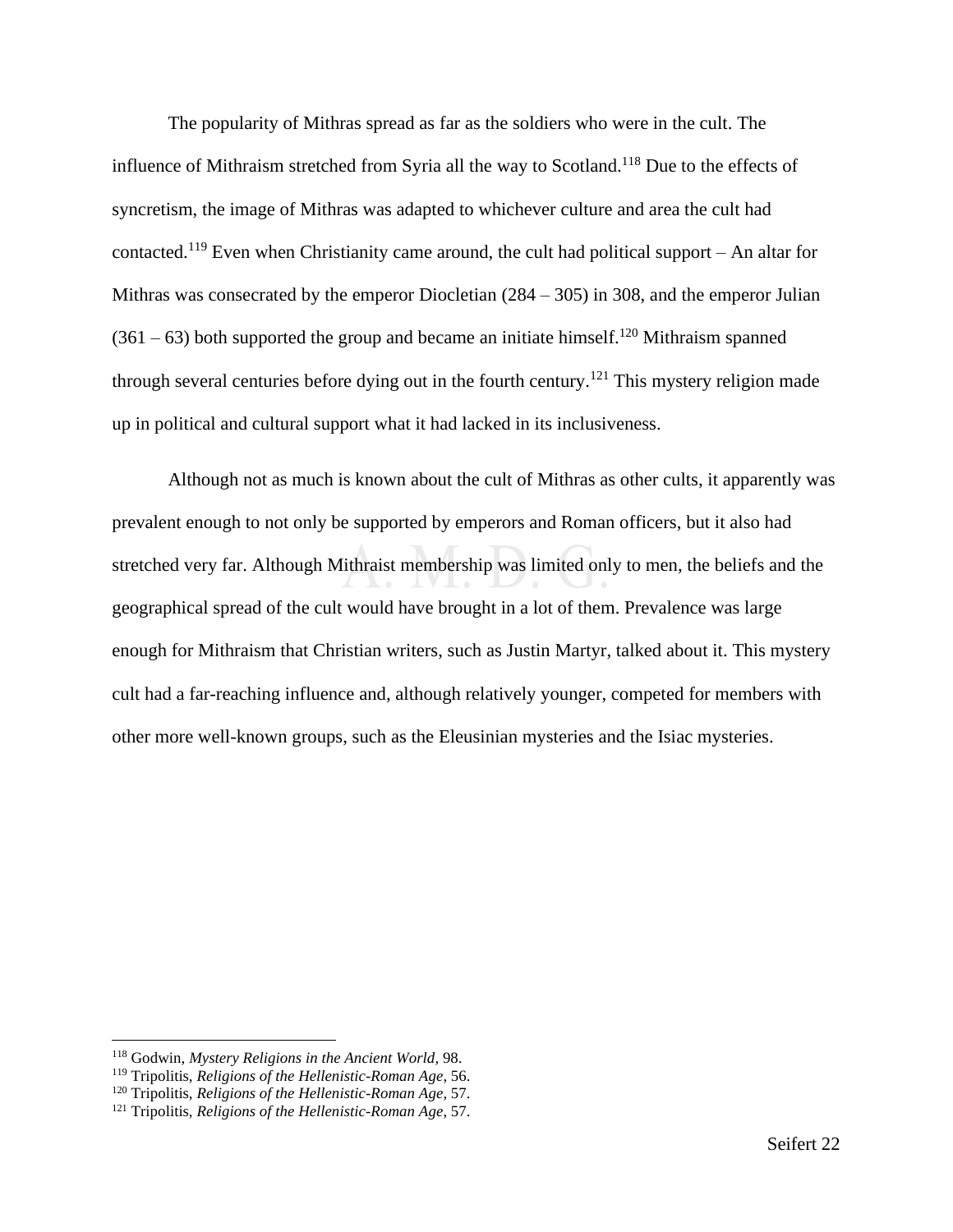#### <span id="page-25-0"></span>**Chapter 2: Christianity**

When Christianity came into the picture, it was not as welcomed as the mystery religions. The cults of Isis, Demeter, and Mithras all received support from both political leaders and the culture as a whole. In addition, syncretism had taken effect, which brought elements from the traditional religions, such as the Olympian deities, into the foreign mystery religions. Therefore, the familiar elements acted as a catalyst that helped bring initiates into these mystery cults. As Parker notes in his book *On Greek Religion*, pagans could even be initiated into multiple cults, and it would have been, spiritually speaking, like "carrying a second credit card."<sup>122</sup> The Christians were the opposite: they refused to sacrifice to any pagan god whatsoever.<sup>123</sup> Before Constantine, the Christians lacked both social and political support, and it is important to see, very briefly, just how and why the support was lacking.

#### <span id="page-25-1"></span>**Chapter 2.1: Political Aggression and Social Exclusion**

The early Christians lived in a politically unsupportive environment. Some emperors supported cults instead of Christianity, but other emperors took more extreme measures and specifically attacked Christianity. Although inconsistent, persecution had occurred in under several rulers.<sup>124</sup> More specifically, three reigns in which persecution occurred were the reigns of Nero (r. 54 – 68 A.D.), Decius (r. 249 – 251 A.D.), and Diocletian (r. c. 284 – c. 312 A.D.). During the reign of Nero, the city experienced a large fire in 64 A.D., which Nero decided was a good opportunity to blame the Christians.<sup>125</sup> Adding insult to injury, Nero begins a massacre of Christians as an attempt to "clean up Rome."<sup>126</sup> Nero does not just execute Christians; he covers

<sup>122</sup> Parker, *On Greek Religion*, 257.

<sup>123</sup> Clark, *Christianity and Roman Society*, 8.

<sup>124</sup> Aquilina, *The Church and the Roman Empire*, 19.

<sup>125</sup> Tripolitis, *Religions of the Hellenistic-Roman Age*, 98.

<sup>126</sup> Clark, *Christianity and Roman Society*, 18.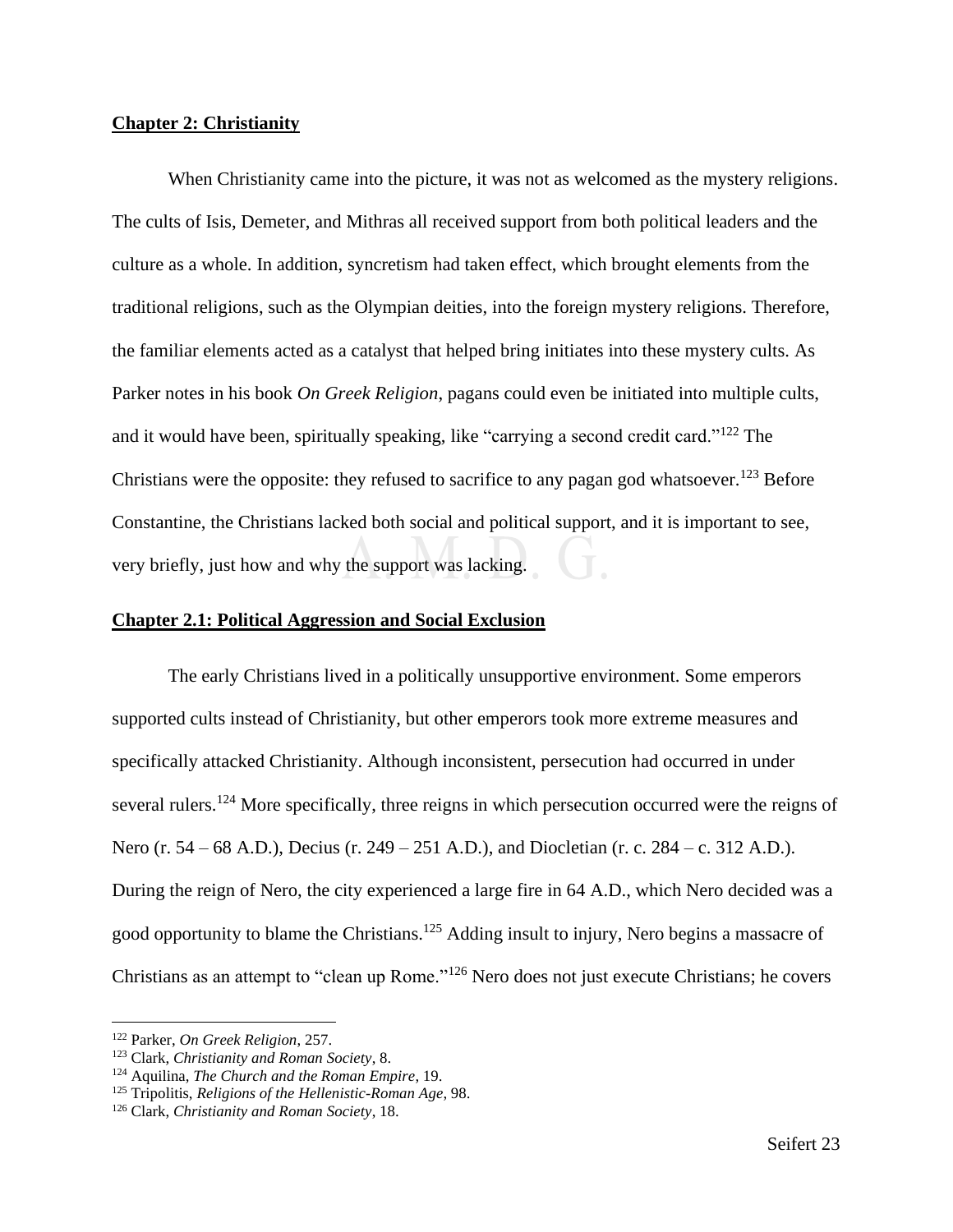them in animal fur and throws them to the dogs, he crucifies them, and he burns them.<sup>127</sup> Tacitus explained that Christians "were fastened on crosses, and, when daylight failed were burned to serve as lamps by night" (*aut crucibus adfixi aut flammandi, atque ubi defecisset dies, in usum nocturni liminis urerentur*).<sup>128</sup> The reign of Decius was not much better. In an attempt to end Christianity, Decius had decided to enforce a required worship of pagan idols.<sup>129</sup> While some Christians decided to give in, others stood firm even though it cost them their lives.<sup>130</sup> The worst of the imperial pains were found in the reign of Diocletian. During Diocletian's reign came "the Great Persecution—the biggest, most comprehensive, and bloodiest of them all," which involved the destruction of Christian churches and scriptures.<sup>131</sup> During these times, Christians experienced political rebuke.

The social opinion of Christianity was just as acidic. We see several Roman authors writing with a strong distaste for Christianity. From Suetonius, we hear about an expulsion of Jews from Rome due to someone whom the author names "Chrestus," a potential mix-up of the name "Christus," or Christ, which might have occurred due to the names sounding similar on the Roman tongue.<sup>132</sup> Suetonius also calls the Christians members of "followers of a new and wicked cult (*superstitio nova ac malefica*)."<sup>133</sup> The Roman historian Tacitus was just as unsupportive of Christianity as Suetonius. Tacitus notes that Christians were "hated for their crimes," and were part of a "pernicious cult (*exitiabilis superstitio*)," and those convicted of what

<sup>127</sup> Aquilina, *The Church and The Roman Empire*, 6.

<sup>128</sup> Tac. *Ann*. 15.44, from Tacitus, *Annals: Books 13-16*, trans. John Jackson, (Cambridge, MA: Harvard University Press, 1937), 284-5. Loeb Classical Library 322. Both the text and translation are from Jackson.

<sup>129</sup> Aquilina, *The Church and The Roman Empire*, 12.

<sup>130</sup> Aquilina, *The Church and The Roman Empire*, 12.

<sup>131</sup> Aquilina, *The Church and The Roman Empire*, 17.

<sup>132</sup> Aquilina, *The Church and The Roman Empire*, 5.

<sup>133</sup> Suet. *Ner.* 16.2; text and translation from Clark, *Christianity and Roman Society*, 18.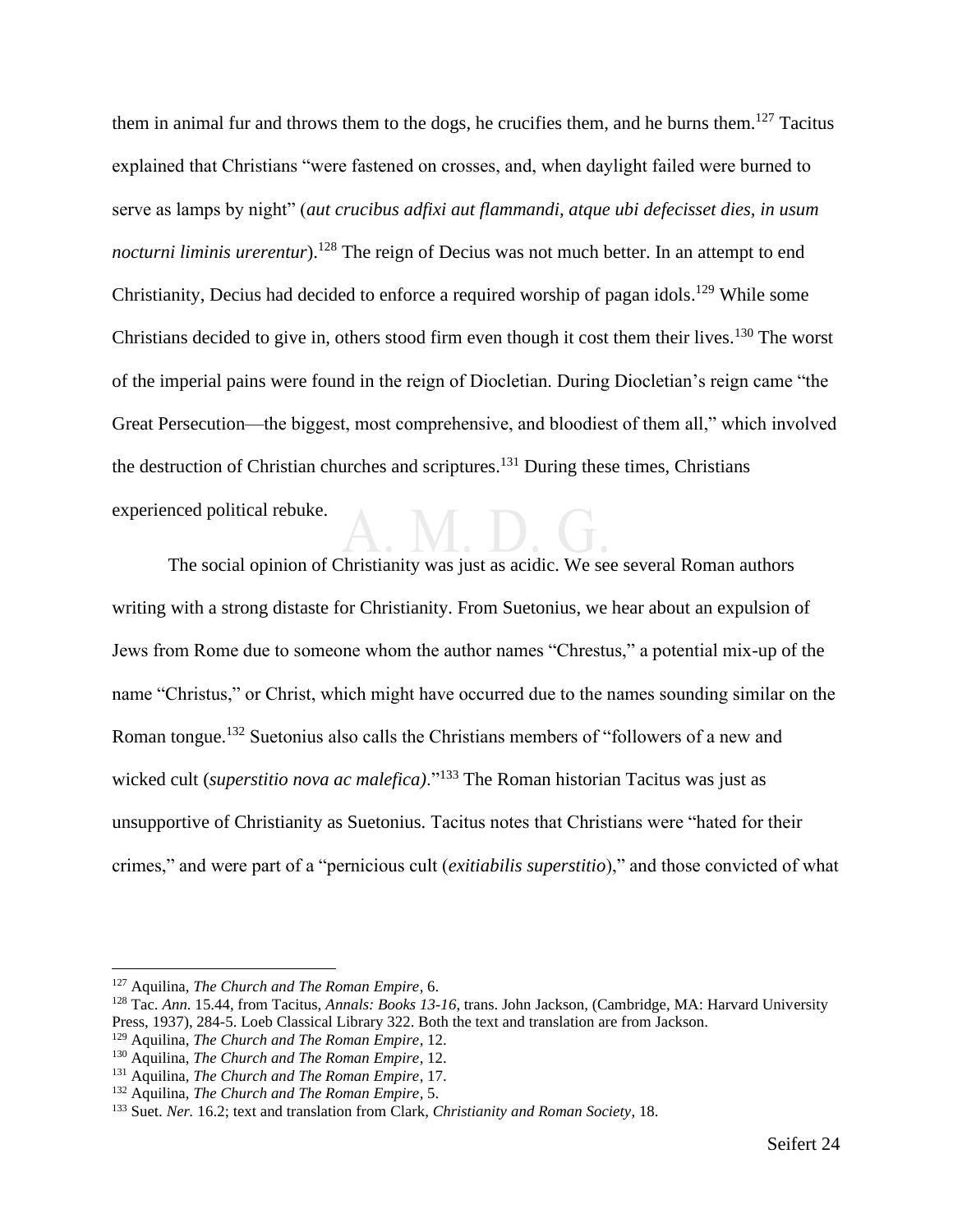he calls "the evil," were charged with "hatred of the human race."<sup>134</sup> Clark explains that *superstitio* was something that was not counted as an acceptable religion.<sup>135</sup> In a sense, *superstitio* held a negative connotation, implying that the religion is shameful or immoral in some way. The author Celsus was just as, if not more, hostile towards Christianity. Christians were accused of being a secret society and, in addition to attacking the beliefs of the religion, Celsus identified Christianity as being dangerous to the empire.<sup>136</sup> Unlike the previous authors, Pliny the Younger (c. 61 A.D. – 112 A.D.) appeared to be more unaware of Christianity and unsure of how to deal with it, provoking him to seek Trajan for guidance.<sup>137</sup> The culture of the ancient world showed distrust, disapproval, and irritation with Christianity.

Along with the broader, public disliking of Christians, society also impacted Christians on a more personal scale. Hurtado explains that "the social tensions experienced [by Christians] likely involved mainly their own immediate social circles of friends, neighbors, co-workers, fellow members of their guilds, etc."<sup>138</sup> Further, both Gentile and Jewish Christians experienced tension and exclusion from even his or her own family.<sup>139</sup> In a sense, Christians had only their fellow Christians to turn to for social support and comfort. I speculate that this almost complete lack of social connectivity had to have been exhausting or even traumatizing. Practicing Christianity was very difficult, as Hurtado notes:

<sup>[</sup>G]iven that virtually every area of social life was marked with religious acts and connotations, the early Christian scruple against reverencing any deity but the one God of biblical tradition would have comprised a wide basis for potential tensions and antagonism.<sup>140</sup>

<sup>134</sup> Tac. *Ann*. 15.44; text and translation from Clark, *Christianity and Roman Society*, 18.

<sup>135</sup> Clark, *Christianity and Roman Society*, 18.

<sup>136</sup> Tripolitis, *Religions of the Hellenistic-Roman Age*, 99-100.

<sup>137</sup> Clark, *Christianity and Roman Society*, 19.

<sup>138</sup> Larry W. Hurtado, "To Live and Die for Jesus: Social and Political Consequences of Devotion to Jesus in Earliest Christianity," *SEA* 70, (2005), 323. *AtlaSerials*, *Religion Collection*.

<sup>139</sup> Hurtado, "To Live and Die for Jesus: Social and Political Consequences of Devotion to Jesus in Earliest Christianity," 311-12.

<sup>140</sup> Hurtado, "To Live and Die for Jesus," 324.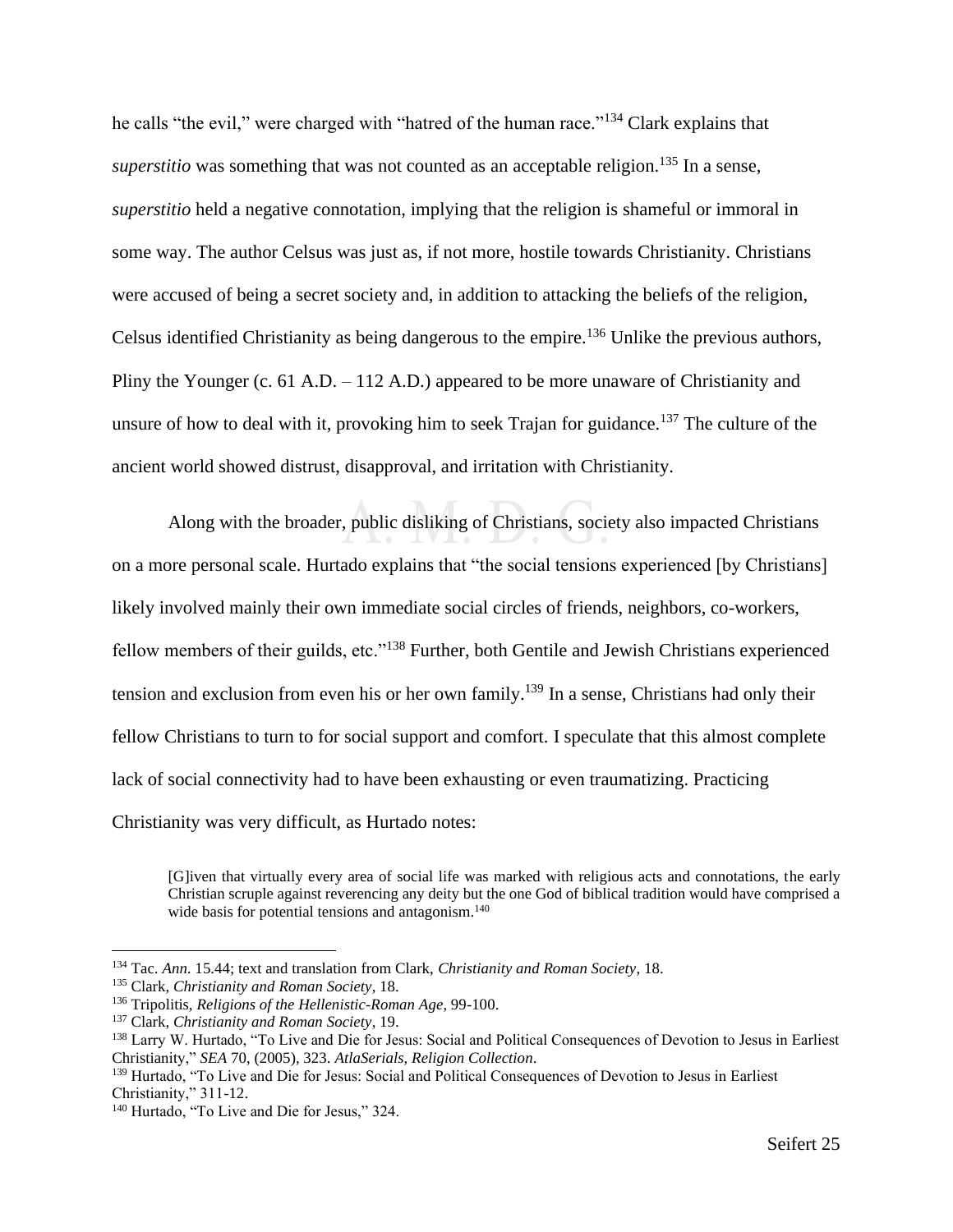The Christians experienced a lack of support from both political and social realms. The political world was either actively against Christianity, or, at a minimum neglectful.<sup>141</sup> In the social realm, Christians experienced public attacks from historians and other authors. Even families and friends disapproved of being a Christian. The world had little tolerance for the budding Christianity.

#### <span id="page-28-0"></span>**Chapter 2.2: What Purpose Did They Have?**

The Christian faced social exclusion, public outcry, a lack of support from the political and cultural realms, and even persecution. From the physical, unbelieving world, there was no material gain in Christianity. In fact, for a Christian, money was to be given away. The Didache, a "manual for church leaders" that was made around "the middle of the first century," instructed the reader:

οὐ διστάσεις δοῦναι οὐδὲ διδοὺς γογγύσεις· γνώσῃ γὰρ τίς ἐστιν ὁ τοῦ μισθοῦ καλὸς ἀνταποδότης. οὐκ ἀποστραφήσῃη τὸν ἐωδεόμενον, συγκοινωνήσεις δὲ πάντα τῷ ἀδελφῷ σου καὶ οὐκ ἐρεῖς ἴδια εἶναι‧

You shall not hesitate to give, nor, when you give, shall you grumble, for you shall recognize who is the good paymaster of the reward. You shall not reject the one who is in need, but you shall share everything with your brother. 142

Christians focused on caring for the poor, so Christians sacrificed even *more* of their materials.

As we have seen from previous scholarship, there would not have been much of an appeal to Christianity for the ancient citizen. This religion was not like a cult where one could rise through the ranks and gain money for doing so, nor was this like a cult where one had the freedom to join multiple cults. In fact, Christians had a very strict and exclusive devotion to God.<sup>143</sup> The earliest "Christian faith involved an *exclusivist* religious claim upon adherents," so that, for non-

<sup>141</sup> Aquilina, *The Church and The Roman Empire*, 19.

<sup>142</sup> Didache, 4.7-8; translation and text from Rodney A. Whitacre, *A Patristic Greek Reader*, (United States of America: Baker Academic, 2012), 3, 10-11, 199.

<sup>143</sup> Tripolitis, *Religions of the Hellenistic-Roman Age*, 98.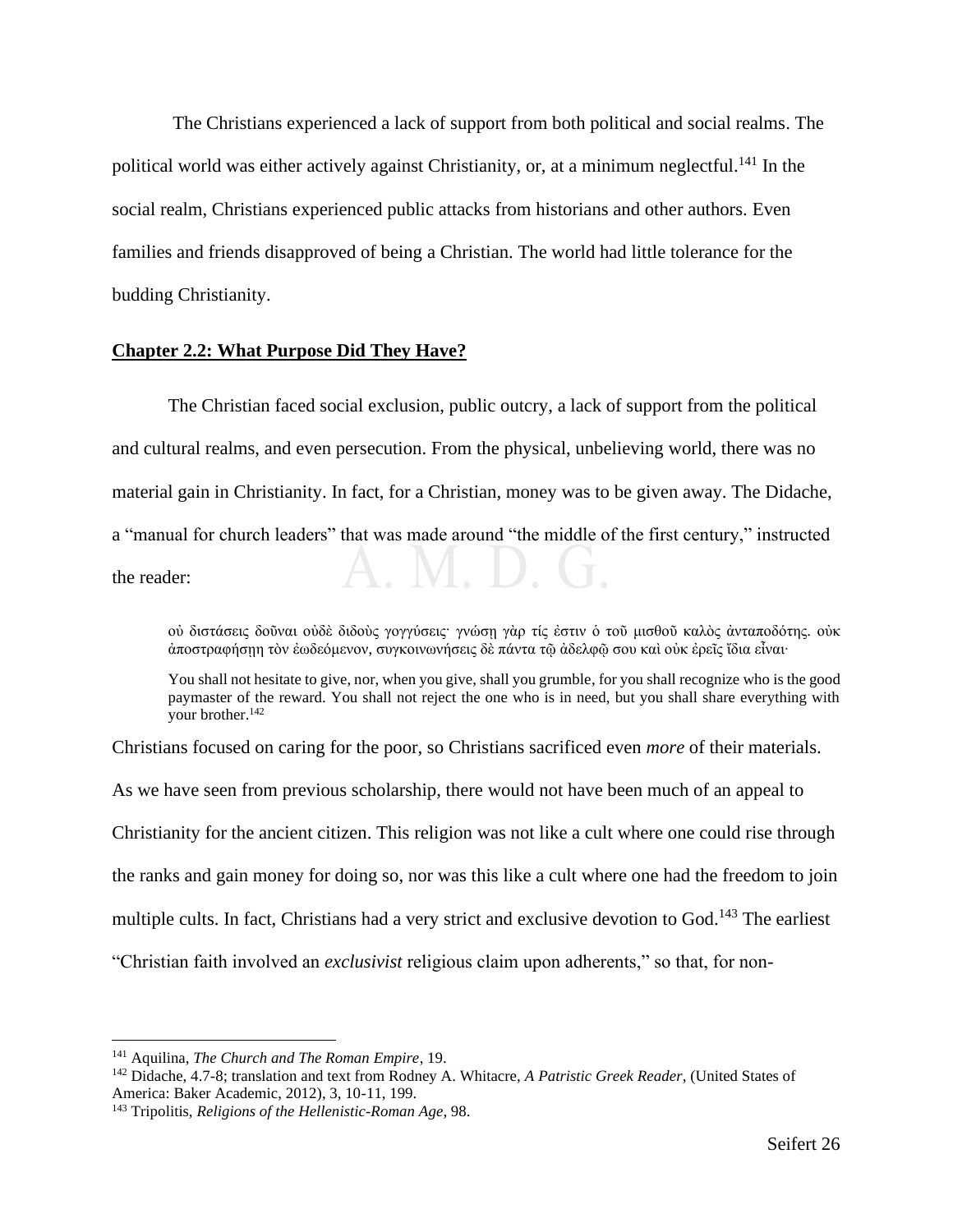Christians, the "faith involved a radical *disassociation* from their previous, traditional religious groups and practices."<sup>144</sup> Further, there were also situations that would be confusing to the nonbelieving world, like the thief who tells Christ, "Jesus, remember me when You come into Your Kingdom," to whom Christ says, "Amen, I say to you, today you will be with Me in Paradise."<sup>145</sup> The poor become the uplifted, repentant thieves become models of virtue. The pagan would probably wonder what this religion is that flips the world's ideas and values. This begs the question: what exactly compelled someone to become a Christian?

Why would anyone have become a Christian before Constantine's time? I argue that the answer can be found in the theological beliefs and practices of Christianity. While there are certain theological concepts that would have been translatable for a converting pagan, not everything is the same. Couple the unique theological ideas of Christianity with the actions taken by Christians, and it can soon be seen why a pagan would convert. By taking a look at the theological beliefs, as well as the practices that came with them, we can get a glimpse of why someone seeking salvation would convert to Christianity.

#### <span id="page-29-0"></span>**Chapter 2.2a: The Theological Ideas**

Christianity is full of theological beliefs and rituals. Some of these beliefs would have sounded familiar to a pagan. There are other beliefs that were wholly unique at that time. As I will demonstrate, when beliefs and rituals that appear similar are given further examination, it is made clear that they, too, are unique. Christianity holds many beliefs, and as a result, I will cover only a select number that are especially important for this thesis.

<sup>144</sup> Hurtado, "To Live and Die for Jesus," 310.

<sup>145</sup> Lk 23:42-3 NABRE.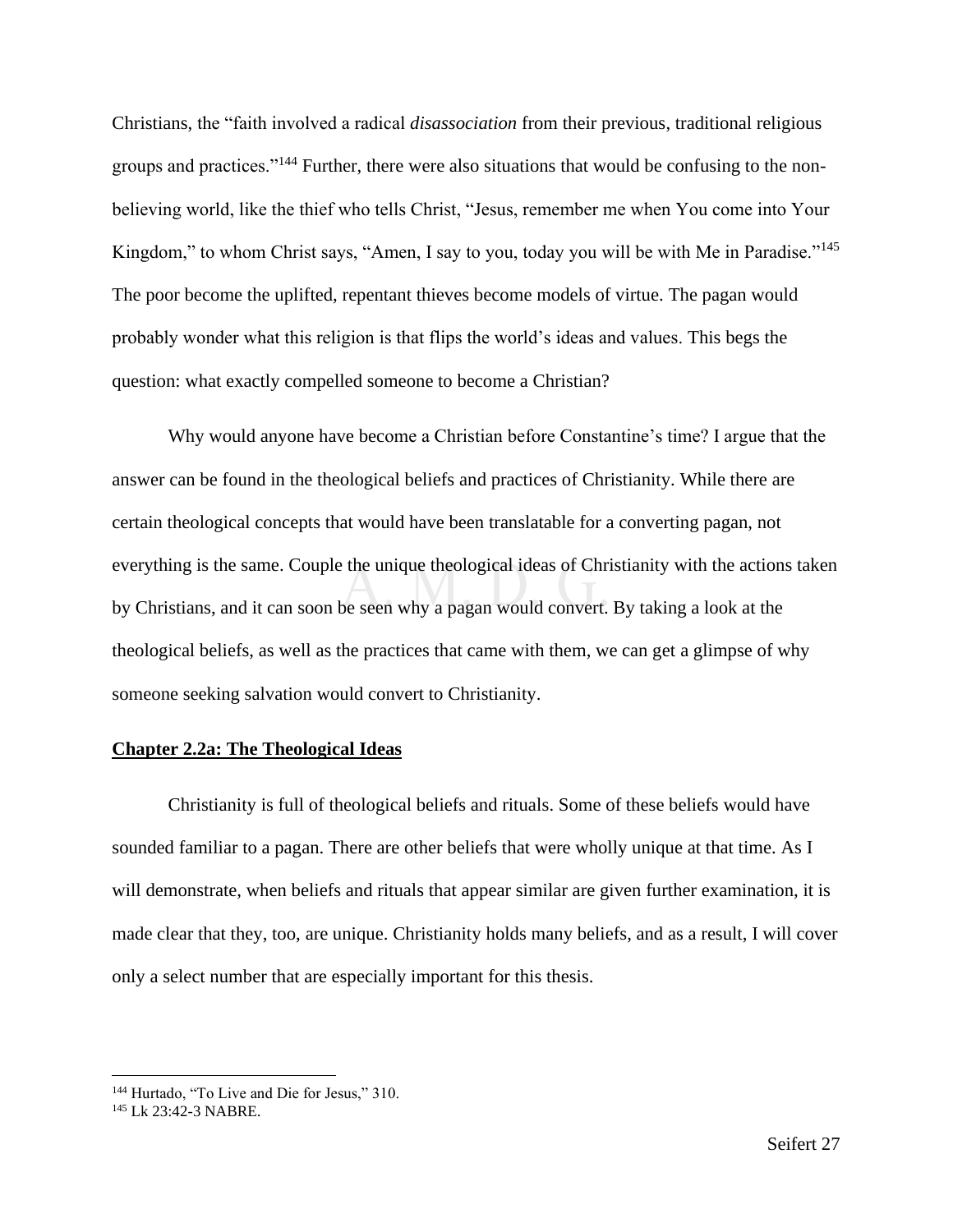Some of the theological ideas of Christianity may at first glance look similar to those of the mystery religions. However, I will show how the similarities are not truly there. For the Christian, the Apostles' Creed is a statement of theological beliefs, dating from around the third century.<sup>146</sup> In the Creed, there is an affirmation of Jesus' Resurrection.<sup>147</sup> In her myth, Isis experiences a similar situation; for Isis, the mythology claims her brother-husband Osiris actually perishes and was thought to have been brought back to life by Isis. However, the Resurrection believed by Christians is actually quite different from that of the cults. As Alvar Ezquerra explains, Osiris may have been brought back to life, but "this is not a resurrection that reverses the rules of the real world."<sup>148</sup> Further, ancient pagan belief followed in the idea of a reincarnation, whereas, with the Resurrection of Christ, Christ was not reincarnated but brought back to life and had the same Body as before His Death.<sup>149</sup> Another theological similarity, evoked earlier, is the concept of a personal savior that was sought during this time. Each mystery cult had rituals that made the deity more personal to the initiate. In the Apostles' Creed, God is referred to as "the Father Almighty," Who cares for all of creation.<sup>150</sup> Christian believes that God is so personal with us that we can address Him in such a close way as to call Him "Father." Further, "For God so loved the world that he gave his only Son."<sup>151</sup> In Christian belief, God willingly dies for humanity. This is a profound personal love between God and humanity, a loving relationship which could not be offered by the cults. These are some of the many theological ideas which sound similar at first, but were actually very unique.

<sup>146</sup> Piotr, Ashwin-Siejkowski, *The Apostles' Creed: The Apostles' Creed and Its Early Christian Context*, (Great Britain: T&T Clark International, 2009), 2. *EBSCO eBooks*.

<sup>147</sup> Ashwin-Siejkowski, *The Apostles' Creed*, 63.

<sup>148</sup> Alvar Ezquerra, *Romanising Oriental Gods*, 46.

<sup>149</sup> Ashwin-Siejkowski, *The Apostles' Creed*, 64.

<sup>150</sup> Ashwin-Siejkowski, *The Apostles' Creed,* 18-19.

<sup>151</sup> Jn 3:16 (NABRE).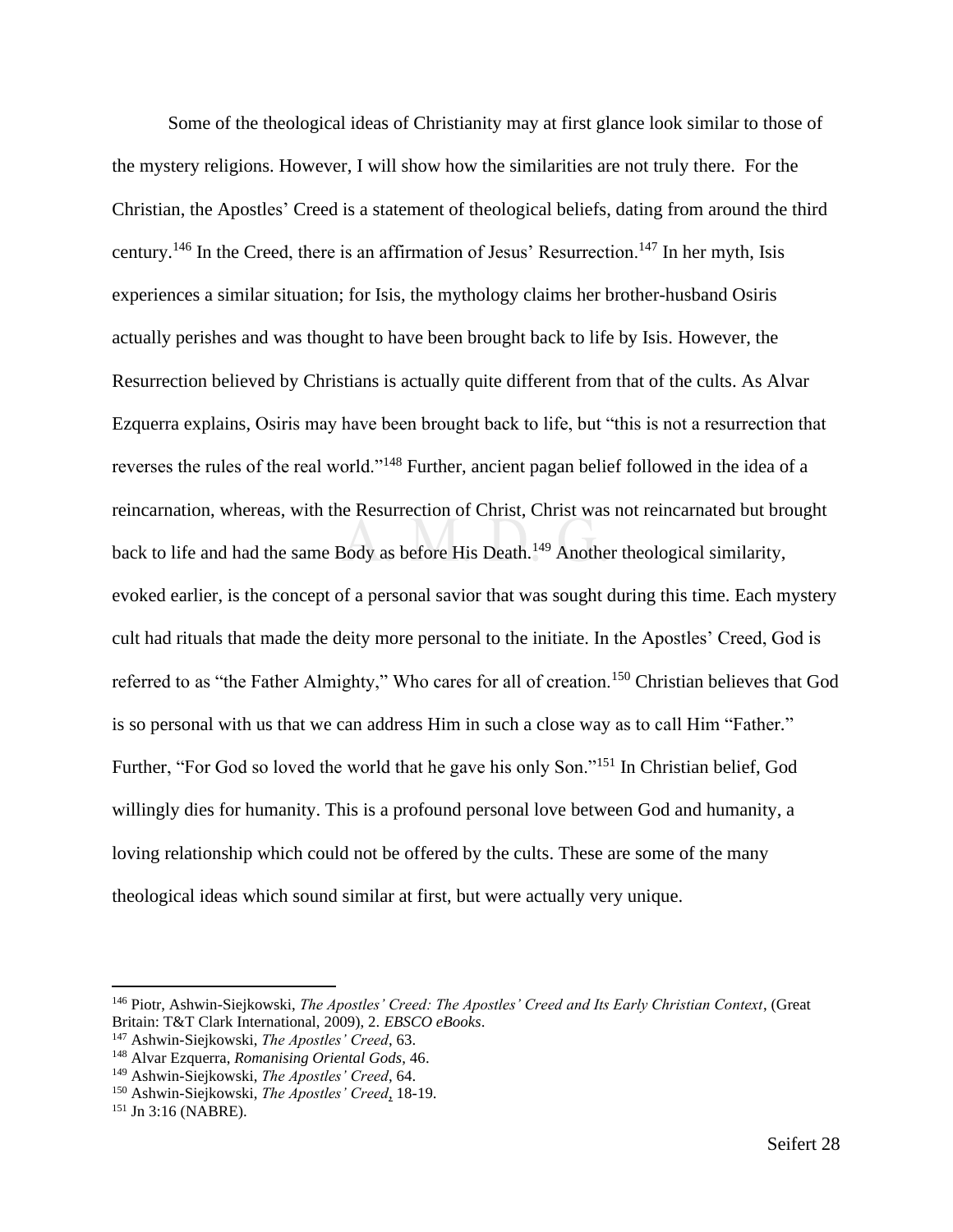Despite concepts that sound similar at first, Christian theology and ritual also contained wholly unique concepts. The Apostles' Creed also affirms a belief in the "Resurrection of the body," which, while familiar to some sects of the Jewish faith, would have been very unknown to the Greek and Roman religions, which believed at most in the soul and its immortality.<sup>152</sup> Another theologically unique aspect of Christianity is the historical tangibility of God through Christ. Metzger describes the historical aspect of Christ:

Unlike the deities of the Mysteries, who were nebulous figures of an imaginary past, the Divine Being Whom the Christian worshipped as Lord was known as a real Person on earth only a short time before the earliest documents of the New Testament were written. From the earliest ties the Christian creed included the affirmation that Jesus "was crucified under Pontius Pilate." On the other hand, Plutarch thinks it necessary to warn the priestess Clea against believing that "any of these tales [concerning Isis and Osiris] actually happened in the manner in which they are related"<sup>153</sup>

In addition, not only is God an identifiable Person (Christ), but Christ has, in addition to His Divine nature, a human nature. The Apostles' Creed professes that Christ "conceived by the Holy Spirit" and "born of the Virgin Mary." <sup>154</sup> This statement not only affirms the doctrine of Incarnation, but the inclusion of the Virgin Mary further reinforces the historicity of Christianity. Celsus attacks the belief of the Incarnation, identifying it as "blasphemous" and questioning why God would want to humble Godself down to a human level.<sup>155</sup> These unique ideas brought

unimagined concepts to salvation.

As with the theological beliefs, there were both similar and different theological rituals. Some rituals may have also seemed similar on the superficial level but in detail have distinct differences. One ritual that seems relatively similar to each other is the washing or bathing of the

initiates for the cults. This appears to be similar to the sacrament of Baptism for Christians,

<sup>152</sup> Ashwin-Siejkowski, *The Apostles' Creed*, 120.

<sup>&</sup>lt;sup>153</sup> Bruce M. Metzger, "Considerations of Methodology in the Study of the Mystery Religions and Early Christianity," *HThR* 48, no. 1, (1955), 12. *AtlaSerials*, *Religion Collection* (*EBSCOhost*).

<sup>154</sup> Ashwin-Siejkowski, *The Apostles' Creed*, 35, 36, 37.

<sup>155</sup> Tripolitis, *Religions of the Hellenistic-Roman Age*, 100-101; "blasphemous": Tripolitis, *Religions of the Hellenistic-Roman Age*, 101.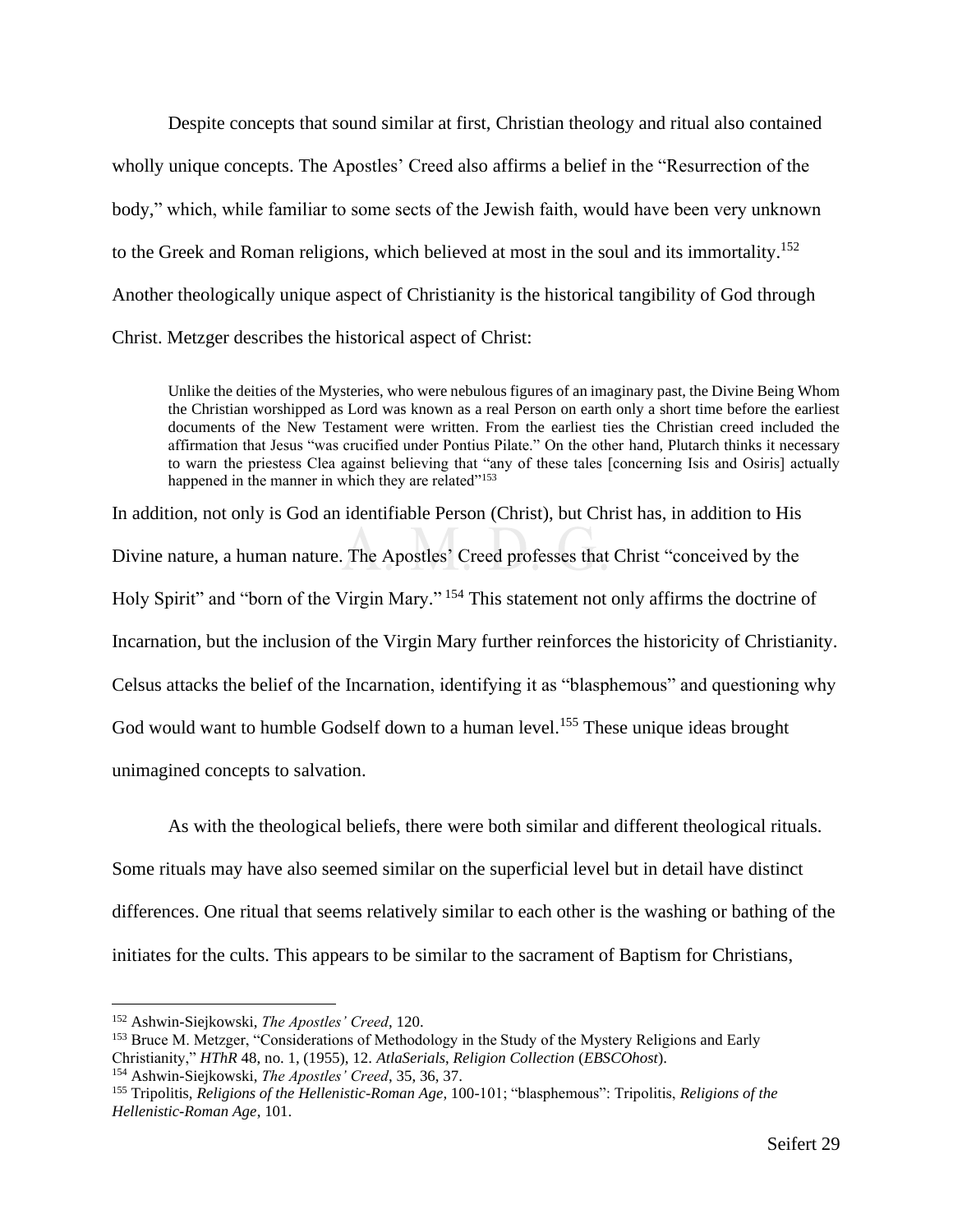which is referred to as one of the "Sacraments of Initiation" of the Christian faith.<sup>156</sup> While there are differences between the cult version of washing and Christianity's Sacrament of Baptism, especially in terms of the practice and, quite clearly, regarding the theological beliefs, the superficial similarity would have helped a pagan relate to Christianity better. One interesting ritual of the cult of Mithras that seems, on the surface, to be similar to a Christian sacrament, is the communal meal practiced by the cult. As mentioned earlier, bread and water were consumed by Mithraic initiates, similar to how bread, water, and wine are used for the Sacrament of the Eucharist.<sup>157</sup> The water and bread of Mithraism are different, however, from the Eucharist of Christianity. For the cult of Mithras, some depictions of the farewell feast display wine and bread instead of the meat and blood from the freshly-slain bull.<sup>158</sup> This replacement actually would make sense, as the bull was depicted with wheat coming from its spine; the bull either created or became grain, i.e., bread.<sup>159</sup> Assuming this part of the myth was translated into the communal meal, the communal meal might have had bread and wine representing blood and body. Put another way, the body would become bread. For Christians, what was wine and bread truly becomes the Body, Blood, Soul, and Divinity of Christ. The Doctrine is expressed as far back as Justin Martyr and Saint Hippolytus, possibly even earlier to Saint John.<sup>160</sup> For example, Justin Martyr explains the belief as such:

οὐ γὰρ ὡς κοινὸν ἄρτον οὐδὲ κοινὸν πόμα ταῦτα λαμβάνομεν· ἀλλ' ὃν τρόπον διὰ λόγου θεοῦ σαρκοποιηθεὶς Ἰησοῦς Χριστὸς ὁ σωτὴρ ἡμῶν καὶ σάρκα καὶ αἷμα ὑπὲρ σωτηρίας ἡμῶν ἔσχεν, οὕτως καὶ τὴν δι' εὐχῆς λόγου τοῦ παρ' αὐτοῦ εὐχαριστηθεῖσαν τροφήν, ἐξ ἧς αἷμα καὶ σάρκες κατὰ μεταβολὴν τρέφονται ἡμῶν, ἐκείνου τοῦ σαρκοποιηθέντος Ἰησοῦ καὶ σάρκα καὶ αἷμα ἐδιδάχθημεν εἶναι. (Justin Martyr, *Apol*. 66.2)

<sup>156</sup> Tripolitis, *Religions of the Hellenistic-Roman Age*, 96.

<sup>157</sup> Justin *Apol* 65.3; translation and text from Whitacre, *A Patristic Greek Reader*, 218.

<sup>158</sup> Tripolitis, *Religions of the Hellenistic-Roman Age*, 50.

<sup>159</sup> Grant, *Augustus to Constantine*, 20.

<sup>160</sup> "Justin Martyr": Eugene LaVerdiere, *The Eucharist in The New Testament and The Early Church*, (Collegeville, MN, 1996), 176; "Hippolytus": Mike Aquilina, *The Mass of the Early Christians*, (United States of America: Our Sunday Visitor Publishing Division, 2001), 41; "Saint John": LaVerdiere, *The Eucharist in the New Testament*, 113.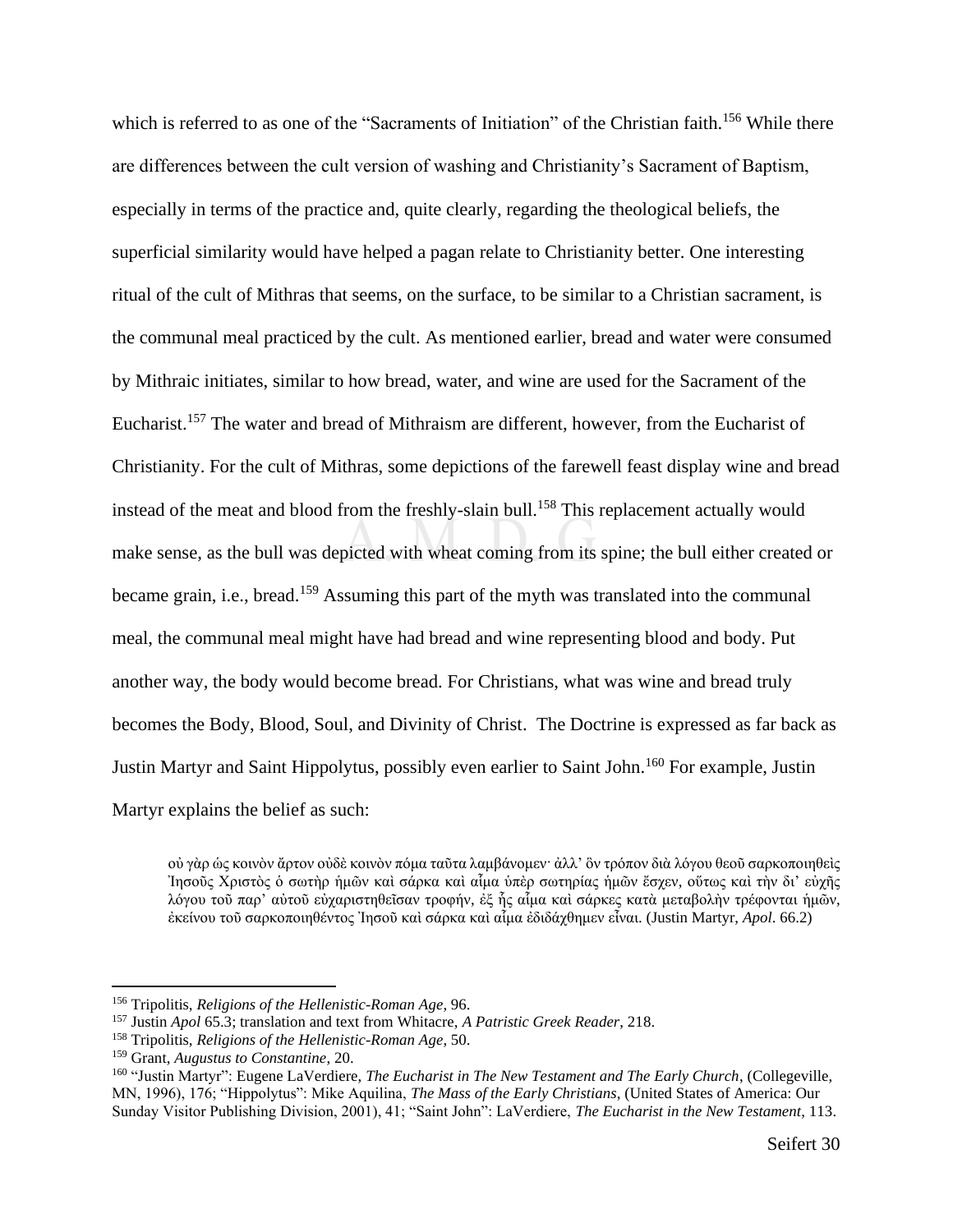For we do not receive these as ordinary bread or ordinary drink. But in the same way as Jesus Christ our Savior, having been made flesh through God's word, had both flesh and blood for our salvation, so also we have been taught that the food for which thanks has been given through a word of prayer that is from him, by which our blood and flesh are nourished in according with [its] change, are the flesh and blood of that one who became flesh, Jesus. 161

As evidenced by this passage, Justin expresses that it is truly believed to be the Flesh and Blood of Christ that is being received in the sacrament of the Eucharist. Even non-Christians were aware of this belief, as some of the early first and second century mistakenly thought that Christians were practicing cannibalism.<sup>162</sup> This belief also adds to the personability of God for Christians – that is, God is so personable that Christians are able to receive God. This most certainly was not a possibility in other cults. Christianity had practices that were, after closer inspection, quite unique. However, these unique traits were not the only factor that helped individuals convert.

Although some of the ideas of Christianity appear similar to those of cults from a superficial view, closer inspection reveals that the religion held new and unique beliefs. As seen with my examination of the Mithraic meals, it was erroneous to claim, as Celsus did, that Christianity was an uninspired re-hash of other religions.<sup>163</sup> Instead, Christianity offered a religion that believed in having a personal relationship with God, which was put into practice through the sacraments.

#### <span id="page-33-0"></span>**Chapter 2.2b: Testimonies**

While the unique and similar rituals of Christianity did help it gain intrigue from pagans, one of the most striking things about Christianity was the followers and the way they lived their lives. The Christians acted and lived in ways that would have been off-putting to some and

<sup>161</sup> Whitacre, *A Patristic Greek Reader*, 75-76, 218.

<sup>162</sup> Aquilina, *The Church and The Roman Empire*, 11.

<sup>163</sup> Tripolitis, *Religions of the Hellenistic-Roman Age*, 100.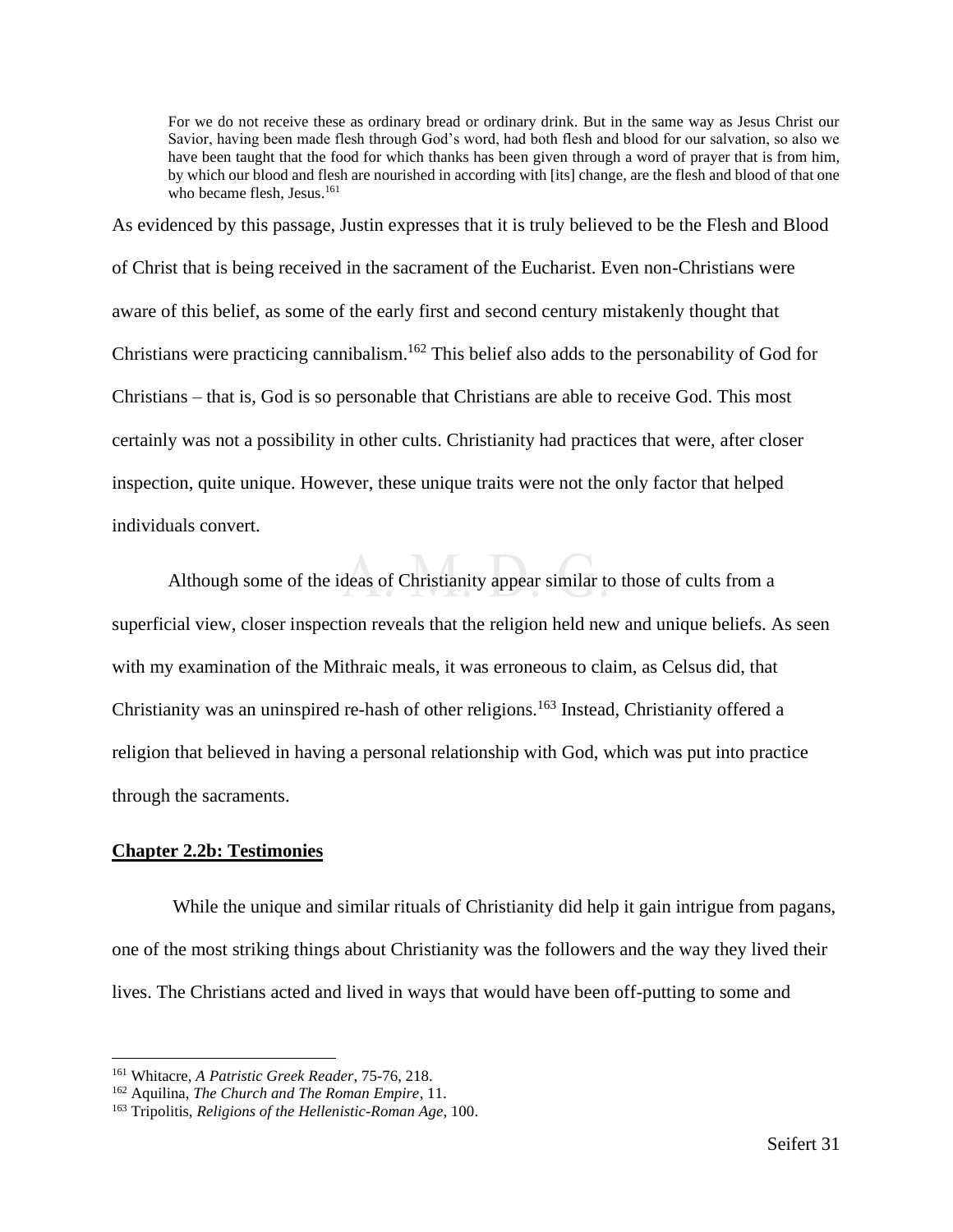intriguing to others. The Christians were working for a higher purpose, rather than for themselves, and testified through example, which was a lot more than could be said for the cult initiates.

The initiates could join multiple cults, like "carrying a second credit card," Parker states.<sup>164</sup> This implies that there was almost a passive, indifferent nature to these cults. I speculate, therefore, that, had any of the mystery religions been threatened or banished by the authorities, the ancient citizen would have easily cut up that credit card and moved on without blinking an eye. In his *Dialogue with Trypho*, Justin Martyr wrote that "It is written that God once allowed the sun to be worshipped, and yet you cannot discover anyone who ever suffered death because of his faith in the sun."<sup>165</sup> Interesting to note is that Mithras was sometimes identified as the "sun god,"<sup>166</sup> making it highly possible that Justin was criticizing Mithraism, which, as evoked earlier, Justin had mentioned in his *First Apology*. There may be some truth to Justin's comment, given that Mithraism had a positive cultural reception and did as such did not need to fear persecution.

Further, ancient thought commonly placed an emphasis on the public good. When discussing the Christian's refusal to worship the emperor, Hurtado explained that "withdrawal from such observances and an accompanying disdain for these deities would have provoked an understandable level of ire. Indeed, one could be seen as endangering the welfare of the city by failing to reverence its tutelary deities."<sup>167</sup> To a non-Christian, a refusal to worship was a threat

<sup>164</sup> Parker, *On Greek Religion*, 257.

<sup>165</sup> Falls trans., *The First Apology*, 335.

<sup>166</sup> Godwin, *Mystery Religions in the Ancient World*, 102.

<sup>167</sup> Hurtado, "To Live and Die for Jesus," 313.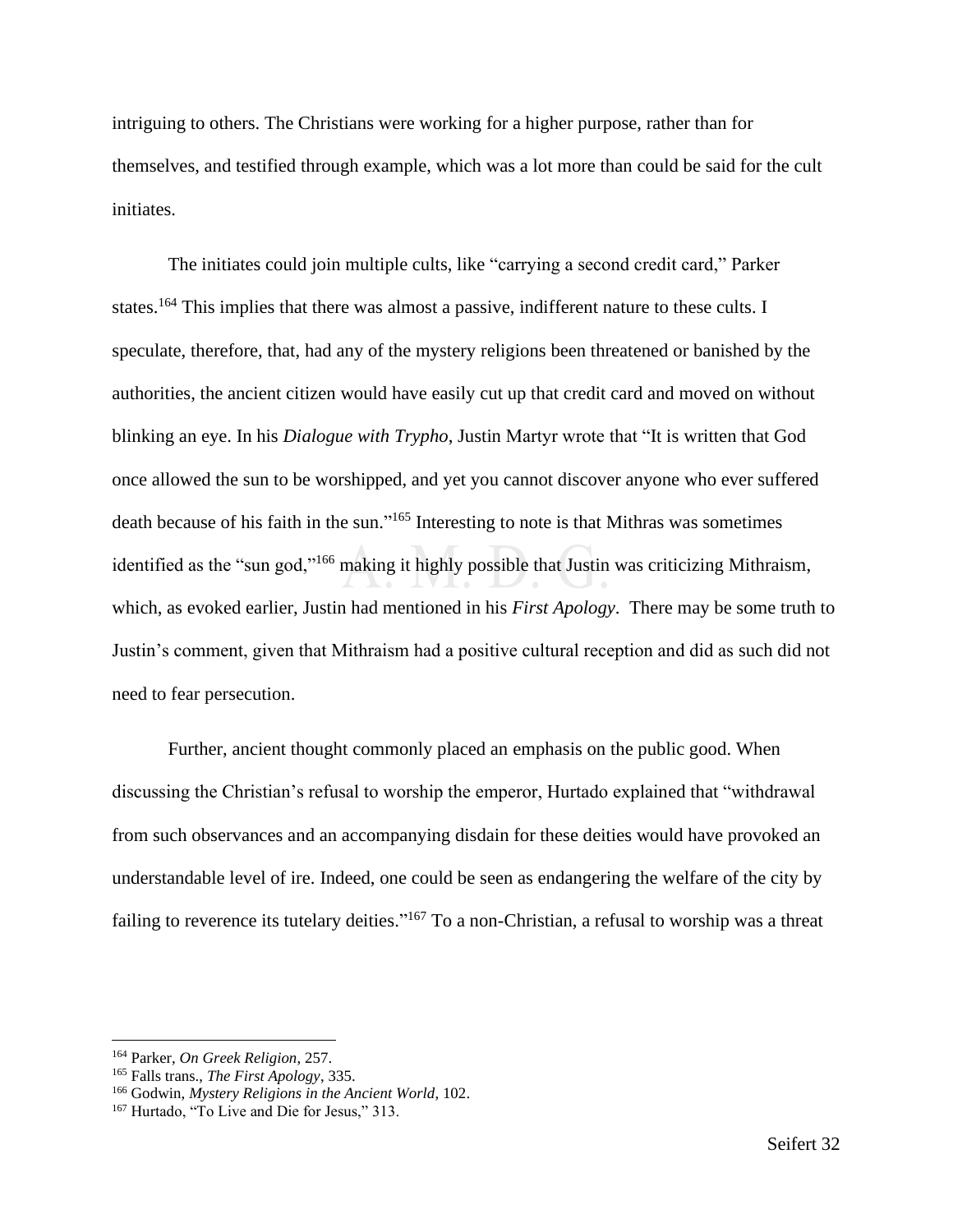to national security. When threatened, the Mithraist or the Isis initiate would probably have switched gods for the public good. The Christian, however, was not so easily moved.

Despite being in a group that was unsupported by the government, and practically disliked by the communities, Christians pursued their faith, even to the point of dying. In fact, the word "martyr" derives from the Greek μαρτυρ- which translates to "witness."<sup>168</sup> Several words from this "μαρτυρ" stem: μαρτυρία, ή, μαρτύριον means a "witness, testimony, evidence," or "proof," but can also mean a "sermon."<sup>169</sup> In English, the verb μαρτυρέω is understood as "to be a witness, to bear witness," or, interestingly, "to confess," or "to praise."<sup>170</sup> Lastly, the noun μάρτυρος, ὁ, ἡ, μάρτυς, υρος, ὁ, ἡ translates to "a witness" or "a martyr."<sup>171</sup> For the Christian, martyrdom was a spiritual battle between good and evil, and a way of helping both their own community as well as helping convert those witnessing the martyrs' deaths.<sup>172</sup> Saint Agnes of Rome, for example, was a beautiful, young woman at the age of marriage, who died for her devotion to Christ.<sup>173</sup> Saints Perpetua and Felicitas were two mothers who, along with other Christian men and women, experienced imprisonment before being martyred in an arena in 203 A.D.<sup>174</sup> Before this occurrence, Justin Martyr gave up his life for Christianity. "No right-minded man forsakes truth for falsehood," Justin answered those persecuting him.<sup>175</sup>

<sup>168</sup> *Webster's Third New International Dictionary, Unabridged*, s.v. "martyr," accessed April 04, 2020, https://unabridged.merriam-webster.com/unabridged/Martyr

<sup>169</sup> Karl Feyerabend, *Langenscheidt's Pocket Greek Dictionary: Classical Greek-English* (Germany: Langenscheidt KG), 244.

<sup>170</sup> Karl Feyerabend, *Langenscheidt's Pocket Greek Dictionary*, 244.

<sup>171</sup> Karl Feyerabend, *Langenscheidt's Pocket Greek Dictionary*, 244.

<sup>172</sup> Robin Darling Young, *In Procession Before the World: Martyrdom as Public Liturgy in Early Christianity*,

<sup>(</sup>Milwaukee, WI: Marquette University Press, 2001), 2, 9. *ProQuest Ebook Central*.

<sup>173</sup> Aquilina, *The Church and The Roman Empire*, 15.

<sup>&</sup>lt;sup>174</sup> Carolinne White, ed. and trans., *Lives of Roman Christian Women*, (New York: Penguin Classics, 2010), 4, 6.

<sup>175</sup> H. Hoever, *Lives of the Saints: Illustrated*, (Catholic Book Publishing Company), 218.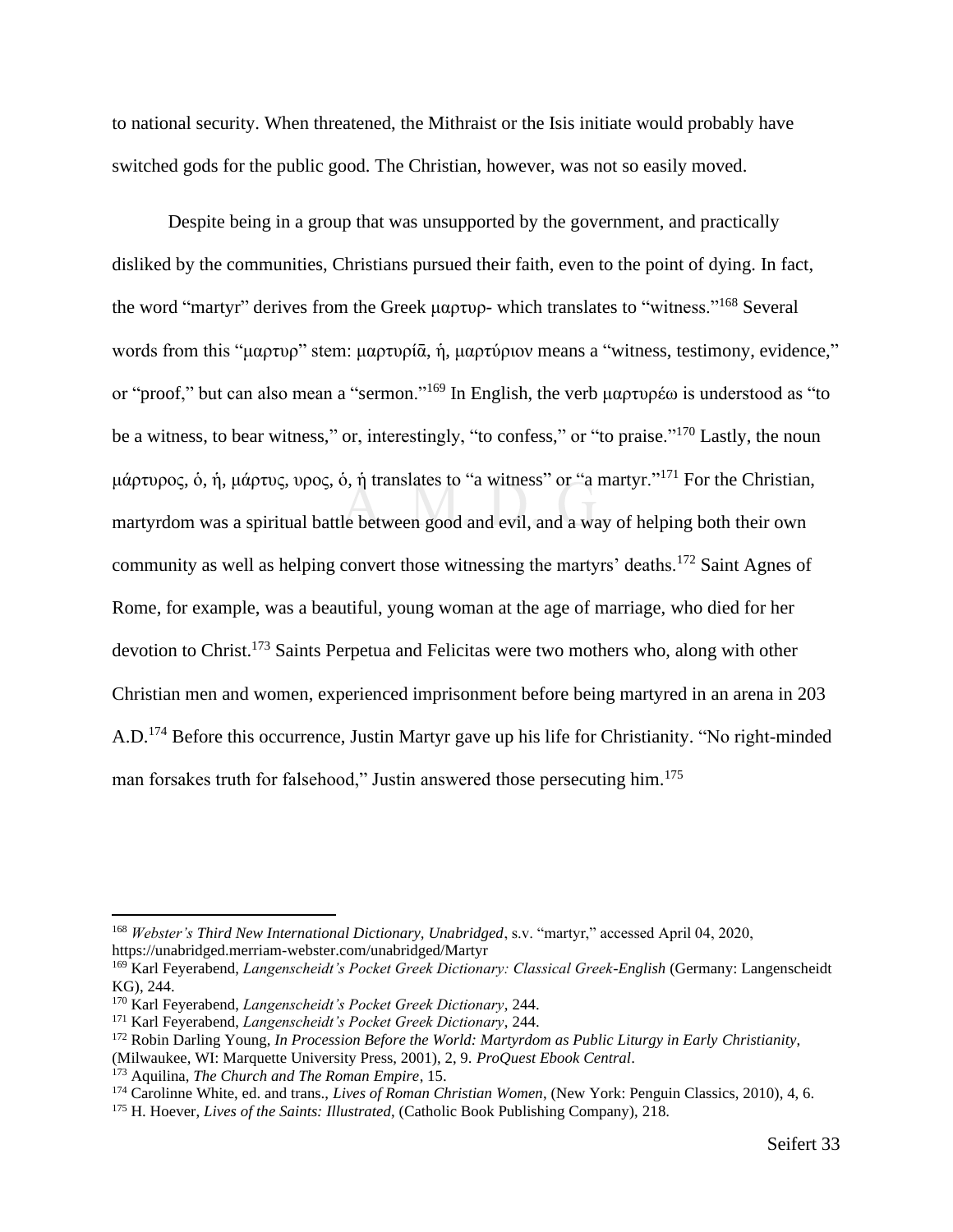The martyrdom of a Christian had a lasting impact on those witnessing it. Saint Agnes' death reportedly brought thousands of spectators to conversion to Christianity. *The Martyrdom of Polycarp* detailed the last days of the titular Christian, who died sometime between 150 A.D. and 180 A.D.<sup>176</sup> According to the text, many witnesses of the martyrs were "astounded by the great" nobility of the godly and reverent race of the Christians" (ἐκ τούτου οὖν πᾶν τὸ πλῆθος, θαυμάσαν τὴν γενναιότητα τοῦ θεοφιλοῦς καὶ θεοσεβοῦς γένους τῶν Χριστιανῶν).<sup>177</sup> Placed under arrest, Polycarp asked to pray:

τῶν δὲ ἐπιτρεψάντων, σταθεὶς προσηύξατο πλήρης ὢν τῆς χάριτος τοῦ θεοῦ οὔτως, ὡς ἐπὶ δύο ὤρας μὴ δὺνασθαι σιωπῆσαι καὶ ἐκπλήττεσθαι τοὺς ἀκούοντας, πολλούς τε μετανοεῖν ἐπὶ τῷ ἐληλυθὲναι ἐπὶ τοιοῦτον θεοπρεπῆ πρεσβύτην.

When they gave their permission, he stood and prayed, being so filled with God's grace that for two hours he could not be silent. Those who heard him were amazed, and many of them regretted coming out for such a godly old man. 178

Even non-Christian sources admit that people were moved by Christian martyrdom. For

example, as Tacitus related, Nero's persecutions backfired: "Hence, in spite of a guilt which had

earned the most exemplary punishment, there arose a sentiment of pity, due to the impression

that they were being sacrificed not for the welfare of the state but to the ferocity of a single

man."<sup>179</sup> Martyrdom was often public, and the bravery and courage, and often "joy", <sup>180</sup>

expressed by the Christians was something unique and possibly even jarring to onlookers.

Nevertheless, such expression demonstrated the degree of conviction the Christians experienced

about their faith.

<sup>176</sup> Whitacre, *A Patristic Greek Reader*, 55.

<sup>177</sup> *Martyrdom of Polycarp*. 3.2; Text and translation from Bart D. Ehrman, trans. and ed., *The Apostolic Fathers, Volume I: I Clement. II Clement. Ignatius. Polycarp. Didache*, (Cambridge, MA: Harvard University Press, 2003), 370-371. DOI: 10.4159/DLCL.martyrdom\_polycarp.2003

<sup>178</sup> *Martyrdom of Polycarp*, 7.3; from Ehrman, *The Apostolic Fathers*, 376-7.

<sup>179</sup> *Unde quamquam adversus sontis et novissima exempla meritos miseratio oriebatur, tamquam non utilitate publica, sed in saevitiam unius absumerentur* (Tac. *Ann*. 15.45). Text and translation from Tacitus, *Annales: Books 13-16*, trans. John Jackson, (Cambridge, MA: Harvard University Press, 1937), 284-5. DOI: 10.4159/DLCL.tacitusannals.1931

<sup>180</sup> "joy:" cf. Carolinne White, *Lives of Roman Christian Women*, 14, 17.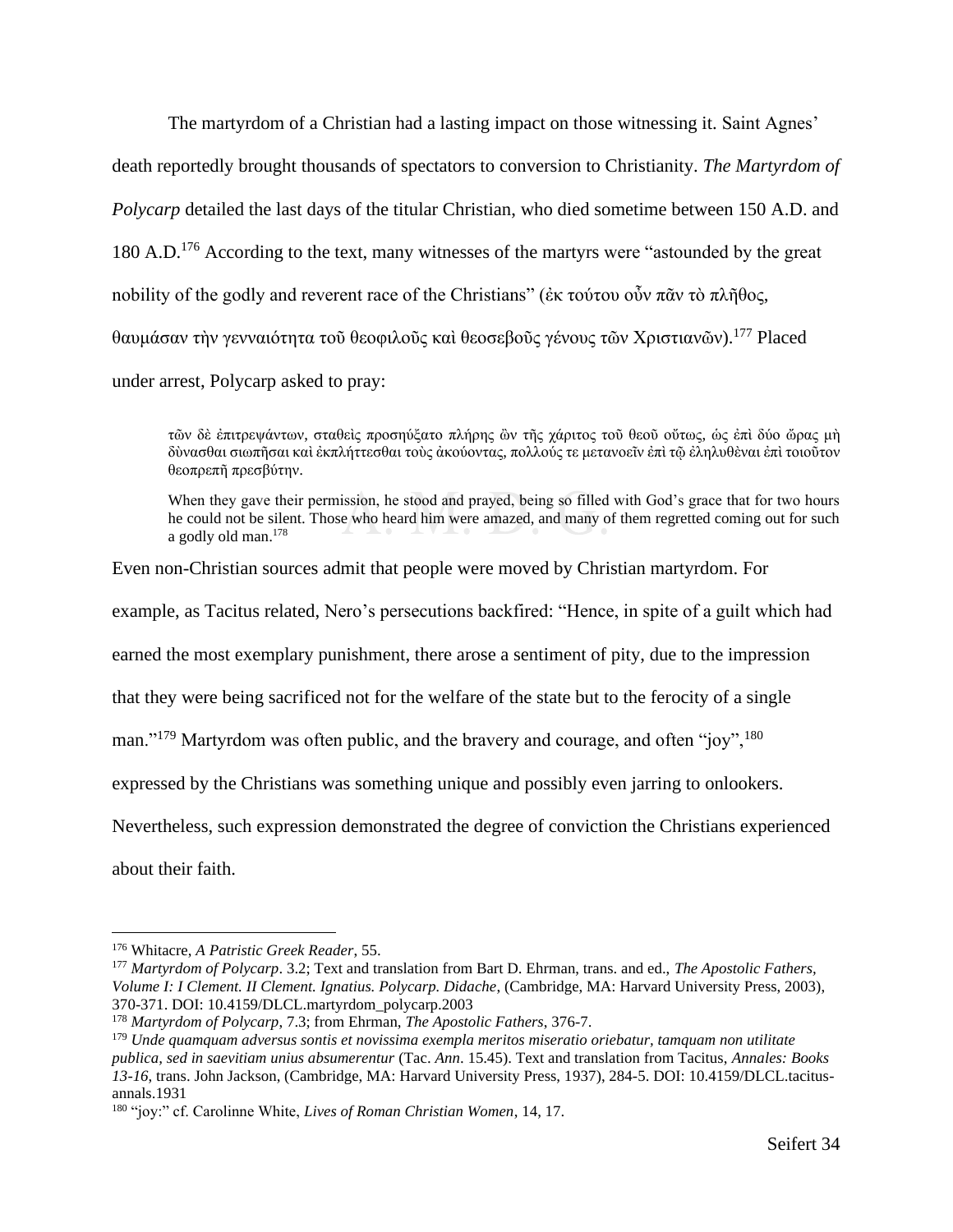Martyrdom was one of the most extreme ways of living out the faith, but it was not the *only* way. Christians also testified their love for God by caring for their neighbor. For example, during the third century, about 249-70, a plague had broken out.<sup>181</sup> Pontius the Deacon provided a description of how people reacted during the event:

Everyone shuddered, fled to avoid contagion, wickedly exposed their dear ones, as if along with the person who was about to die from the plague one could also shut out death itself. Meanwhile, throughout every district of the city there lay no longer the dead bodies, but many diseased and dying people who asked the pity of the passers-by. No one regarded anything but cruel gains; no one trembled at the remembrance of a similar experiences [sic.]; no one did to another what he wished done to him.<sup>182</sup>

People sought after their own benefit, even letting their loved ones die. The same was not said for the Christians. Christians under the leadership of Saint Cyprian (c. 200-258), Bishop of Carthage, cared for both friend and foe during this crisis.<sup>183</sup> "Indeed," Pontius wrote, "a man would only become perfect if he did more than the publican or heathen, by overcoming evil with good and by the exercise of a divine-like clemency, loving even his enemies."<sup>184</sup> It did not matter whether the sick being cared for was a fellow Christian or a recent persecutor; all that mattered was that they needed help in a moment of fear and abandonment.

<sup>&</sup>lt;sup>181</sup> Kyle Harper, "Another Eyewitness to the Plague Described by Cyprian, with Notes on the 'Persecution of Decius," *JRA* 29 (October 2016): 473. DOI: 10.1017/S1047759400072263.

<sup>182</sup> Pontius the Deacon, *Lives of St. Cyprian*, 13-14; found in Roy J. Deferrari, *Early Christian Biographies: Lives of St. Cyprian, by Pontius; St. Ambrose, by Paulinus; St. Augustine, by Possidius; St. Anthony, by St. Athanasius; St. Paul the First Hermit, by St. Hilarion, and Malchus, by St. Jerome; St. Epiphanius, by Ennodius; with a Sermon on the Life of St. Honoratus, by St. Hilary*, trans. Roy J. Deferarri, John A. Lacy, Mary Magdeleine Müller, Mary Emily Keenan, Marie Liguori Ewald, Genevieve Marie Cook, The Fathers of the Church: A New Translation, vol. 15, (Washington, D.C.: Catholic University of America Press, 2001), *EBSCOhost eBook Collection*, Cf Aq 13

<sup>183</sup> Aquilina, *The Church and The Roman Empire*, 12, 13.

<sup>184</sup> Pontius, *Lives of St. Cyprian*, 14.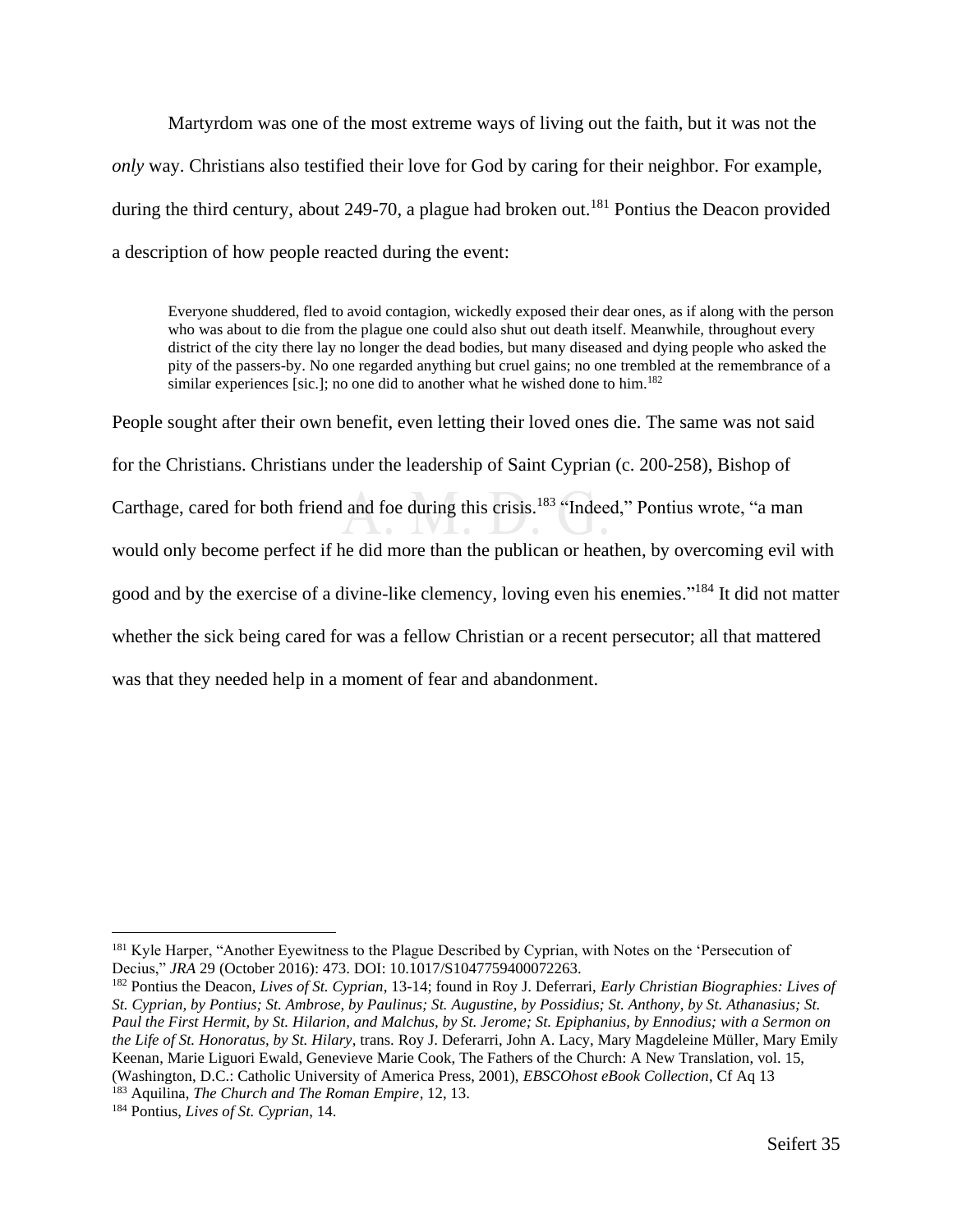Although many died while caring for the sick,<sup>185</sup> the mortality rate dropped for the Christians and those whom they treated.<sup>186</sup> More importantly, this love expressed by the Christians stuck with the nonbeliever:

They remembered that a Christian had come and risked his life to take care of them when *their own families* had abandoned them to the dogs and vultures. They remembered the difference in the way the Christians faced death—how even the dying had the certainty of a better life to come. …. Many of these pagans nursed back to health by Christians became Christians themselves.<sup>187</sup>

In a world where people cared for themselves and only their wellbeing, the Christians shined forth as example of what love and care meant. Moved by this deep self-sacrificial expression of love, many non-Christians desired to share and partake in this same love. For these converts, Christianity was the answer. Christianity had the salvation that had been so desperately sought for. A.M.D.G.

Beyond the world's expectations, Christianity prevailed. Christianity upheld unique beliefs that, when closely examined, were unlike that of the mystery religions. In addition, Christians put their unique beliefs into action, becoming leaders of the faith through example. The Christians practiced their beliefs by caring for the poor and sick, expressing love to their enemies, and even laying their lives down for what they believed in. Such powerful and determined actions moved many nonbelievers. In some instances, as with the plague, the pagans were impacted by Christianity on a deep, personal level. This leadership by example, seen through the Christian practicing his or her beliefs, helped bring individuals to Christianity.

<span id="page-38-0"></span><sup>185</sup> Dionysius of Alexandria, *Epistle 12.4*; translation from "Dionysius," S. D. F. Salmond, trans., *Fathers of the Third Century: Gregory Thaumaturgus, Dionysius the Great, Julius Africanus, Anatolius And Minor Writers, Methodius, Arnobius*, A. Cleveland Coxe, James Donaldson, Alexander Roberts, eds., Ante-Nicene Fathers: The Writings of the Fathers Down to A.D. 325, vol. 6, (New York: Christian Literature Publishing Co., 1886),108-109. https://oll.libertyfund.org/titles/1973 ; Cf. Aquilina, *The Church and The Roman Empire*, 14. <sup>186</sup> Aquilina, *The Church and The Roman Empire*, 14.

<sup>187</sup> Aquilina, *The Church and The Roman Empire*, 14.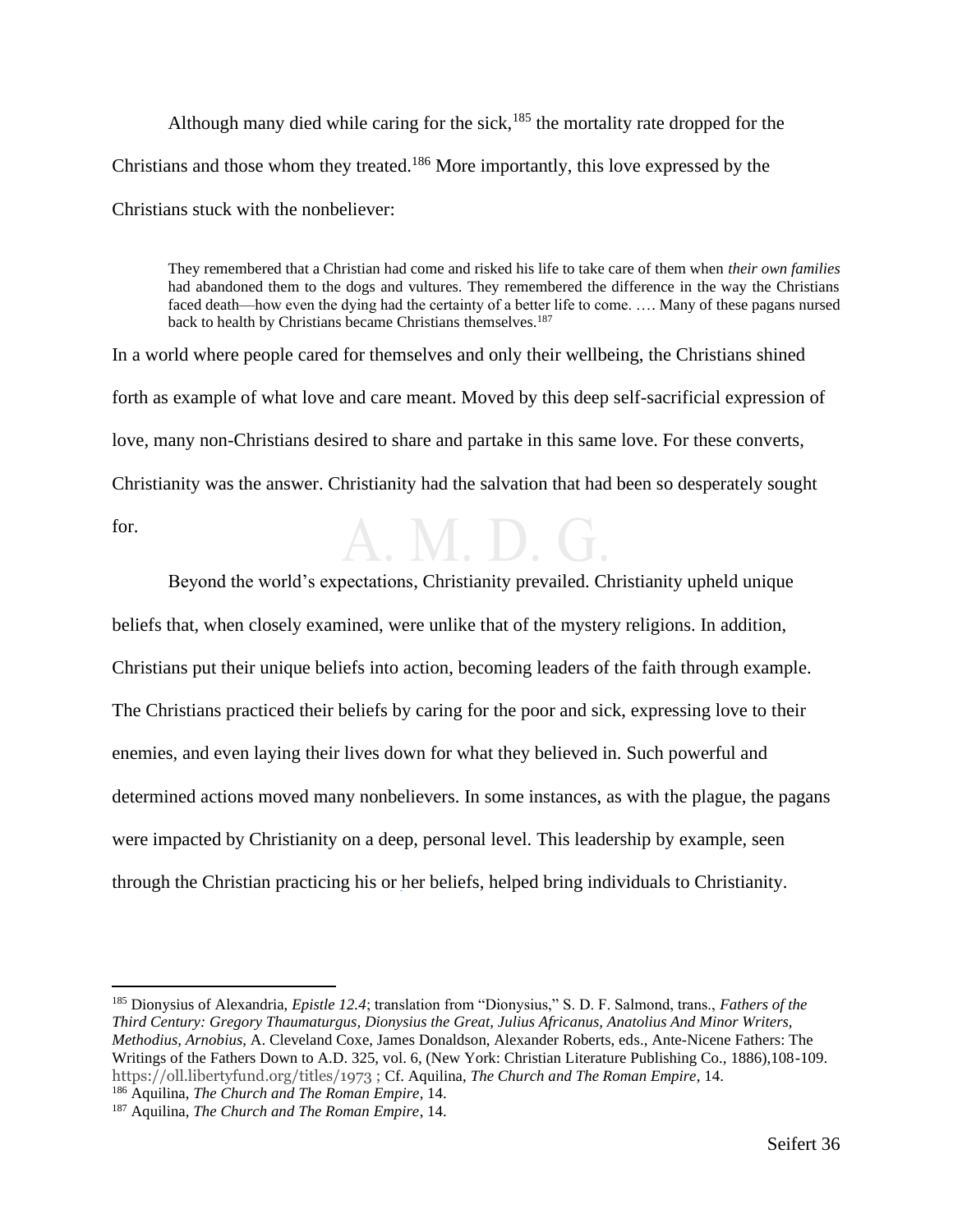#### **Conclusion:**

Christianity was more than just a cult, and much more than *just* a religion. For Christians, of any age or time period, the faith is a way of life. A Christian way of life not just believing in the theological ideas handed down but applying and acting upon them each and every day. Christianity is taken seriously, not as just some cult or some unique philosophy. The cults of Mithras and Isis and Demeter all had similar ideas, similar concepts, and they had the political and social support to back their growth. Before Constantine, no such political support was offered for Christianity, and yet its followers knew they were working for something greater. For the ancient citizen, being a Christian offered the fulfillment that other cults were unable to provide. This fulfillment was made evident by the acts of love seen through the martyrs and caretakers. Tertullian is known to have said that "the blood of the martyrs is the 'seed' of the Church" (*semen est sanguis Christianorum*).<sup>188</sup> This appears to ring true, even to this day. As Justin Martyr wrote, "You can find men of every nationality who for the name of Jesus, have suffered, and still suffer, all kinds of torments rather than deny their faith in Him."<sup>189</sup> The Church was not and is not built by teaching alone; it is built by leadership through example. And what better leadership is there than the Son of God, Who gave up His very own Life as a ransom for many?<sup>190</sup> Following this leadership, the Christian, especially the martyr, was someone who stood up for his or her beliefs and said with confident affirmation, "What I believe in is Truth, and not even the threat of death will deter that." Combined with the theological beliefs, this

<sup>188</sup> Tertullian, *Apol* 50.13. Latin from Minucius Felix Tertullian, *Apology, De Spectaculis, Minucius Felix: Octavius*, T. R. Glover and Gerald H. Rendall, trans., (Cambridge, MDA: Harvard University Press, 1931), 226. DOI: 10.4159/DLCL.tertullian-apology.1931. The English translation is from Aquilina, *The Church and The Roman Empire*, 11.

<sup>189</sup> Justin, *Dialogue with Trypho*, 121; from Falls, *The First Apology*, 335.

<sup>190</sup> Mk 10:45 NABRE.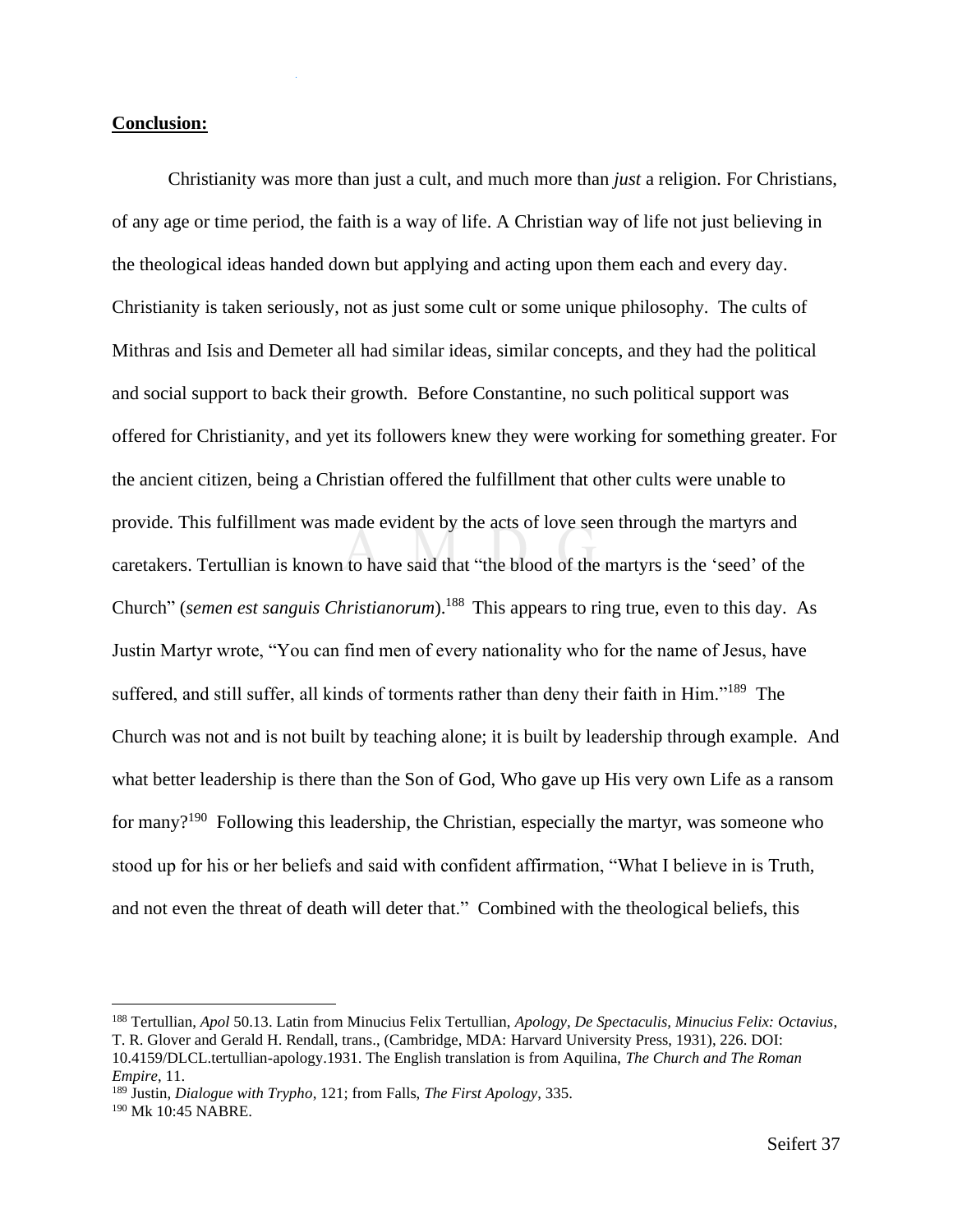leadership by example, seen through Christ and all who practice living like Him, is what

attracted the pagan to Christianity. Living their belief, Christians survived the cults.

#### Works Cited

- <span id="page-40-0"></span>Alvar Ezquerra, Jaime. *Romanising Oriental Gods: Myth, Salvation, and Ethics in the Cults of Cybele, Isis, and Mithras.* Translated and edited by Richard Gordon. Leiden, The Netherlands: Koninklijke Brill, 2008. *EBSCO eBooks*.
- Ashwin-Siejkowski, Piotr. *The Apostles' Creed: The Apostles' Creed and Its Early Christian Context*. Great Britain: T&T Clark International, 2009. *EBSCO eBooks.*
- Aquilina, Mike. *The Mass of The Early Christians*. United States of America: Our Sunday Visitor Publishing Division, 2001.
- Aquilina, Mike. *The Church and The Roman Empire (301 – 490): Constantine, Councils, and the Fall of Rome*. Notre Dame, IN: Ave Maria Press, 2019.
- Beck, Roger and Rumble, Alexander, R. *The Religion of the Mithras Cult in the Roman Empire: Mysteries of the Unconquered Sun*. New York: Oxford University Press, 2006. *Proquest Ebook Central*.
- Barron, Robert. "Bishop Barron: Governor Cuomo and God's Noncompetitive Transcendence." *Aleteia*. May 22, 2020. URL: https://aleteia.org/2020/04/22/bishop-barron-governorcuomo-and-gods-noncompetitive-transcendence/
- Chalupa, Ales. "The Origins of the Roman Cult of Mithras in the Light of New Evidence and Interpretations: The Current State of Affairs." *Religio* 24, no. 1, (2016): 65-96. *Atla Religion Database*.
- Clark, Gillian. *Christianity and Roman Society*. New York, NY: Cambridge University Press, 2004.
- Deferrari, Roy J, editor. *Early Christian Biographies: Lives of St. Cyprian, by Pontius; St. Ambrose, by Paulinus; St. Augustine, by Possidius; St. Anthony, by St. Athanasius; St. Paul the First Hermit, by St. Hilarion, and Malchus, by St. Jerome; St. Epiphanius, by Ennodius; with a Sermon on the Life of St. Honoratus, by St. Hilary*. Translated by Roy J. Deferrari, John A. Lacy, Mary Magdeleine Müller, Mary Emily Keenan, Marie Liguori Ewald, Genevieve Marie Cook. The Fathers of the Church: A New Translation, Volume 15. Washington, D.C.: Catholic University of America Press, 2001. *EBSCOhost eBook Collection*.
- Ehrman, Bart D., translator and editor. *The Apostolic Fathers, Volume I: I Clement. II Clement. Ignatius. Polycarp. Didache*. Cambridge, MA: Harvard University Press, 2003. DOI: 10.4159/DLCL.martyrdom\_polycarp.2003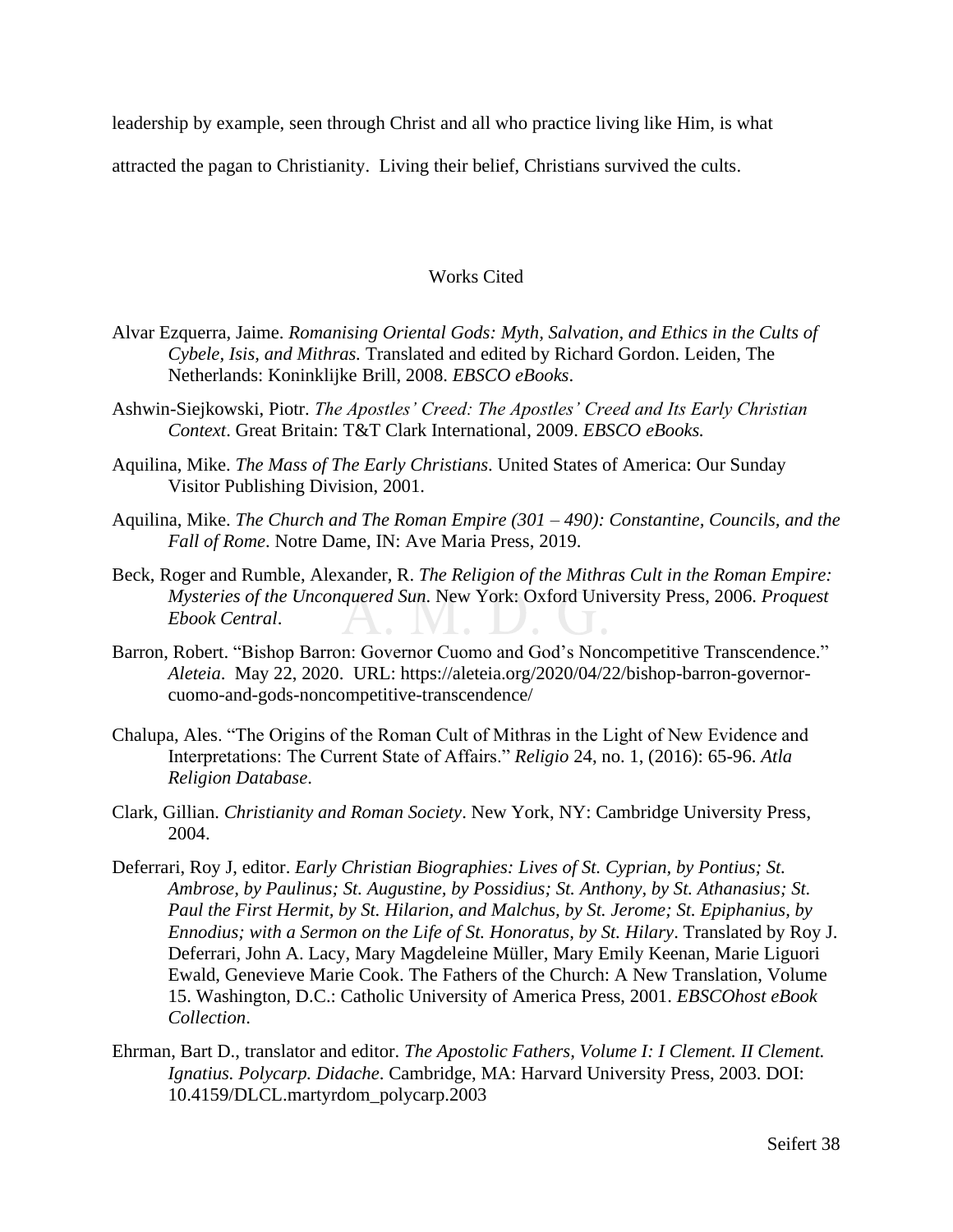- Feyerabend, Karl. *Langenscheidt's Pocket Greek Dictionary: Classical Greek-English*. Germany: Langenscheidt KG. ISBN: 0-245-54982-X
- Godwin, Joscelyn. *Mystery Religions in the Ancient World*. San Francisco, CA: Harper & Row, Publishers, Inc., 1981.
- Grant, Robert McQueen. *Augustus to Constantine: The Rise and Triumph of Christianity in the Roman World*. New York, NY: Harper & Row, Publishers, Inc., 1990.
- Harper, Kyle. "Another Eyewitness to the Plague Described by Cyprian, with Notes on the 'Persecution of Decius." *JRA* 29 (October 2016): 473 – 476. DOI: 10.1017/S1047759400072263.
- Hoever, H. *Lives of the Saints: Illustrated*. Catholic Book Publishing Company. ISBN: 9780899428703.
- Hurtado, Larry W. "Pre-70 C.E. Jewish Opposition to Christ Devotion." *JThS* 50, no. 1, (April 1999): 35-58. DOI: 10.1093/jts/50.1.35
- Hurtado, Larry W. "To Live and Die for Jesus: Social and Political Consequences of Devotion to Jesus in Earliest Christianity." *SEA* 70, (2005): 309-331. *AtlaSerials, Religion Collection*.
- Johnston, Sarah Iles, general editor. *Ancient Religions*. Cambridge, MA and London, England: Belknap Press of Harvard University Press, 2007. *EBSCO eBooks*.
- Johnston, Sarah Iles. *Ancient Greek Divination*. MA and UK: Wiley-Blackwell, 2008.
- Justin Martyr. *The First Apology, The Second Apology, Dialogue with Trypho, Exhortation to the Greeks, Discourse to the Greeks, The Monarchy or The Rule of God*. Translated by Thomas B. Falls. Fathers of the Church: A New Translation, Volume 6. Washington, D.C.: Catholic University of America Press, 1965. *EBSCO eBooks*.
- LaVerdiere, Eugene. *The Eucharist in The New Testament and The Early Church*. Collegeville, Minnesota: The Liturgical Press, 1996.
- Martin, Luther H. *The Mind of Mithraists: Historical and Cognitive Studies in the Roman Cult of Mithras*. New York: Bloomsbury Academic, 2015. *EBSCOhost eBook Collection*.
- "Martyr." In *Webster's Third New International Dictionary, Unabridged*. Accessed April 4, 2020. URL: Https://unabridged.merriam-webster.com/unabridged/Martyr.
- Metzger, Bruce M. "Considerations of Methodology in the Study of the Mystery Religions and Early Christianity." *HThR* 48, no. 1 (1955): 1-20. *AtlaSerials, Religion Collection (EBSCOhost)*.
- Meyer, Marvin W., editor. *The Ancient Mysteries: A Sourcebook: Sacred Texts of the Mystery Religions of the Ancient World*. San Francisco, CA: Harper & Row Publishers, Inc., 1987.

*New American Bible, Revised Edition*. 2011. http://usccb.org/bible/.

Parker, Robert. *On Greek Religion*. Ithaca, NY: Cornell University Press, 2011.